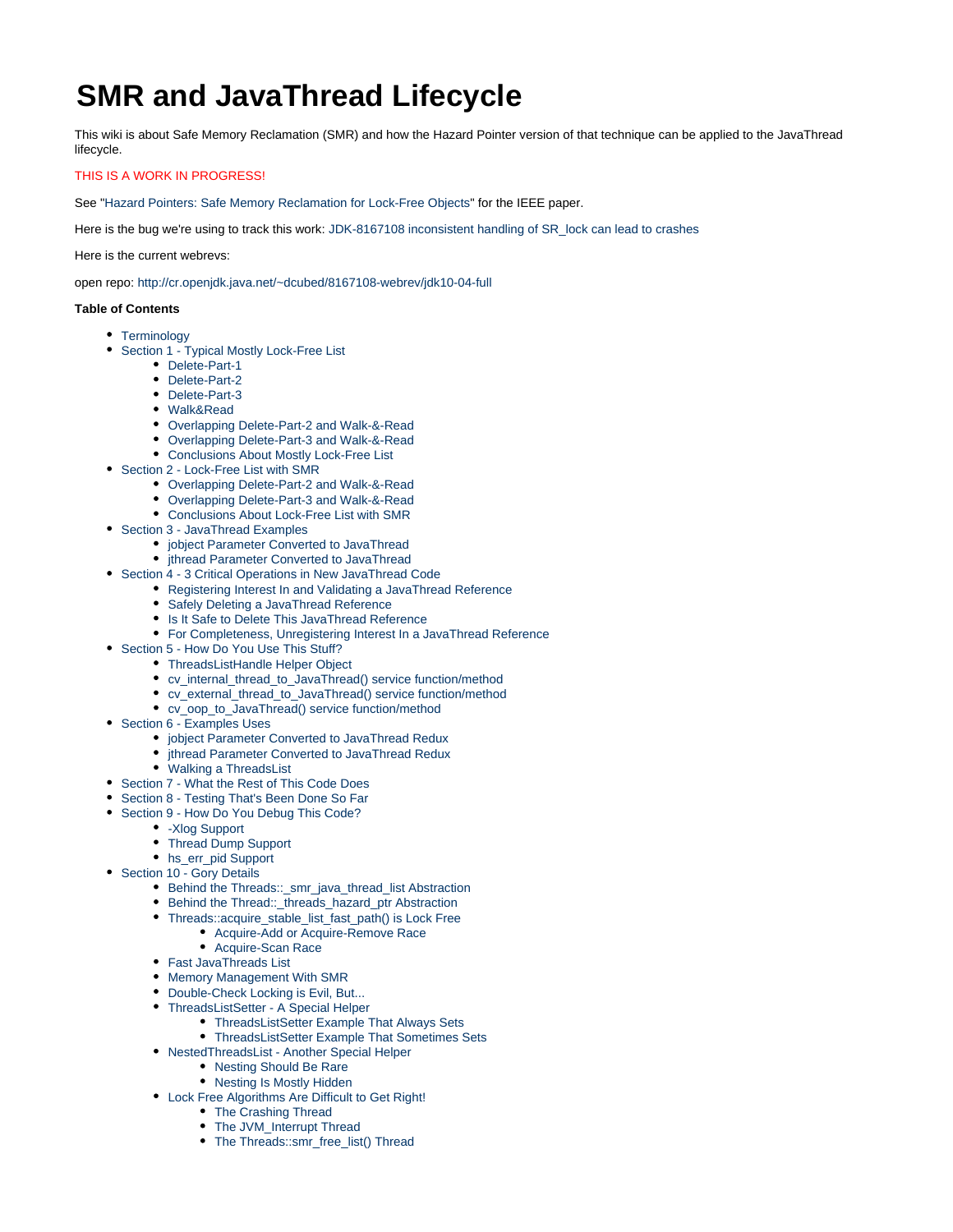- ٠ [Analysis Round 1](#page-41-0)
- [Analysis Round 2](#page-42-0)
- [Section 11 Performance Testing Ideas](#page-44-0)
	- [nsk/monitoring/stress/thread/cmon001 Might Provide Interesting Data](#page-44-1)
	- [Revisit Threads::is\\_a\\_protected\\_JavaThread\(\)](#page-45-0)
- [Section 12 Remaining Work](#page-45-1)

# <span id="page-1-0"></span>**Terminology**

| "Threads list"        | Refers to the list of JavaThreads in the Threads class; from the Threads class point of view, there is only one list of<br>JavaThreads.                                                                                                                                                                                                                           |
|-----------------------|-------------------------------------------------------------------------------------------------------------------------------------------------------------------------------------------------------------------------------------------------------------------------------------------------------------------------------------------------------------------|
| "ThreadsList"         | Refers to the new fast JavaThreads list class; there can be many active ThreadsList objects in the system, each of<br>which contains a specific list of JavaThreads. However, there is only one ThreadsList that matches the current list of<br>JavaThreads in the Threads class.                                                                                 |
| _smr_java_thread_list | A field in the Threads class that points to the ThreadsList that matches the current list of JavaThreads in the Threads<br>class; the other active ThreadsList objects in the system represent different lists of protected JavaThreads. The same<br>JavaThread may appear on more than one ThreadsList due to normal Threads::add() and Threads::delete() calls. |
| stable hazard ptr     | A hazard ptr that has been successfully published at one point in time. A stable hazard pointer does not have a tag. An<br>untagged hazard ptr that has never been published is not considered a stable hazard ptr.                                                                                                                                               |
| tagged hazard ptr     | A hazard ptr with a tag that marks the hazard ptr as not being a stable hazard ptr.                                                                                                                                                                                                                                                                               |
| unverified hazard ptr | A hazard ptr with a tag that marks the hazard ptr as not being a stable hazard ptr or hazard ptr that has just been<br>untagged, but has not yet been published.                                                                                                                                                                                                  |

It is important to understand exactly what a stable hazard ptr is so this next table tries to drive that point home:

| _smr_java_thread_list                        | not a stable hazard ptr because it is not used to protect its JavaThreads |
|----------------------------------------------|---------------------------------------------------------------------------|
| local variable copy of _smr_java_thread_list | not a stable hazard ptr because it has not been published                 |
| tagged hazard ptr                            | not a stable hazard ptr because it is tagged                              |
| untagged hazard ptr in a local variable      | not a stable hazard ptr because it has not been published                 |
| untagged hazard ptr in _threads_hazard_ptr   | a stable hazard ptr because it has been published                         |

# <span id="page-1-1"></span>**Section 1 - Typical Mostly Lock-Free List**

Let me be upfront about this: I hate the concept of lock-free data structures. When you have lock-free anything, you have to spend a non-trivial amount of time and energy to analyze and reason about the algorithms that are used and whether they are safe or not.

Let's start off with a few diagrams to show example operations of a typical, mostly lock-free list:

## <span id="page-1-2"></span>**Delete-Part-1**

In "Fig. 1a - Delete-Part-1", we assume a lot of basic knowlege about lists and just dive right in:

# **Typical Mostly Lock-Free List**

Fig. 1a - Delete-Part-1

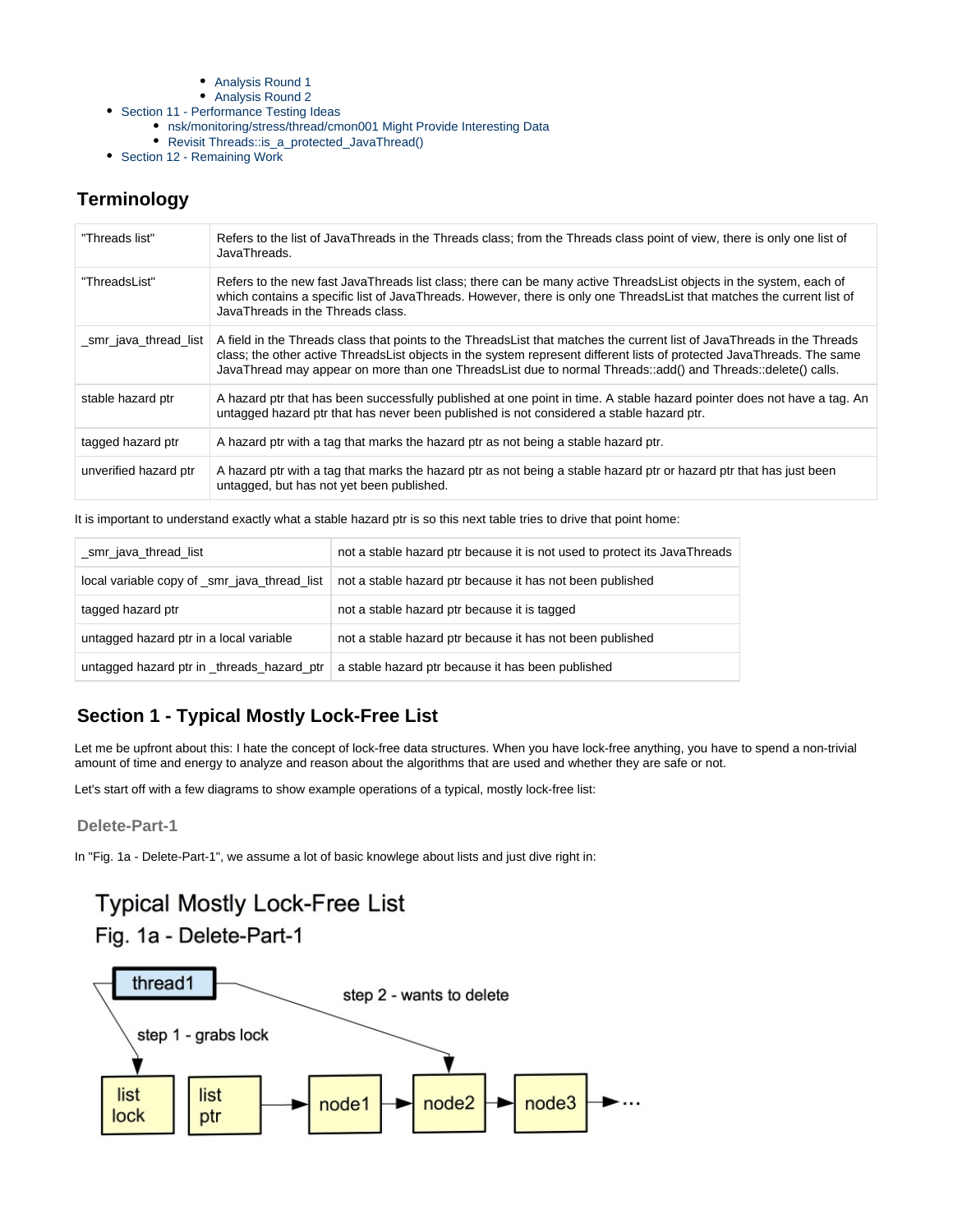- "list lock" is the lock that is held for adding and deleting nodes
- "list ptr" points to the first node in the list
- "node[1-3...]" is our list of nodes
- "thread1" is executing the code that wants to delete "node2" from the list

Pretty typical stuff:

- 1) grab the lock
- 2) find the node to be deleted

Note: We could find the node to be deleted before grabbing the lock, but then we would have to revalidate our assumptions after grabbing the lock. Let's not go there...

<span id="page-2-0"></span>**Delete-Part-2**

In "Fig. 1b - Delete-Part-2", we show the housekeeping:



Still pretty typical stuff:

- "thread1" holds the "list lock"
- 3) "node2" is unlinked

Note: "node2" still points to "node3".

## <span id="page-2-1"></span>**Delete-Part-3**

In "Fig. 1c - Delete-Part-3", we show the cleanup:



# Fig. 1c - Delete-Part-3



Mostly pretty typical stuff:

- 4) "thread1" releases the "list lock"
- 5) "node2" is freed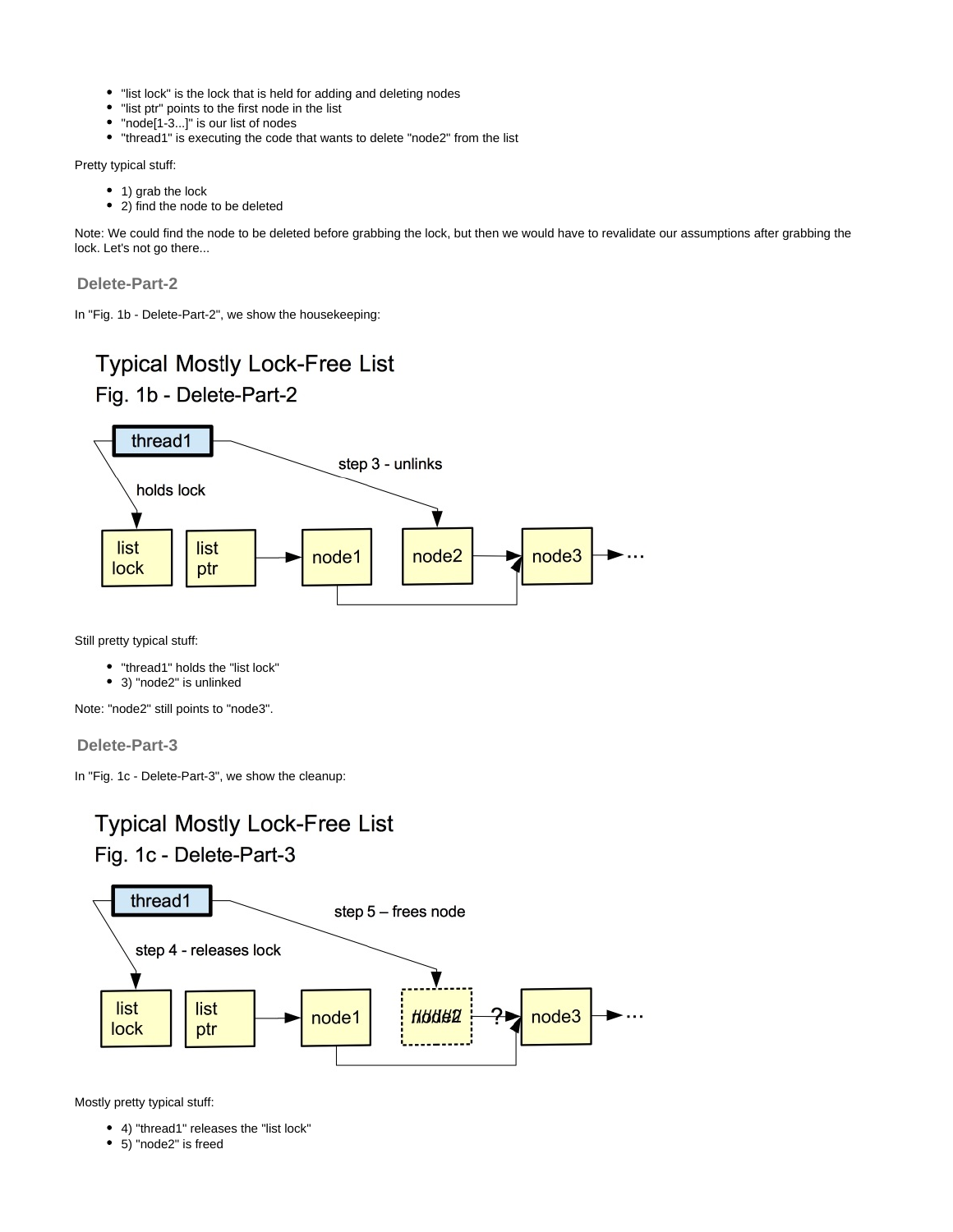Note: "node2" may still point to "node3" or the pointer might have been overwritten with a debugging pattern.

Note: If "thread1" held "list lock" over the "free" operation, then contention for the malloc lock might artificially extend the hold time on the "list lock".

## <span id="page-3-0"></span>**Walk&Read**

In "Fig. 2 - Walk&Read", we show where the "mostly" comes from in the phrase "mostly lock-free list":

# **Typical Mostly Lock-Free List** Fig. 2 - Walk-&-Read



- "thread2" uses "list ptr" to start walking the list
- "thread2" visits "node1", decides it's not interesting and moves on
- "thread2" visits "node2", likes it and does some arbitrary processing

Note: In this world, "add" and "delete" operations are fairly rare and "walk&read" operations are frequent. "thread2" does not grab the "list lock" because there can be multiple parallel readers, hence "mostly lock-free list". These parallel readers use load-acquire operations as needed.

Note: Although not shown in these diagrams, assume that the "add node" code does the right release-store operations to make sure that a node being added is properly flushed before being made accessible via the list.

Note: In the delete diagrams, "node2" is shown as having its next field no longer pointing at "node3". That was only done for drawing space; in reality, the field doesn't need to be cleared since the node is about to be freed.

## <span id="page-3-1"></span>**Overlapping Delete-Part-2 and Walk-&-Read**

In "Fig. 3a - Overlapping Delete-Part-2 and Walk-&-Read", we show a benign overlap between Delete-Part-2 and Walk-&-Read":

# **Typical Mostly Lock-Free List** Fig. 3a - Overlapping Delete-Part-2 and Walk-&-Read



- 3) "thread1" unlinks "node2" at the same time as
- "thread2" visits and processes "node2"

<span id="page-3-2"></span>The unlink done by "thread1" is not destructive to "thread2" which had just followed "node1"'s next pointer to "node2". Even if "thread2" was actually interested in "node3", it would be able to follow "node2"'s next pointer to "node3".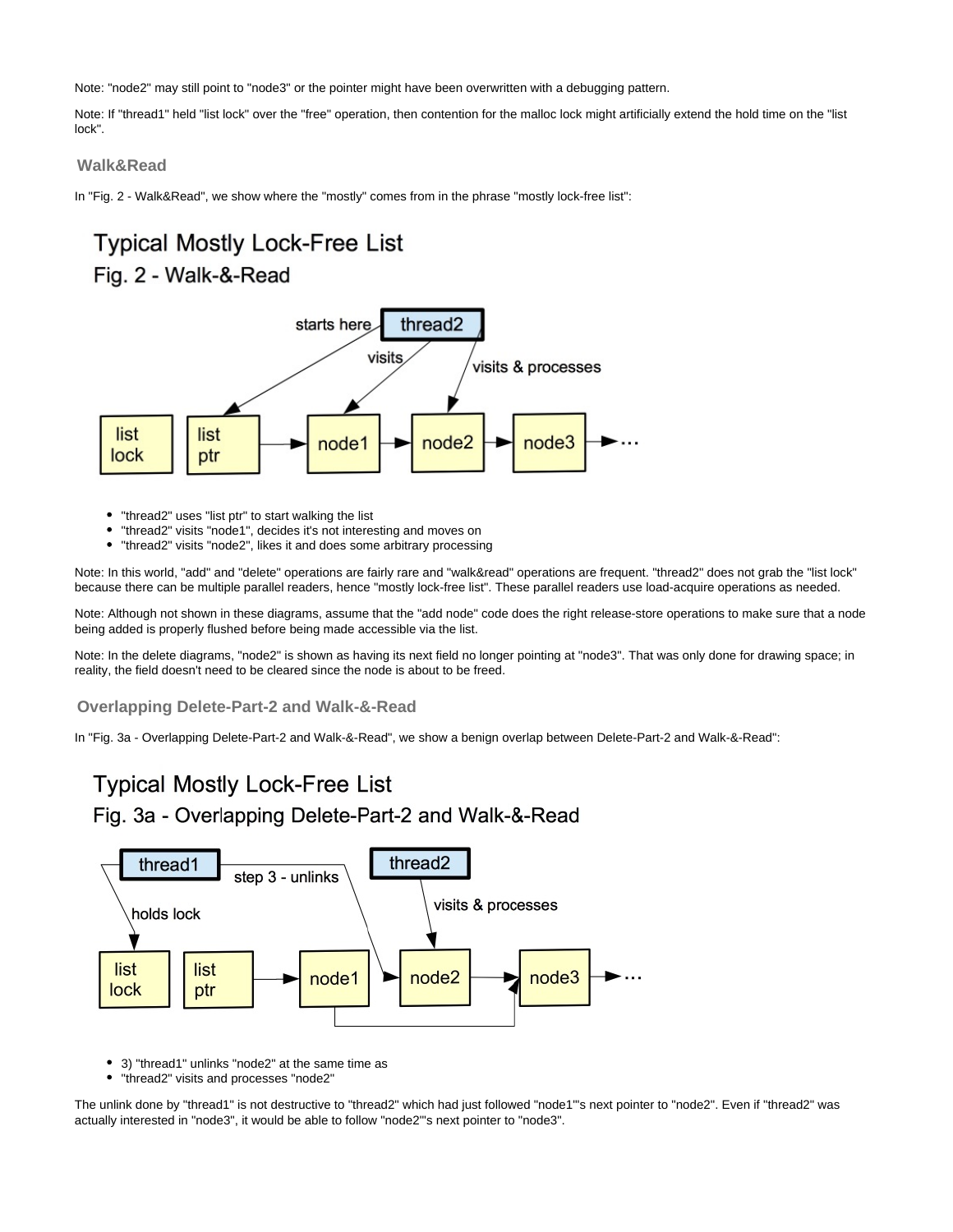In "Fig. 3b - Overlapping Delete-Part-3 and Walk-&-Read", we show a problematic overlap between Delete-Part-3 and Walk-&-Read":

# **Typical Mostly Lock-Free List** Fig. 3b - Overlapping Delete-Part-3 and Walk-&-Read



- 4) "thread1" releases the "list lock"
- 5) "thread1" frees "node2" at the same time as
- "thread2" visits and processes "node2"

The free done by "thread1" is potentially destructive to "thread2" which had just followed "node1"'s next pointer to "node2". Even if "thread2" was actually interested in "node3", it is possible that accessing "node2"'s next field could crash "thread2". Even worse, the memory occupied by "node2" could be immediately reused by something else and the new value in "node2"'s next field could send "thread2" off into the weeds.

Note: In a system that supports ADI (expand this), the dereference of anything in "node2" by "thread2" after "thread1" has freed "node2" will result in an ADI trap.

## <span id="page-4-0"></span>**Conclusions About Mostly Lock-Free List**

So the "Typical Mostly Lock-Free List" has some races and risks of crashes, but, unfortunately, they won't happen that often or they will result in silent data corruption without a crash.

Wait, that must be a typo! You said "unfortunately". Yes, I did and I meant it. If the "Typical Mostly Lock-Free List" crashed more often, people would realize that it's a bad idea and stop using it.

## <span id="page-4-1"></span>**Section 2 - Lock-Free List with SMR**

The Safe Memory Reclamation (SMR) technique is specifically designed to make lock-free algorithms safe. Not "more safe". Not "mostly safe". Not "narrowing the race window" safe. I mean safe. S-A-F-E. Of course, like any algorithm, it has to be applied correctly.

Note: Of course, even when initially applied correctly, someone will come along with a way to make it faster and that will open a subtle window where it's no longer safe. Sigh...

<span id="page-4-2"></span>**Overlapping Delete-Part-2 and Walk-&-Read**

In "Fig. 4a - Overlapping Delete-Part-2 and Walk-&-Read",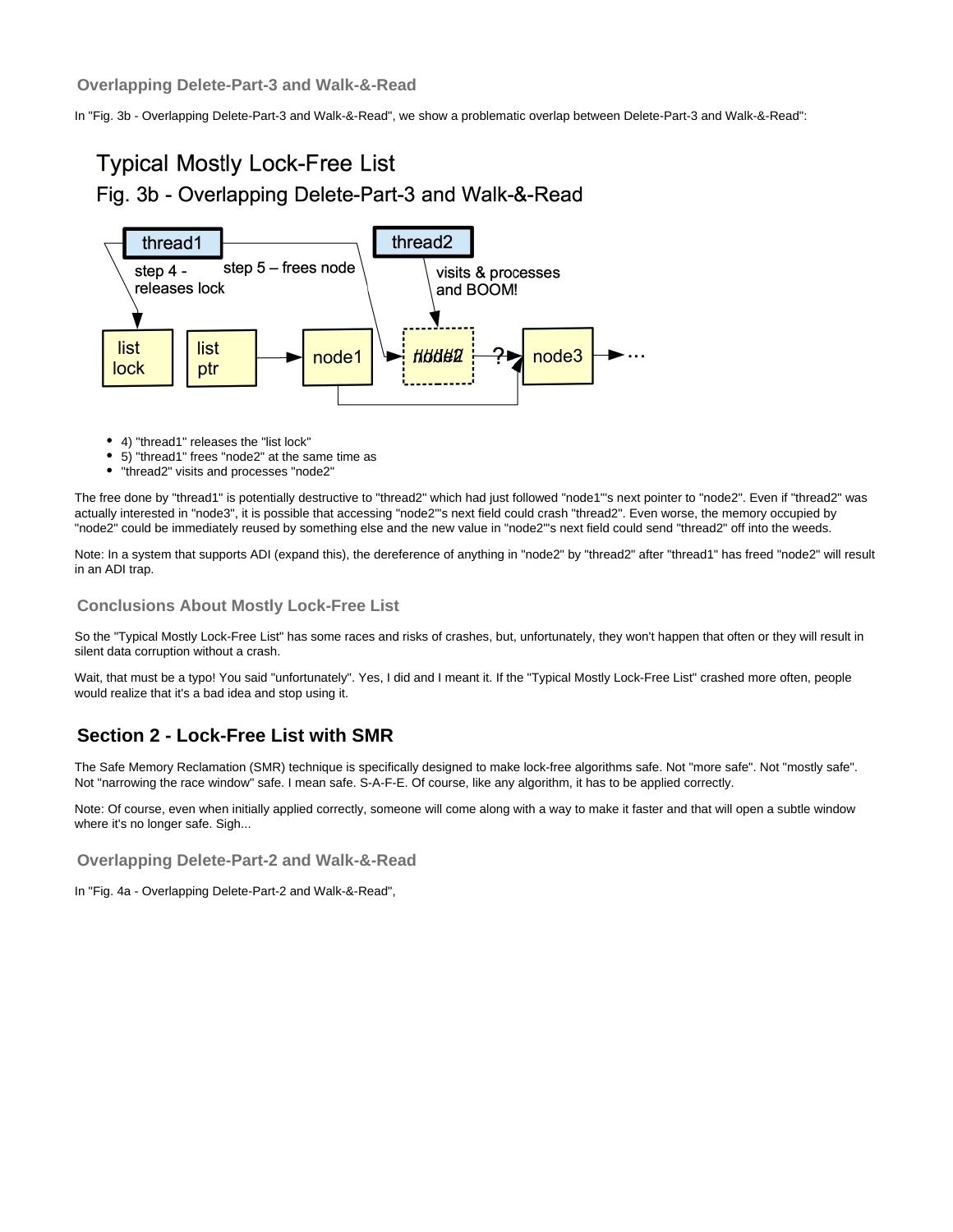# Lock-Free List With SMR



Fig. 4a - Overlapping Delete-Part-2 and Walk-&-Read

- In order to safely visit "node2", "thread2" has to do this dance with "node1":
	- The "node1" dance is not labeled in the diagram because our focus is on "node2".
	- $\bullet$ register interest in "node1" (using "hazard ptr1")
	- validate reference to "node1" (via "list ptr")  $\bullet$
	- use "node1"'s next field to visit "node2"
- 3) "thread1" unlinks "node2" at the same time as
	- "thread2" visits "node2" and does this dance:
		- register interest in "node2" (using "hazard ptr2")
		- validate reference to "node2"
		- processes "node2"
		- unregister interest in "node2"

"Fig. 3a" and "Fig. 4a" are almost identical. In "Fig. 3a", we had to analyze and reason about why the parallel operation was safe for that scenario. If you're like most folks, you have some doubts about the safety of the implied edge cases in "Fig. 3a". That's OK because the scenario is racy and we know it.

In "Fig. 4a", the "hazard ptr" boxes are new and the list of what "thread2" does is longer. Let's take a closer look at that list:

• register interest in "node2" (using "hazard ptr2")

This step is where the "hazard ptr2" field is updated to refer to "node2". The update is done with a proper release-store operation which is the first critical piece to the SMR algorithm.

validate reference to "node2"

This step is where "thread2" validates that "node2" is still valid and, by valid, I mean that "node1"'s next field still refers to "node2". This validity check is the second critical piece to the SMR algorithm. This step's use of "node1"'s next field is protected by "hazard ptr1".

processes "node2"

By first registering interest in "node2" and then validating that "node2" is still reachable, "thread2" can safely process "node2" without any races with a delete operation.

unregister interest in "node2"

This step is where the "hazard ptr2" field is cleared.

Note: If the traversal algorithm is going to continue on to "node3", then we would leave "hazard ptr2" alone while we did the work to safely visit "node3" (using "hazard ptr1" to protect "node3").

At this point, you should have this tickle of a thought in the back of your mind that something is missing... and you would be right! Like "Fig. 3a", "Fig. 4a" doesn't show a destructive race. We've simply used this diagram to introduce you to the idea of "register interest" and "validate reference".

<span id="page-5-0"></span>**Overlapping Delete-Part-3 and Walk-&-Read**

In "Fig. 4b - Overlapping Delete-Part-3 and Walk-&-Read",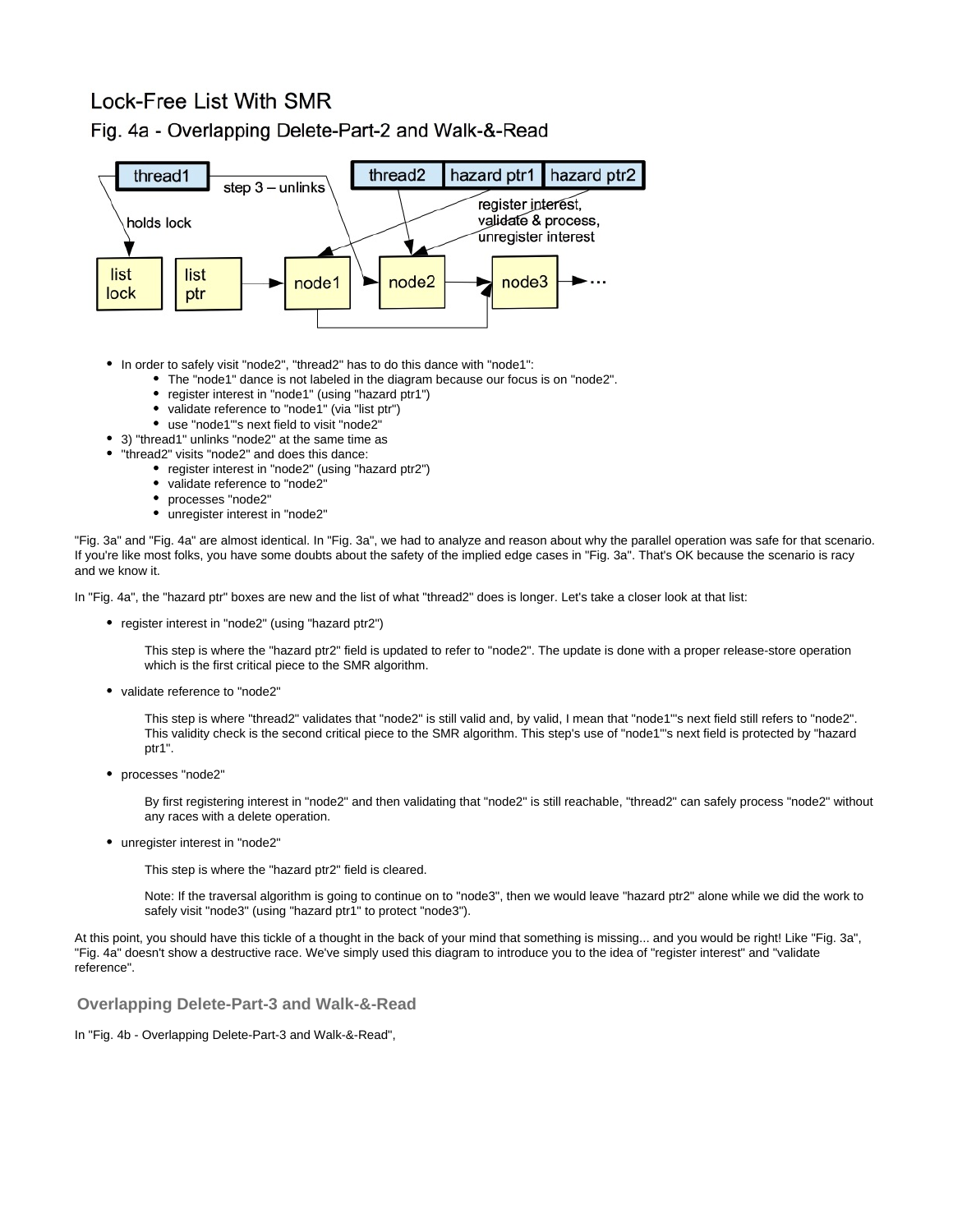# Lock-Free List With SMR

## Fig. 4b - Overlapping Delete-Part-3 and Walk-&-Read



In "Fig. 4b", we have three steps:

- 4) "thread1" releases the "list lock"
- 5) "thread1" adds "node2" to the TBF (To-Be-Freed) list
- 6) "thread1" checks the TBF list for safe deletes

and the overlap (repeated from "Fig. 4a"):

- In order to safely visit "node2", "thread2" has to do this dance with "node1":
	- The "node1" dance is not labeled in the diagram because our focus is on "node2".
		- register interest in "node1" (using "hazard ptr1")
		- validate reference to "node1" (via "list ptr")
		- use "node1"'s next field to visit "node2"
- "thread2" visits "node2" and does this dance:
	- register interest in "node2" (using "hazard ptr2")
	- validate reference to "node2"
	- processes "node2"
	- unregister interest in "node2"

Note: If the traversal algorithm is going to continue on to "node3", then we would leave "hazard ptr2" alone while we did the work to safely visit "node3" (using "hazard ptr1" to protect "node3").

In "Fig. 3b", we had two steps and the overlap:

- 4) "thread1" releases the "list lock"
- 5) "thread1" frees "node2" at the same time as
- "thread2" visits and processes "node2"

Step 4 in both figures is the same and uninteresting. With SMR, the previously dangerous Step 5 is turned into two safe steps:

5) "thread1" adds "node2" to the TBF (To-Be-Freed) list

Instead of always deleting "node2", "thread1" always puts it on the TBF list for later processing.

6) "thread1" checks the TBF list for safe deletes

"thread1" walks the entire TBF list, determines if each node is "safe to delete", and deletes it if safe.

This "safe to delete" step is the third critical piece to the SMR algorithm. Simply put: a node is "safe to delete" if there are no "hazard ptr" references to the node.

## <span id="page-6-0"></span>**Conclusions About Lock-Free List with SMR**

Right now, your brain should be screaming that all we did is move the race from one location to another! Fair enough... since we haven't explained why the three critical operations means that there is no race.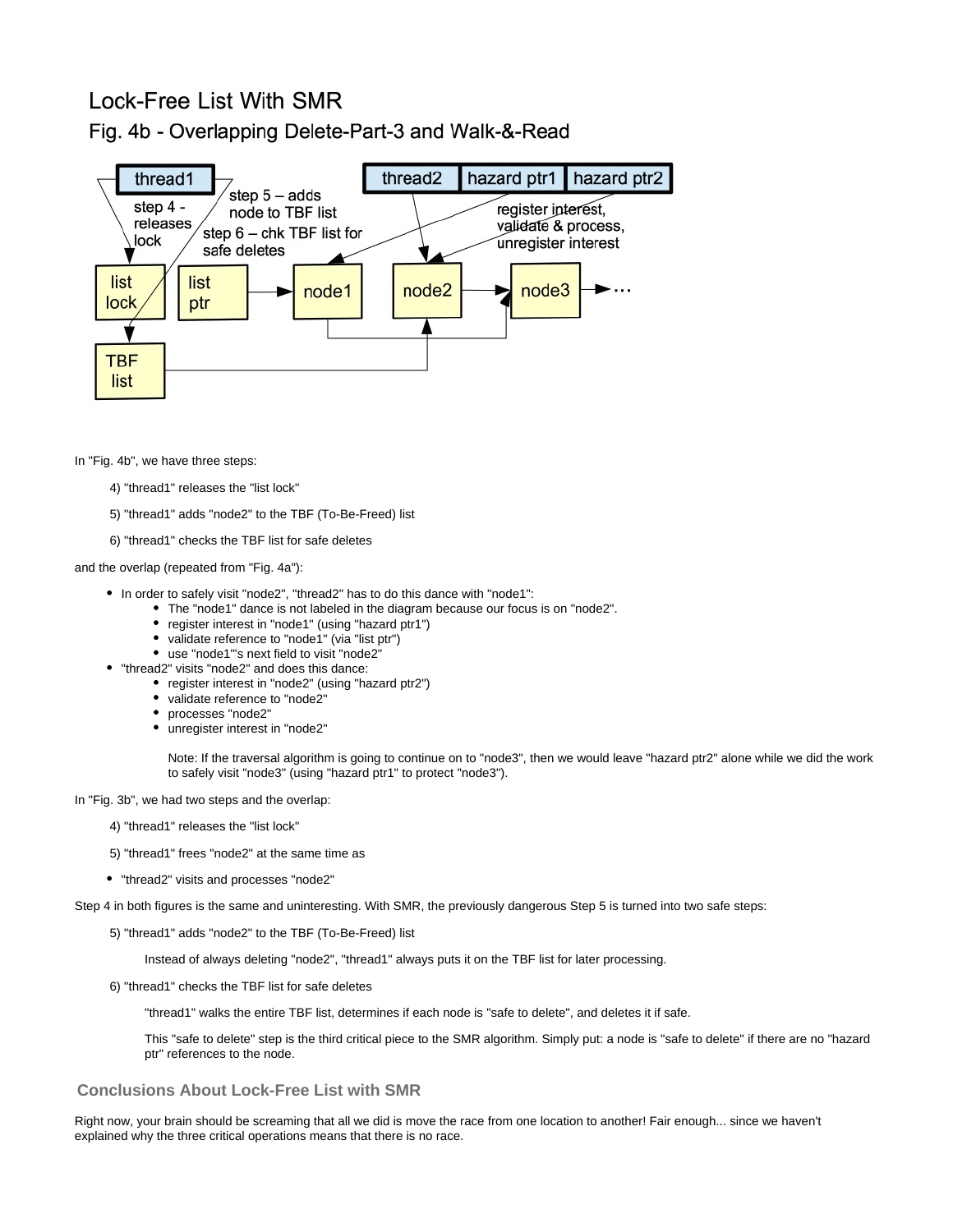Here are "thread2"'s two critical operations:

- Register interest in "node2" (using "hazard ptr2").
- Validate "node2".

Here is "thread1"'s single critical operation:

• Is "node2" "safe to delete"?

Both "thread1" and "thread2" can be executing their critical operations concurrently without using locks and we can have different overlapping scenarios:

Scenario 1) "thread2" registers interest in "node2" before "thread1" starts the "safe to delete" check.

Result: "thread1" decides that "node2" isn't safe to delete (because of the "hazard ptr2") and skips it; "node2" will be checked again by another execution of Step 6 by "thread1" or by some other thread.

Scenario 2) "thread1" starts the "safe to delete" check before "thread2" registers interest in "node2".

Result: "thread1" has determined that "node2" is safe to delete (because no "hazard ptr" was found) and frees it; "thread2" has registered interest in "node2" and then tries to validate "node2". "thread2" sees that "node1"'s "next" field no longer refers to "node2" so it realizes that "node2" is not valid and skips it.

It is VERY important to note that when "thread2" validates "node2" it is not accessing "node2" at all; "thread2" is comparing "node1"s "next" field to "node2"'s address which is safe. "node1"'s "next" field was updated in Step 3 which happens before Step 6 which does the free operation.

Since validation occurs after registering interest, there is no race.

## <span id="page-7-0"></span>**Section 3 - JavaThread Examples**

This section contains examples of existing code where JavaThreads are used and assumed to be safe, but in fact contain a race between applying an operation on a target thread, and the target thread terminating and its memory and other resources being freed. Other similar API's avoid this race by one of:

- 1. Acquiring the Threads\_lock for the duration of the operation (which prevents the thread from terminating); or
- 2. At the Java-level synchronizing on the java.lang.Thread object (e.g., calling from synchronized methods of class java.lang.Thread) which also prevents a thread from terminating due to the Java-level exit protocol that a thread must follow. Or
- 3. Always operating on the current thread.

But the lock-based solutions are not always possible due to the possibility of deadlock being introduced, as well as performance latencies.

## <span id="page-7-1"></span>**jobject Parameter Converted to JavaThread**

In this example, a jobject referring to a java.lang.Thread object is passed from Java code to a JVM call that implements java.lang.Thread.suspend(). We trust the Java class library code that is calling JVM\_SuspendThread() to pass a proper reference to a java.lang.Thread object so we don't do a lot of sanity checking that the jobject actually refers to what we expect.

The interesting parts of the code:

- resolve the jthread parameter into a java\_thread oop
- fetch the JavaThread\* that is cached in the java.lang.Thread object
- if receiver is not NULL, then we assume it is a valid JavaThread\* and proceed:
	- grab the SR\_lock (Suspend/Resume lock)
	- check for nested suspend requests
	- check for the is\_exiting() flag
	- set the external suspend flag
	- drop the SR\_lock
	- call java suspend() to finish the work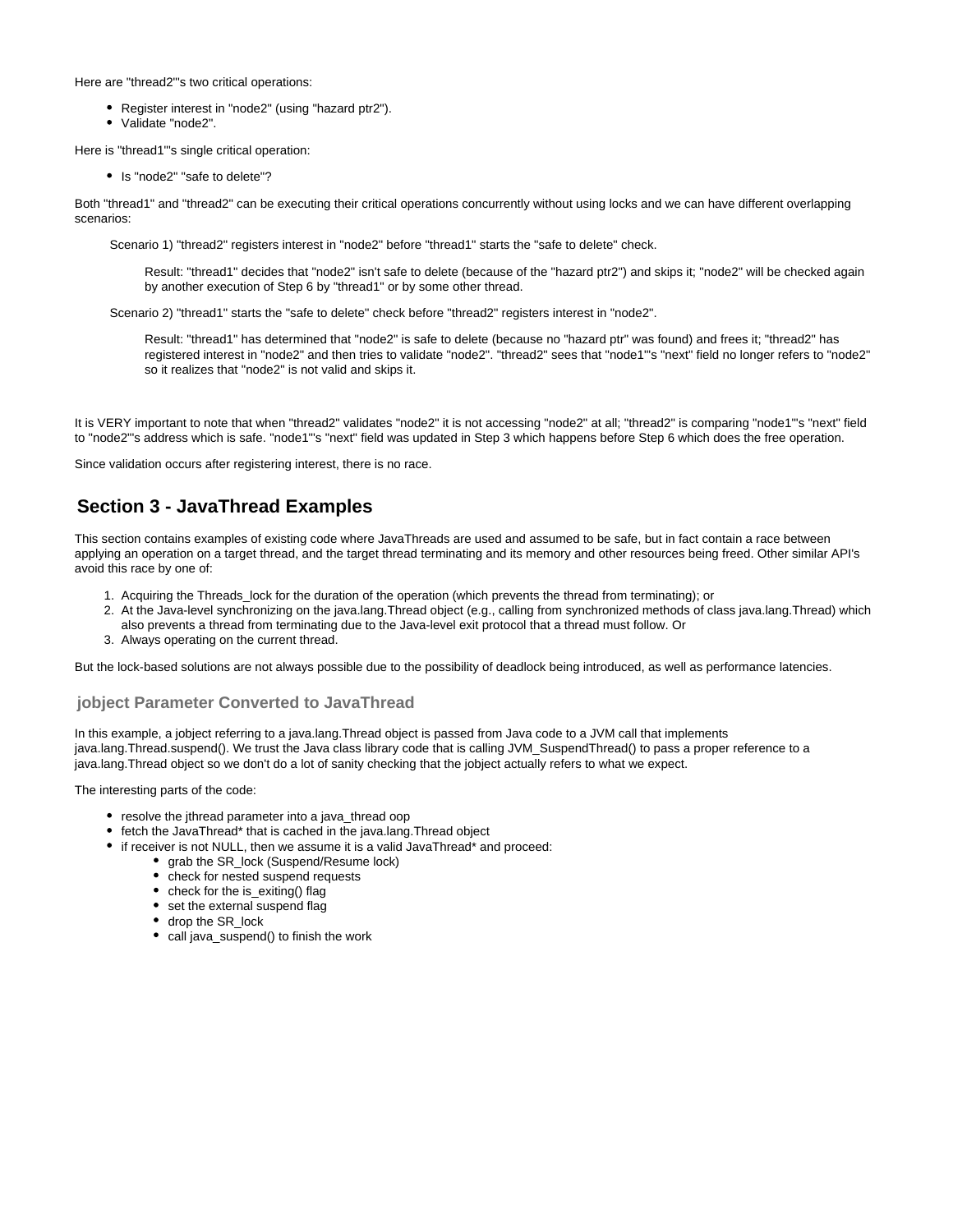open/src/hotspot/share/prims/jvm.cpp:

```
JVM_ENTRY(void, JVM_SuspendThread(JNIEnv* env, jobject jthread))
   JVMWrapper("JVM_SuspendThread");
  oop java thread = JNIHandles::resolve non null(jthread);
   JavaThread* receiver = java_lang_Thread::thread(java_thread);
   if (receiver != NULL) {
     // thread has run and has not exited (still on threads list)
\{ MutexLockerEx ml(receiver->SR_lock(), Mutex::_no_safepoint_check_flag);
       if (receiver->is_external_suspend()) {
         // Don't allow nested external suspend requests. We can't return
         // an error from this interface so just ignore the problem.
        return;
 }
       if (receiver->is_exiting()) { // thread is in the process of exiting
      return;<br>}
 }
      receiver->set_external_suspend();
     }
     // java_suspend() will catch threads in the process of exiting
     // and will ignore them.
     receiver->java_suspend();
     // It would be nice to have the following assertion in all the
     // time, but it is possible for a racing resume request to have
     // resumed this thread right after we suspended it. Temporarily
     // enable this assertion if you are chasing a different kind of
     // bug.
     //
     // assert(java_lang_Thread::thread(receiver->threadObj()) == NULL ||
     // receiver->is_being_ext_suspended(), "thread is not suspended");
 }
JVM_END
```
Interesting comments above:

- // thread has run and has not exited (still on threads list) • How do we know that the thread is still on the threads list?
- // java\_suspend() will catch threads in the process of exiting
	- // and will ignore them.
		- How do we "catch" the exiting threads?

The above code races with the "target" JavaThread which might be trying to exit:

- java lang Thread::thread(java thread) returns the cached JavaThread\*
- that cached JavaThread\* is cleared as part of the JavaThread's exit path so we have a chance of realizing the JavaThread is exiting with the "if (receiver  $!=$  NULL)  $\{$ " check
- the "if (receiver->is\_exiting()) {" check is another way we can see if the JavaThread is exiting, but we did two other JavaThread operations on the way to that check
	- we call receiver->SR\_lock() even though the exiting JavaThread might have deleted the SR\_lock
	- we call receiver->is\_external\_suspend() even though the exiting JavaThread's memory might be freed
- the SR\_lock'ed block is targeted at the JavaThread::exit() dance we do when a JavaThread is marked as terminating:
	- if the suspend request comes in before the JavaThread can mark itself as 'terminating', then the JavaThread honors the suspend request
	- if the suspend request comes in after the JavaThread has marked itself as terminating, then the suspend request is ignored (for this API)
	- of course, even if we recognized that the JavaThread is exiting, we still have to drop the SR\_lock and that unlock operation might fail if the exiting JavaThread deleted the SR\_lock

### <span id="page-8-0"></span>**jthread Parameter Converted to JavaThread**

In this example, a jthread referring to a java.lang.Thread object is passed from native code to JVM/TI SuspendThread(). Since this is an external API, we make more sanity checks before we trust that we actually have a java.lang.Thread object.

The not very interesting parts of the code:

- JVM/TI can be configured out of the system
- common JVM/TI entry boilerplate code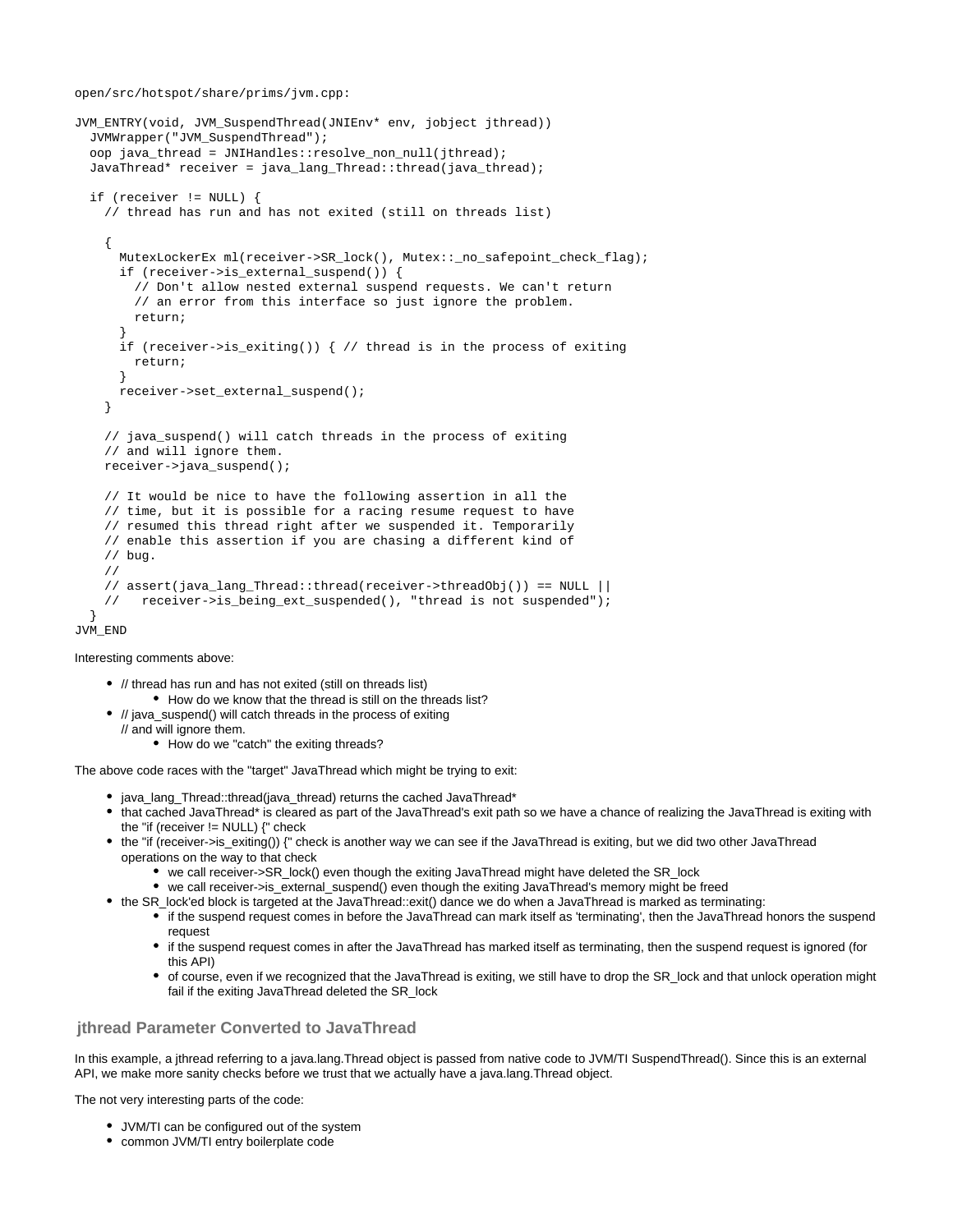The more interesting parts of the code:

- SuspendThread() requires a capability
- a JavaThread can suspend itself by passing NULL
- more sanity checks than JVM interfaces:
	- resolve external quard() versus resolve non null()
	- check that oop is-a java.lang.Thread class
- fetch the JavaThread\* that is cached in the java.lang.Thread object
- also JVM/TI SuspendThread returns error codes
- the SR\_lock using parts of the code are in JvmtiEnv::SuspendThread()

build/solaris-x86\_64-normal-server-release/hotspot/variant-server/gensrc/jvmtifiles/jvmtiEnter.cpp:

```
static jvmtiError JNICALL
jvmti_SuspendThread(jvmtiEnv* env,
             jthread thread) {
#if !INCLUDE_JVMTI
  return JVMTI_ERROR_NOT_AVAILABLE;
#else
   if(!JvmtiEnv::is_vm_live()) {
     return JVMTI_ERROR_WRONG_PHASE;
 }
 Thread* this_thread = Thread::current_or_null();
  if (this_thread == NULL || !this_thread->is_Java_thread()) {
    return JVMTI_ERROR_UNATTACHED_THREAD;
 }
  JavaThread* current_thread = (JavaThread*)this_thread;
 ThreadInVMfromNative __tiv(current_thread);
  VM_ENTRY_BASE(jvmtiError, jvmti_SuspendThread , current_thread)
 debug_only(VMNativeEntryWrapper __vew;)
   CautiouslyPreserveExceptionMark __em(this_thread);
   JvmtiEnv* jvmti_env = JvmtiEnv::JvmtiEnv_from_jvmti_env(env);
   if (!jvmti_env->is_valid()) {
     return JVMTI_ERROR_INVALID_ENVIRONMENT;
   }
   if (jvmti_env->get_capabilities()->can_suspend == 0) {
    return JVMTI_ERROR_MUST_POSSESS_CAPABILITY;
 }
   jvmtiError err;
   JavaThread* java_thread;
  if (thread == NULL) {
     java_thread = current_thread;
   } else {
     oop thread_oop = JNIHandles::resolve_external_guard(thread);
     if (thread_oop == NULL) {
       return JVMTI_ERROR_INVALID_THREAD;
 }
     if (!thread_oop->is_a(SystemDictionary::Thread_klass())) {
      return JVMTI_ERROR_INVALID_THREAD;
 }
     java_thread = java_lang_Thread::thread(thread_oop);
     if (java_thread == NULL) {
      return JVMTI_ERROR_THREAD_NOT_ALIVE;
     }
 }
   err = jvmti_env->SuspendThread(java_thread);
  return err;
#endif // INCLUDE_JVMTI
}
```
The above code races with the "target" JavaThread which might be trying to exit:

- java\_lang\_Thread::thread(java\_thread) returns the cached JavaThread\*
- that cached JavaThread\* is cleared as part of the JavaThread's exit path so we have a chance of realizing the JavaThread is exiting with the "if (java\_thread == NULL) {" check
- all of the rest of the sanity checks are in JvmtiEnv::SuspendThread() and have the same races as JVM\_SuspendThread()

## <span id="page-9-0"></span>**Section 4 - 3 Critical Operations in New JavaThread Code**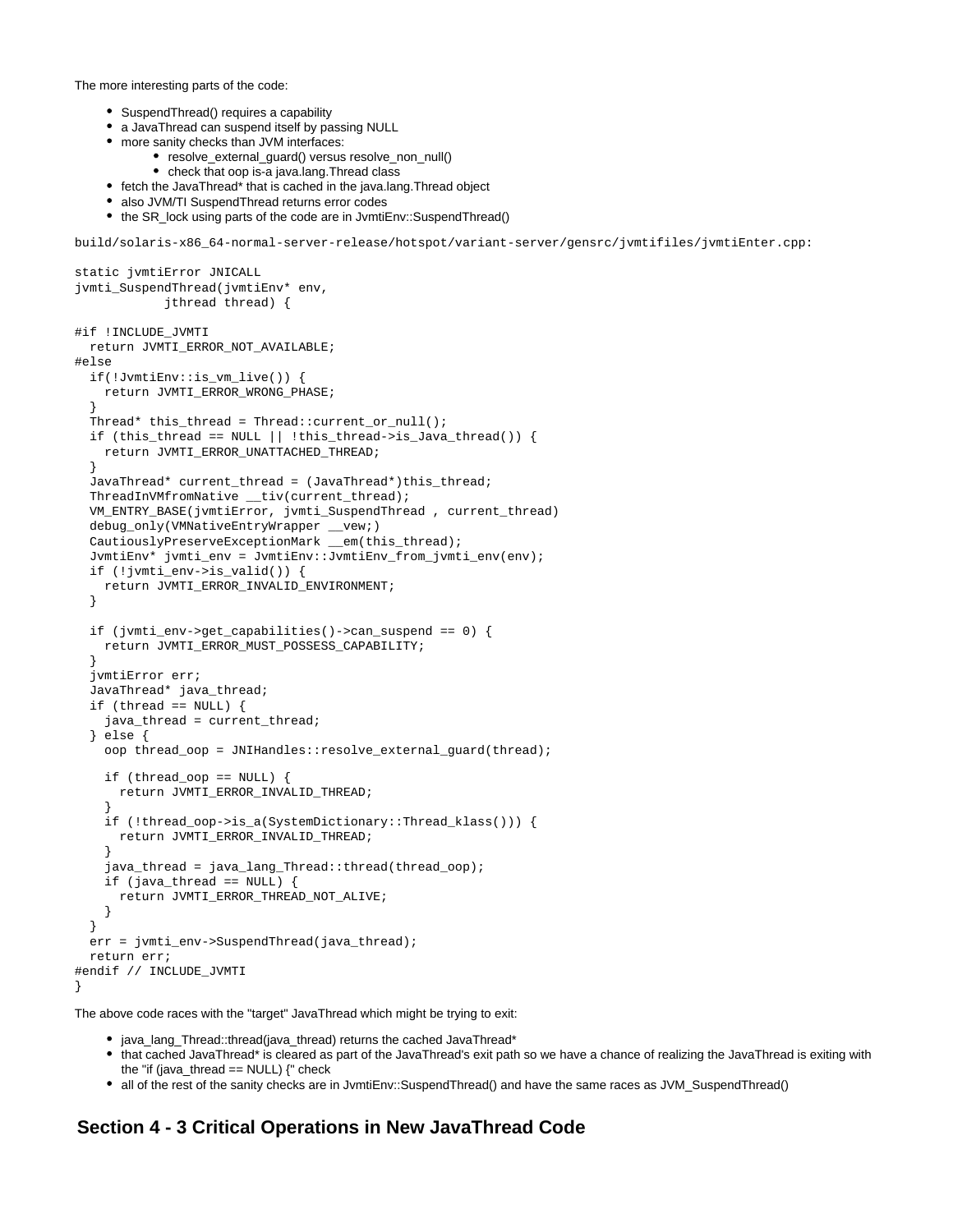Here's a reminder of the three critical operations necessary for safe lock-free list operations:

The data reader/writer thread has two critical operations (this is "thread2" in the generic example):

- Register interest in the object (this is "node2" in the generic example).
- Validate object reference (this is "node2" in the generic example).

The object deleting thread has a single critical operation (this is "thread1" in the generic example):

• Is the object "safe to delete" (this is "node2" in the generic example)?

A JavaThread is the object we mention above. The data reader/writer thread is another Thread that wants to read data from the JavaThread or write data to the JavaThread. The object deleting thread is actually the JavaThread itself. As part of the JavaThread exit process, a JavaThread will delete itself (usually).

## <span id="page-10-0"></span>**Registering Interest In and Validating a JavaThread Reference**

Threads::acquire\_stable\_list() registers interest in JavaThread references and validates those same references.

The interesting parts of the fast path version of the function:

- The Thread::set\_threads\_hazard\_ptr() call registers the calling thread's interesting in the current \_smr\_java\_thread\_list by storing the current value (plus a tag) in the calling Thread's \_threads\_hazard\_ptr field.
- The second get\_smr\_java\_thread\_list() call validates that \_smr\_java\_thread\_list did not change while we were updating \_threads\_hazard\_ptr:
	- This call races with Threads::add() or Threads::delete()!
	- If the current \_smr\_java\_thread\_list does not match the one in 'threads', then we lost the race and we simply loop around and try again.
	- If we won the race, then we try to officially publish the hazard pointer.
- The Thread::cmpxchg\_threads\_hazard\_ptr() call tries to remove the tag from the \_threads\_hazard\_ptr field:
	- This call races with the scanning thread (see Threads::is\_a\_protected\_JavaThread())!
	- If this thread wins the race, then the validated hazard pointer is published.
	- If this thread loses the race, then we simply loop around and try again.
- At the point where we return 'threads', we have successfully published a hazard pointer to a ThreadsList and we are now protecting the JavaThreads on that ThreadsList.

Note: Once a ThreadsList value has been published via a \_threads\_hazard\_ptr field, it can be seen by Threads::is\_a\_protected\_JavaThread(); see the "Is It Safe to Delete This JavaThread Reference" subsection below.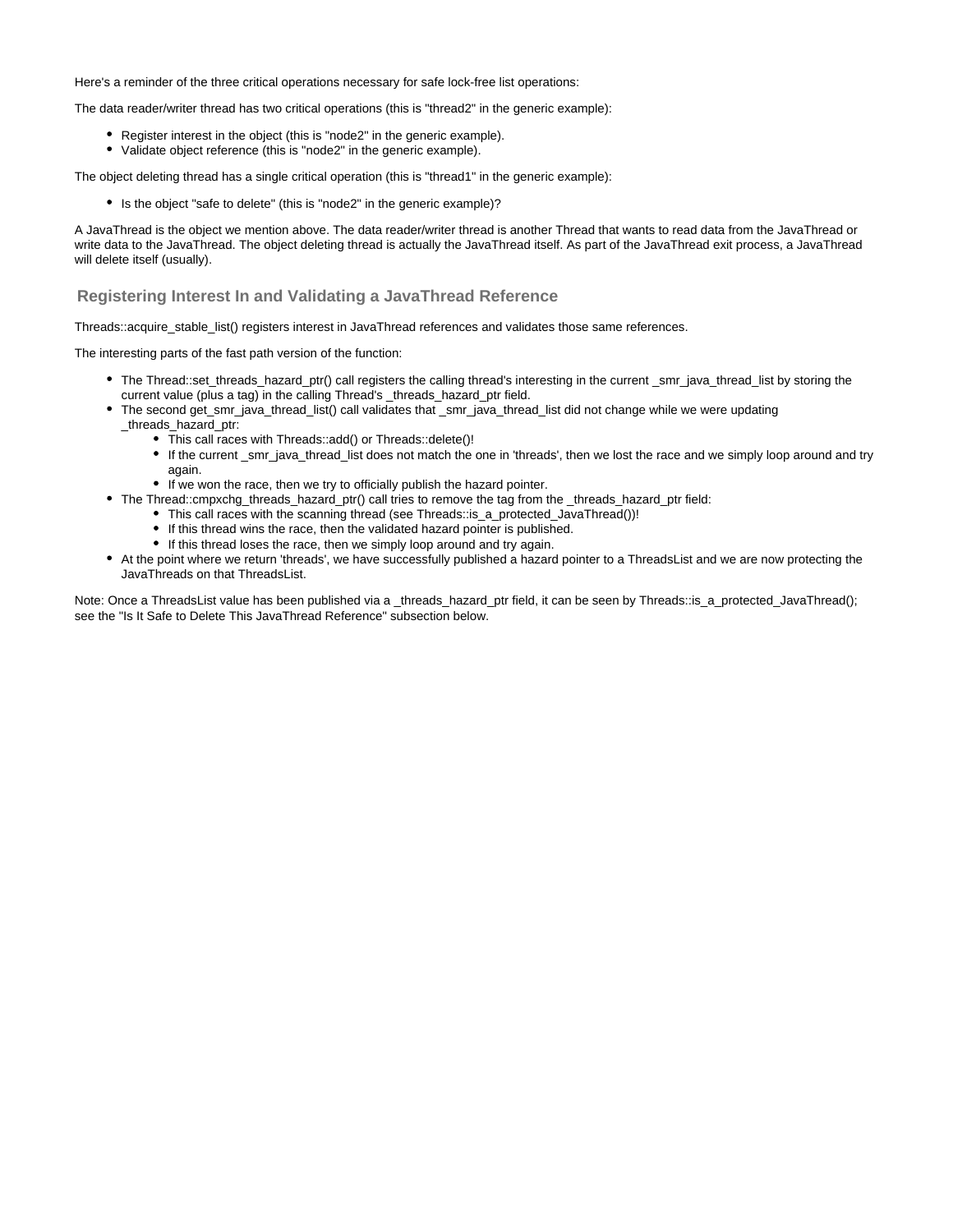```
ThreadsList *Threads::acquire_stable_list_fast_path(Thread *self) {
   assert(self != NULL, "sanity check");
assert(self->qet threads hazard ptr() == NULL, "sanity check");
assert(self->get_nested_threads_hazard_ptr() == NULL,
"cannot have a nested hazard ptr with a NULL regular hazard ptr");
ThreadsList* threads;
// Stable recording of a hazard ptr for SMR. This code does not use
// locks so its use of the _smr_java_thread_list & _threads_hazard_ptr
// fields is racy relative to code that uses those fields with locks.
// OrderAccess and Atomic functions are used to deal with those races.
//
while (true) {
threads = get_smr_java_thread_list();
// Publish a tagged hazard ptr to denote that the hazard ptr is not
// yet verified as being stable. Due to the fence after the hazard
// ptr write, it will be sequentially consistent w.r.t. the
// sequentially consistent writes of the ThreadsList, even on
     // non-multiple copy atomic machines where stores can be observed
     // in different order from different observer threads.
     ThreadsList* unverified_threads = Thread::tag_hazard_ptr(threads);
self->set_threads_hazard_ptr(unverified_threads);
     // If _smr_java_thread_list has changed, we have lost a race with
     // Threads::add() or Threads::remove() and have to try again.
    if (get smr java thread list() != threads) {
       continue;
     }
     // We try to remove the tag which will verify the hazard ptr as
     // being stable. This exchange can race with a scanning thread
     // which might invalidate the tagged hazard ptr to keep it from
     // being followed to access JavaThread ptrs. If we lose the race,
     // we simply retry. If we win the race, then the stable hazard
     // ptr is officially published.
     if (self->cmpxchg_threads_hazard_ptr(threads, unverified_threads) == unverified_threads) {
       break;
     }
   }
   // A stable hazard ptr has been published letting other threads know
   // that the ThreadsList and the JavaThreads reachable from this list
   // are protected and hence they should not be deleted until everyone
   // agrees it is safe to do so.
   return threads;
}
```
Wait a minute! The above code registers interest in and validates a list of JavaThreads and not just one JavaThread. This subsection title says "JavaThread reference" and that's singular! Why do we do that?

Good question! Here are the reasons we use SMR on a list of JavaThreads:

- Several JavaThread operations can operate on one or more JavaThreads so we associate a hazard pointer with a ThreadsList instead of having a hazard pointer for each JavaThread.
- The linked list traversal of JavaThreads (following next pointers) is slower than traversing an array; some of the newer GC algorithms need a faster traversal of a list of JavaThreads.

Note: We're planning to entirely replace the linked list traversal used by the Threads class with the fast array traversal in the ThreadsList class; right now we support both because we have not converted all the old uses to the new style.

Note: See the "Threads::acquire\_stable\_list\_fast\_path() is Lock Free" subsection in the "Gory Details" section below for... you guessed it ...the gory details...

#### <span id="page-11-0"></span>**Safely Deleting a JavaThread Reference**

Threads::smr\_delete() is the function used to safely delete a JavaThread. Calls to "delete thread" are generally replaced in this project with a call to "thread->smr\_delete()" which is a wrapper used to call Threads::smr\_delete() when the JavaThread is managed using SMR. If a JavaThread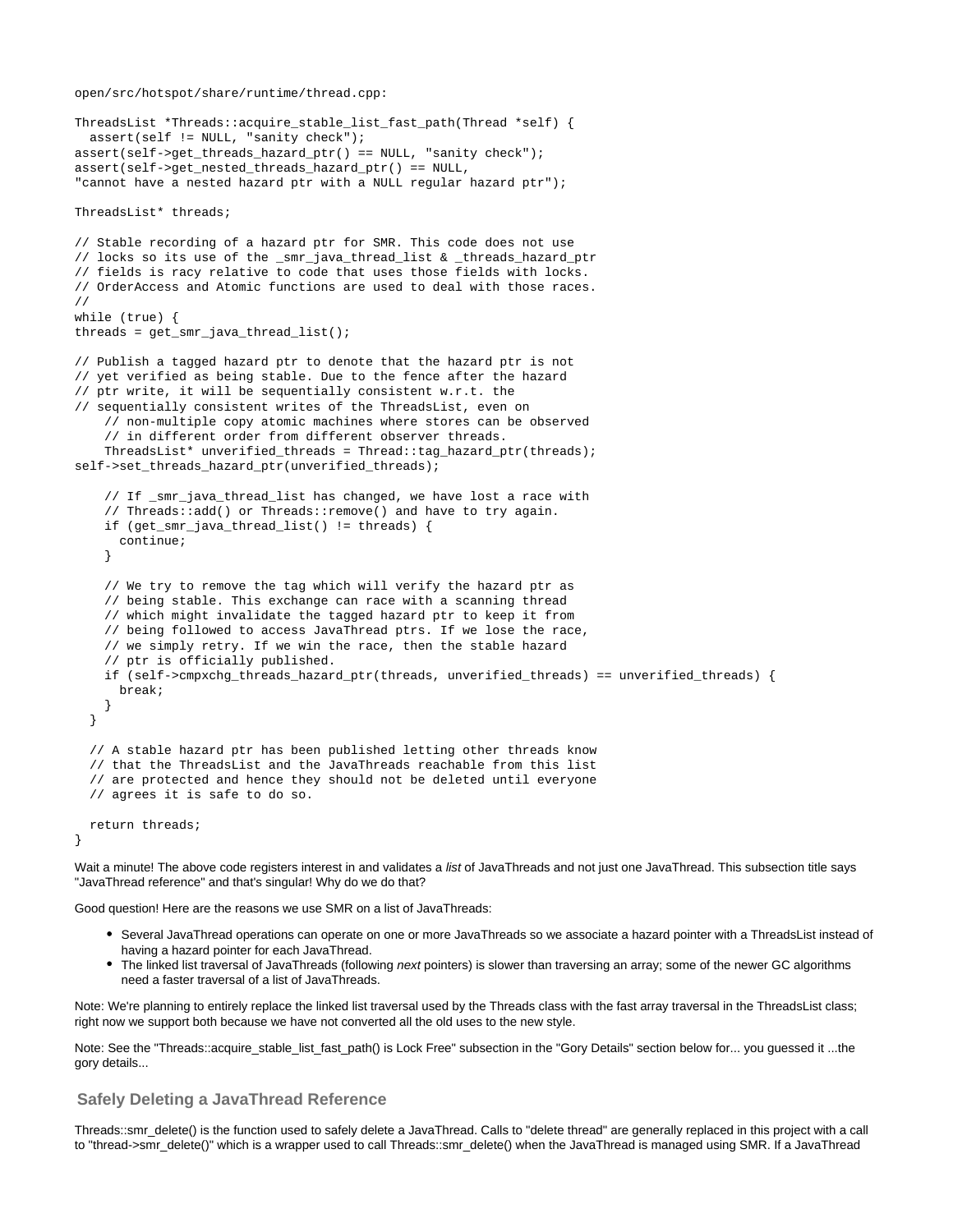has not yet been added to the Threads list, then "thread->smr\_delete()" will directly call "delete thread" since SMR is not needed in that case.

When Threads::add() is used to add a JavaThread to the Threads list, a new \_smr\_java\_thread\_list is allocated, populated with the current Threads list, and the new JavaThread is appended. When Threads::remove() is used to delete a JavaThread from the Threads list, a new \_smr\_java\_thread\_list is allocated and populated with the current Threads list minus the to-be-deleted JavaThread. In both add() and remove() cases, the old ThreadsList is managed with SMR and is only freed once there is no interest in that particular ThreadsList.

A JavaThread can appear on more than one ThreadsList due to normal adds and deletes of other JavaThreads so Threads::smr\_delete() has to make sure that the to-be-deleted JavaThread is not protected by any hazard pointers (ThreadsLists).

The interesting parts of the function:

Need to grab the Threads\_lock in order to call is\_a\_protected\_JavaThread(); see the next subsection.

Note: We've tried several times to do this check without holding the Threads\_lock, but we haven't found a safe algorithm.

- We off-load the wait-notify traffic to the Threads::smr\_delete\_lock() in order to reduce traffic on the Threads\_lock.
- If the JavaThread is not protected, we do the lock housekeeping and break out to delete the JavaThread.

Note: Yes, a JavaThread deletes itself. At various times over the years we've tried to change that without success. We also tried to change it during this project without success.

- If the JavaThread is protected, we have to wait for a release\_stable\_list() call which is how a JavaThread unregisters its interest in a ThreadsList.
- Notice that we've added logging from the beginning; we have also enabled logging in the stress tests that we're writing for the feature and have some rudimentary reporting on when SMR comes into play to protect a JavaThread from deletion.
- Note: The current version of the Threads::smr\_delete() function has statistics and timer code that is enabled via the 'EnableThreadSMRStatistics' option; this code is elided from this presentation for clarity.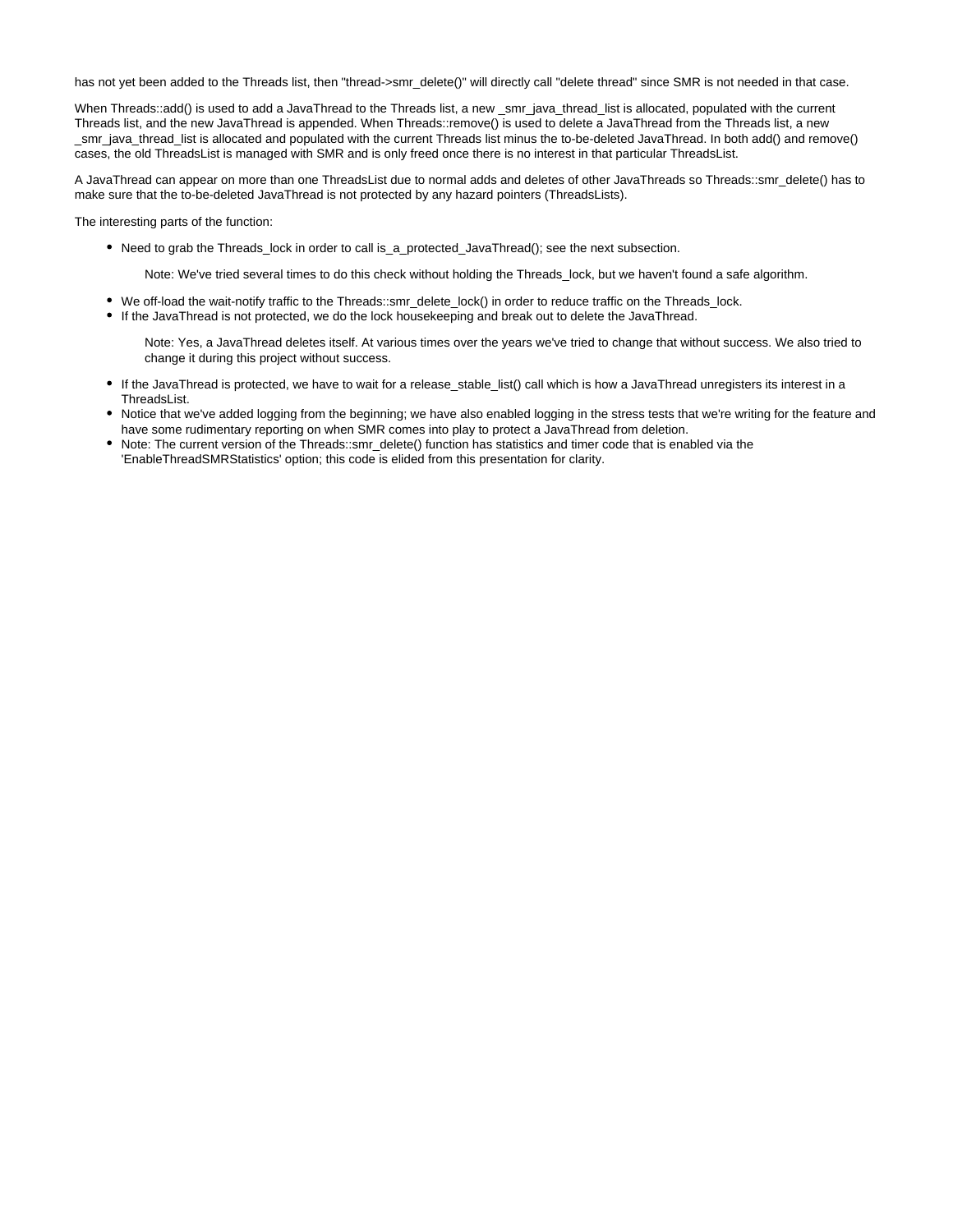```
void Threads::smr_delete(JavaThread *thread) {
   assert(!Threads_lock->owned_by_self(), "sanity");
   bool has_logged_once = false;
   while (true) {
    \left\{ \right. // No safepoint check because this JavaThread is not on the
       // Threads list.
      MutexLockerEx ml(Threads lock, Mutex:: no safepoint check flag);
       // Cannot use a MonitorLockerEx helper here because we have
       // to drop the Threads_lock first if we wait.
       Threads::smr_delete_lock()->lock_without_safepoint_check();
       // Set the smr_delete_notify flag after we grab smr_delete_lock
       // and before we scan hazard pointers because we're doing
       // double-check locking in release_stable_list().
       Threads::set_smr_delete_notify();
       if (!is_a_protected_JavaThread(thread)) {
         // This is the common case.
         Threads::clear_smr_delete_notify();
         Threads::smr_delete_lock()->unlock();
        break;
 }
       if (!has_logged_once) {
        has logged once = true;
         log_debug(os, thread, smr)("Threads::smr_delete: thread=" INTPTR_FORMAT " is not deleted.",
p2i(thread));
         if (log_is_enabled(Debug, os, thread)) {
           ScanHazardPtrPrintMatchingThreadsClosure scan_cl(thread);
           Threads::threads_do(&scan_cl);
         }
 }
     } // We have to drop the Threads_lock to wait or delete the thread
     // Wait for a release_stable_list() call before we check again. No
     // safepoint check, no timeout, and not as suspend equivalent flag
     // because this JavaThread is not on the Threads list.
     Threads::smr_delete_lock()->wait(Mutex::_no_safepoint_check_flag, 0,
                                       !Mutex::_as_suspend_equivalent_flag);
     Threads::clear_smr_delete_notify();
     Threads::smr_delete_lock()->unlock();
     // Retry the whole scenario.
 }
   delete thread;
   log_debug(os, thread, smr)("Threads::smr_delete: thread=" INTPTR_FORMAT " is deleted.", p2i(thread));
}
```
### <span id="page-13-0"></span>**Is It Safe to Delete This JavaThread Reference**

Threads::is\_a\_protected\_JavaThread() is the function used to determine if a JavaThread is protected by a hazard pointer.

The interesting parts of the function:

- We create a ThreadScanHashtable (which will eventually hold all the unique JavaThreads that are protected by a hazard ptr).
- We create a ScanHazardPtrGatherProtectedThreadsClosure which will gather (in two steps) all the unique JavaThreads that are protected by a hazard ptr:
	- Scan the current Threads list (via \_smr\_java\_thread\_list) and visit all the non-NULL hazard ptrs (ThreadsList references).
	- Use AddThreadHazardPointerThreadClosure to gather all the unique JavaThreads mentioned in each ThreadsList that is visited.
- If the specified JavaThread is found in ThreadScanHashtable when ScanHazardPtrGatherProtectedThreadsClosure is done, then the target JavaThread is protected.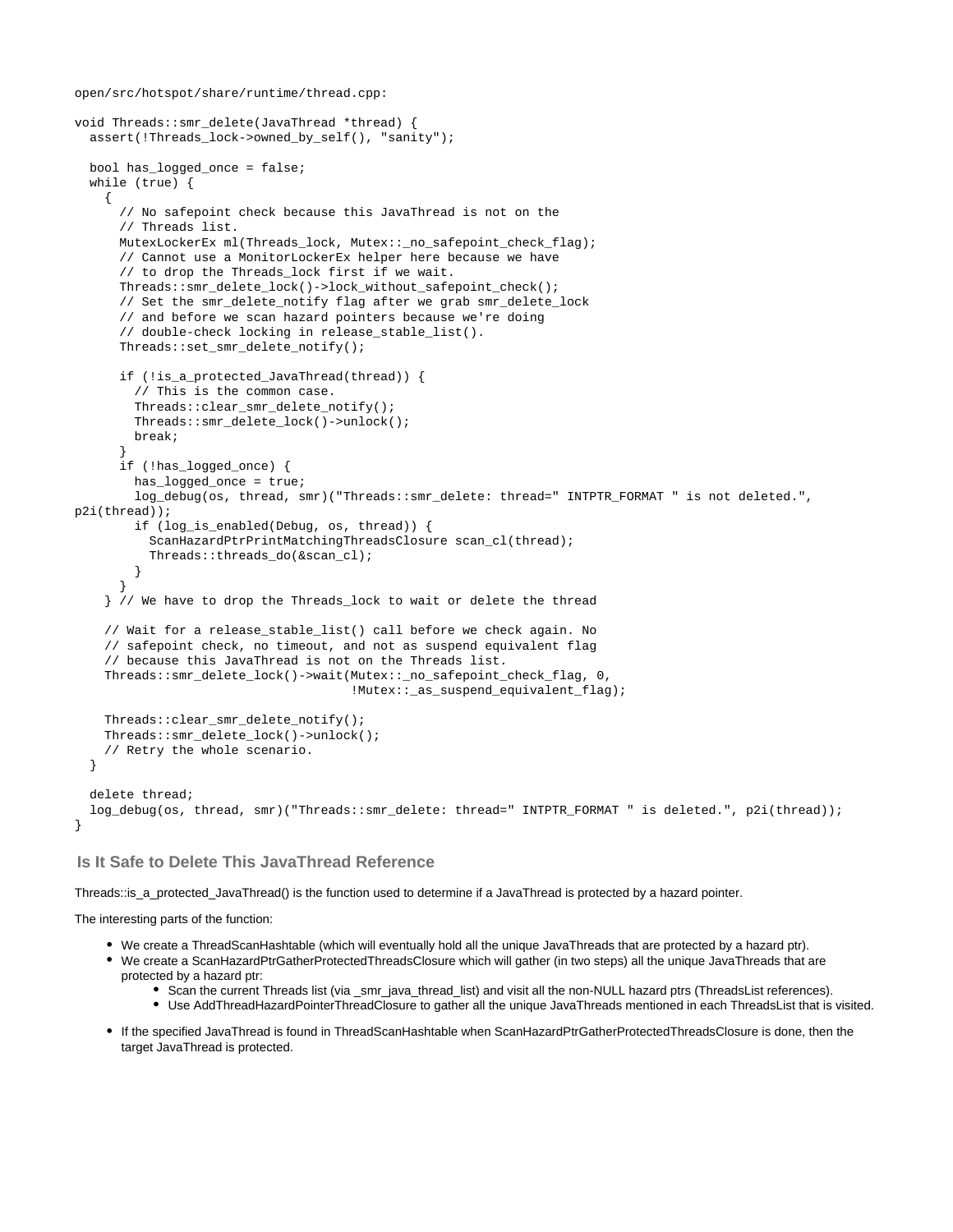```
bool Threads::is_a_protected_JavaThread(JavaThread *thread) {
   assert_locked_or_safepoint(Threads_lock);
   // Hash table size should be first power of two higher than twice
   // the length of the Threads list.
   int hash_table_size = MIN2(_number_of_threads, 32) << 1;
   hash_table_size--;
  hash table size |= hash table size >> 1;
  hash table size |= hash table size >> 2;
   hash_table_size |= hash_table_size >> 4;
   hash_table_size |= hash_table_size >> 8;
   hash_table_size |= hash_table_size >> 16;
   hash_table_size++;
   // Gather a hash table of the JavaThreads indirectly referenced by
   // hazard pointers.
   ThreadScanHashtable *scan_table = new ThreadScanHashtable(hash_table_size);
   ScanHazardPtrGatherProtectedThreadsClosure scan_cl(scan_table);
   Threads::threads_do(&scan_cl);
   bool thread_is_protected = false;
   if (scan_table->get_entry((void*)thread) != NULL) {
     thread_is_protected = true;
 }
   delete scan_table;
   return thread_is_protected;
```
<span id="page-14-0"></span>**For Completeness, Unregistering Interest In a JavaThread Reference**

Threads::release\_stable\_list() unregisters interest in JavaThread references; we don't consider it a critical operation, but it is important to see how it works.

The interesting parts of the fast path version of the function:

}

The Thread::set\_threads\_hazard\_ptr() call unregisters the calling thread's interesting in the ThreadsList by storing NULL in the calling Thread's \_threads\_hazard\_ptr field.

Note: The ThreadsList the calling thread is no longer interested in may not be the current \_smr\_java\_thread\_list.

- We use Threads::smr\_delete\_lock() instead of the Threads\_lock to reduce the traffic on the Threads\_lock.
- We use double-check locking via Threads::smr\_delete\_notify() and Threads::smr\_delete\_lock() in Threads::release\_stable\_list\_wake\_up() to reduce the number of lock operations.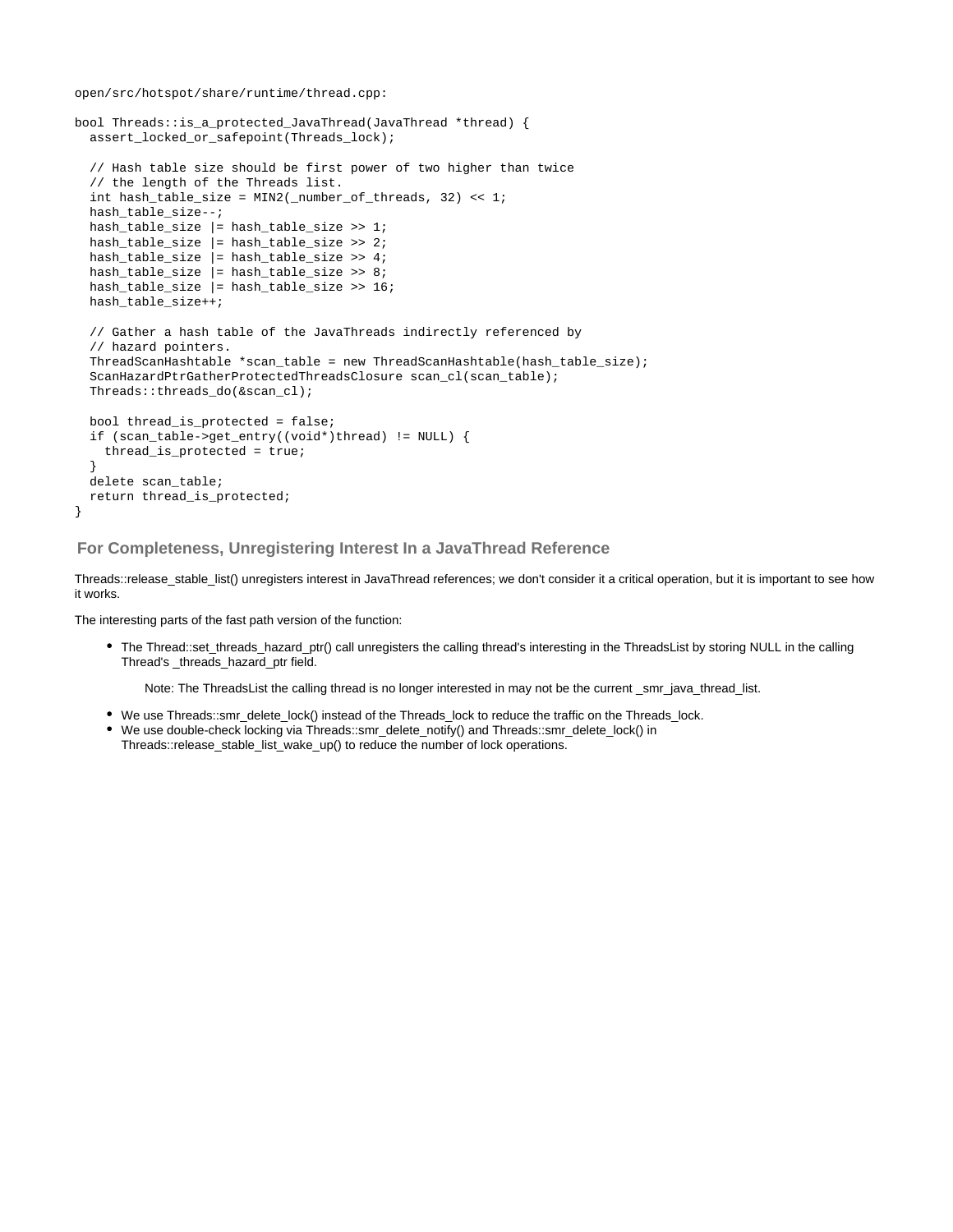```
void Threads::release_stable_list_fast_path(Thread *self) {
   assert(self != NULL, "sanity check");
assert(self->qet threads hazard ptr() != NULL, "sanity check");
assert(self->get_nested_threads_hazard_ptr() == NULL,
          "cannot have a nested hazard ptr when releasing a regular hazard ptr");
   // After releasing the hazard pointer, other threads may go ahead and
   // free up some memory temporarily used by a ThreadsList snapshot.
  self->set_threads_hazard_ptr(NULL);
   // We use double-check locking to reduce traffic on the system
   // wide smr_delete_lock.
   if (Threads::smr_delete_notify()) {
     // An exiting thread might be waiting in smr_delete(); we need to
     // check with smr_delete_lock to be sure.
release_stable_list_wake_up((char *) "regular hazard ptr");
  }
}
// Wake up portion of the release stable ThreadsList protocol;
// uses the smr_delete_lock().
//
void Threads::release_stable_list_wake_up(char *log_str) {
  assert(log_str != NULL, "sanity check");
  // Note: smr_delete_lock is held in smr_delete() for the entire
   // hazard ptr search so that we do not lose this notify() if
   // the exiting thread has to wait. That code path also holds
   // Threads_lock (which was grabbed before smr_delete_lock) so that
   // threads_do() can be called. This means the system can't start a
   // safepoint which means this thread can't take too long to get to
   // a safepoint because of being blocked on smr_delete_lock.
   //
  MonitorLockerEx ml(Threads::smr_delete_lock(), Monitor::_no_safepoint_check_flag);
   if (Threads::smr_delete_notify()) {
     // Notify any exiting JavaThreads that are waiting in smr_delete()
     // that we've released a ThreadsList.
    ml.notify_all();
   log_debug(os, thread, smr)("tid=" UINTX_FORMAT ": Threads::release_stable_list notified %s",
os::current_thread_id(), log_str);
   }
}
```
## <span id="page-15-0"></span>**Section 5 - How Do You Use This Stuff?**

In keeping with HotSpot style, this project uses both helper objects and service functions/methods to make this facility easier to use.

#### <span id="page-15-1"></span>**ThreadsListHandle Helper Object**

ThreadsListHandle is the helper object for acquiring a ThreadsList and protecting all of the JavaThreads on that ThreadsList.

The constructor is very simple and is mostly a wrapper around a Threads::acquire\_stable\_list() call:

open/src/hotspot/share/runtime/thread.cpp:

```
ThreadsListHandle::ThreadsListHandle(Thread *self) : _list(Threads::acquire_stable_list(self)), _self(self)
{
 assert(self == Thread::current(), "sanity check");
}
```
Note: The statistics code guarded by the 'EnableThreadSMRStatistics' option is elided from the above code.

The destructor is even simpler and is just a wrapper around a Threads::release\_stable\_list() call:

open/src/hotspot/share/runtime/thread.cpp:

```
ThreadsListHandle::~ThreadsListHandle() {
   Threads::release_stable_list(_self);
```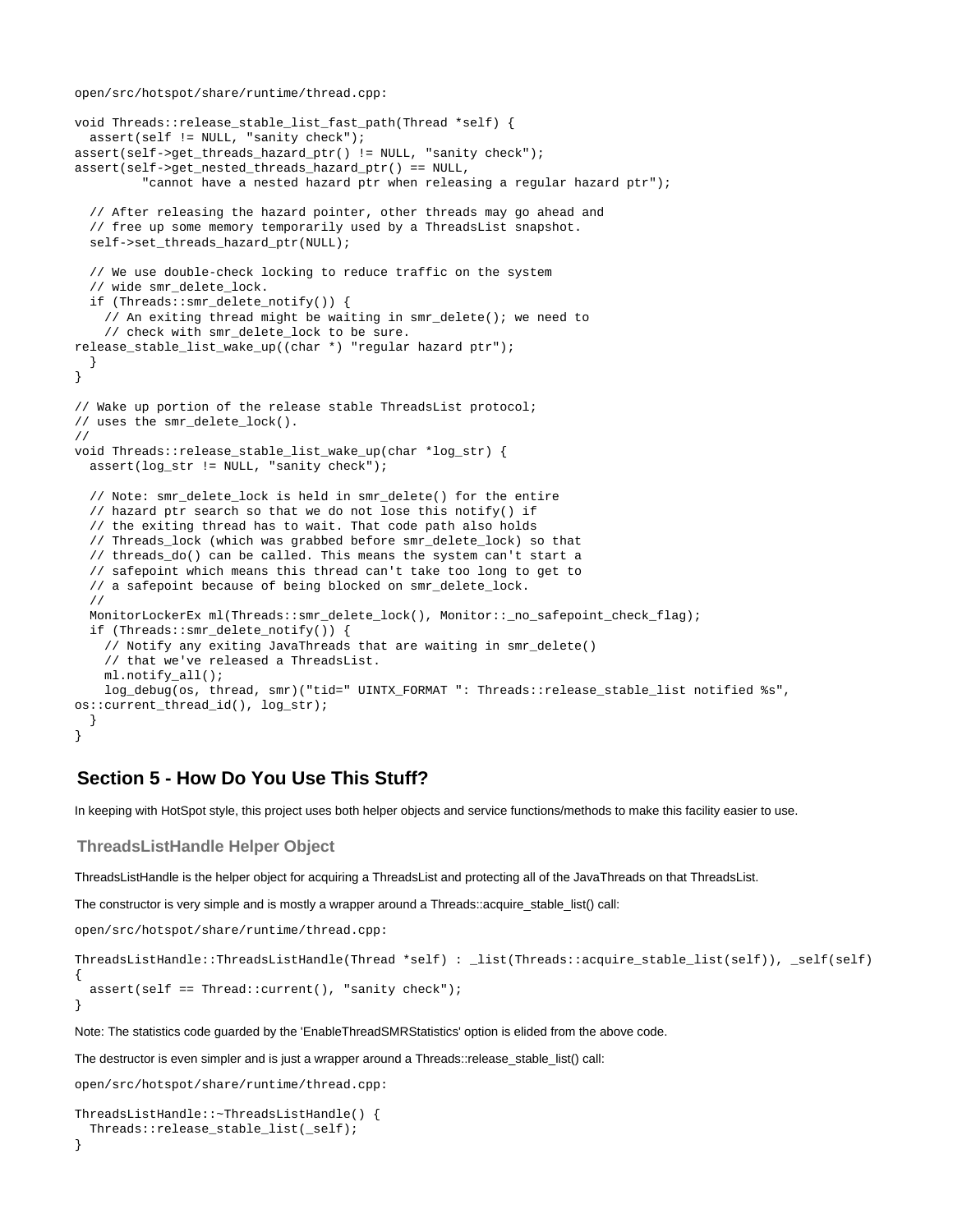Note: The statistics code guarded by the 'EnableThreadSMRStatistics' option is elided from the above code.

Like most helper objects, a ThreadsListHandle is easy to declare and use:

ThreadsListHandle tlh(thread);

some\_func(tlh.list());

...

Interesting parts of the above example:

- The 'thread' parameter is optional and, if omitted, the current Thread is used.
	- Note: If you have the appropriate Thread value available, then please use it since Thread::current() calls are not cheap on some platforms.
- The JavaThreads on the ThreadsList in the ThreadsListHandle are protected until the handle goes out of scope.

<span id="page-16-0"></span>**cv\_internal\_thread\_to\_JavaThread() service function/method**

In order to reduce duplicate boiler plate code, we have provided the cv\_internal\_thread\_to\_JavaThread() function to convert internal Thread references into safe JavaThread pointers.

Interesting parts of the function:

- same checks as the JVM\_SuspendThread() example (with more comments)
- verify the derived JavaThread\* against the specified ThreadsList which is entirely new

open/src/hotspot/share/runtime/thread.cpp:

```
bool ThreadsListHandle::cv_internal_thread_to_JavaThread(jobject jthread,
                                                            JavaThread ** jt_pp,
                                                            oop * thread_oop_p) {
   assert(this->t_list != NULL, "must have a ThreadsList");
   assert(jt_pp != NULL, "must have a return JavaThread pointer");
   // thread_oop_p is optional so no assert()
   // The JVM_* interfaces don't allow a NULL thread parameter; JVM/TI
   // allows a NULL thread parameter to signify "current thread" which
   // allows us to avoid calling cv_external_thread_to_JavaThread().
   // The JVM_* interfaces have no such leeway.
   oop thread_oop = JNIHandles::resolve_non_null(jthread);
   // Looks like an oop at this point.
   if (thread_oop_p != NULL) {
     // Return the oop to the caller; the caller may still want
     // the oop even if this function returns false.
     *thread_oop_p = thread_oop;
   }
   JavaThread *java_thread = java_lang_Thread::thread(thread_oop);
   if (java_thread == NULL) {
     // The java.lang.Thread does not contain a JavaThread * so it has
     // not yet run or it has died.
     return false;
 }
   // Looks like a live JavaThread at this point.
   if (java_thread != JavaThread::current()) {
     // jthread is not for the current JavaThread so have to verify
     // the JavaThread * against the ThreadsList.
     if (EnableThreadSMRExtraValidityChecks && !includes(java_thread)) {
       // Not on the JavaThreads list so it is not alive.
       return false;
     }
   }
   // Return a live JavaThread that is "protected" by the
   // ThreadsListHandle in the caller.
   *jt_pp = java_thread;
   return true;
}
```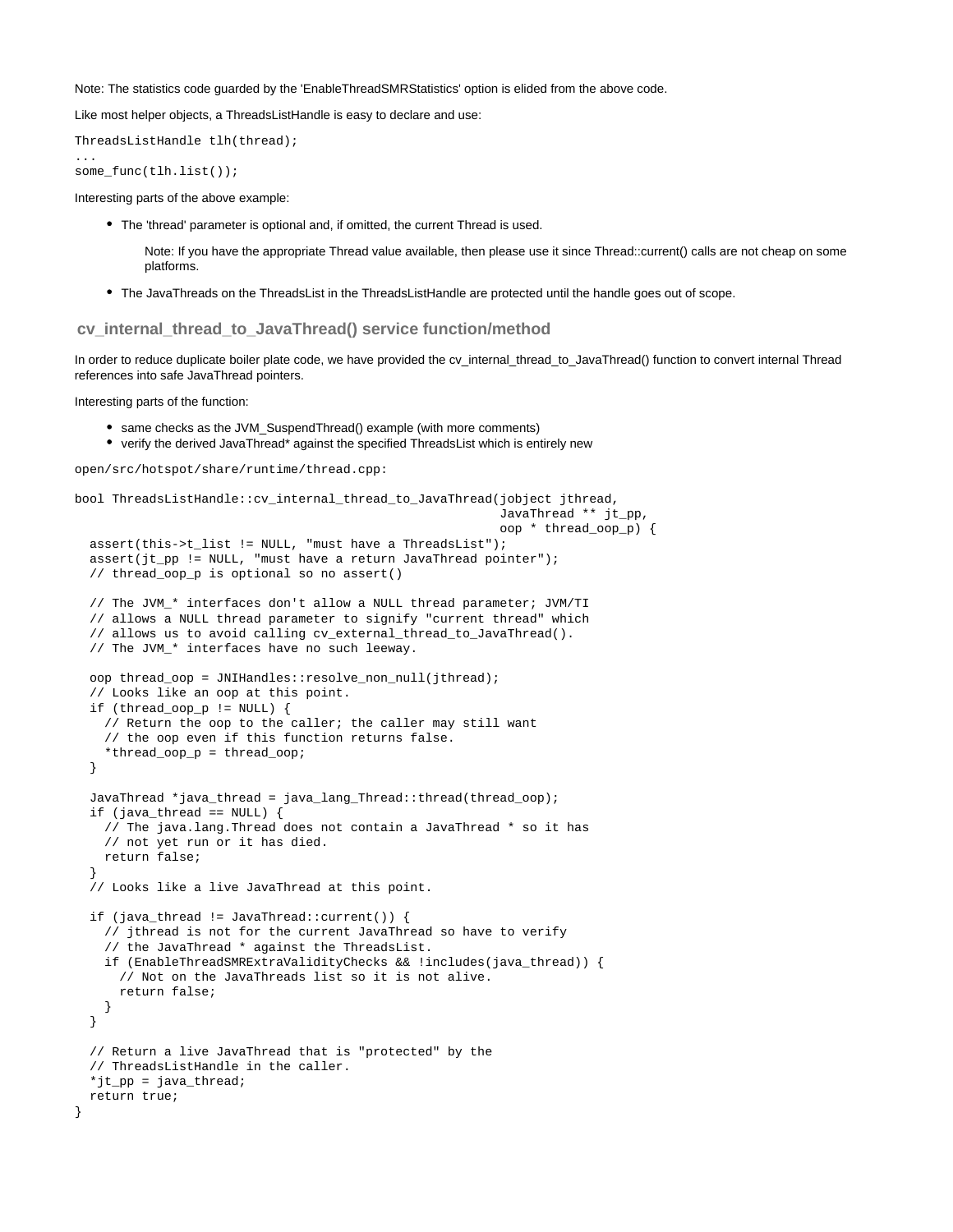## **cv\_external\_thread\_to\_JavaThread() service function/method**

In order to reduce duplicate boiler plate code, we have provided the cv\_external\_thread\_to\_JavaThread() function to convert external Thread references into safe JavaThread pointers.

Interesting parts of the function:

- same checks as the JVM/TI SuspendThread() example (with more comments)
- verify the derived JavaThread\* against the specified ThreadsList which is entirely new
- similar calling convention as cv\_internal\_thread\_to\_JavaThread(): JVM/TI error codes instead of true/false

open/src/hotspot/share/prims/jvmtiExport.cpp:

```
jvmtiError
JvmtiExport::cv_external_thread_to_JavaThread(ThreadsList * t_list,
                                                jthread thread,
                                                JavaThread ** jt_pp,
oop * thread_oop_p) {
  assert(t<sub>1</sub> != NULL, "must have a ThreadsList");
   assert(jt_pp != NULL, "must have a return JavaThread pointer");
// thread_oop_p is optional so no assert()
   oop thread_oop = JNIHandles::resolve_external_guard(thread);
   if (thread_oop == NULL) {
     // NULL jthread, GC'ed jthread or a bad JNI handle.
     return JVMTI_ERROR_INVALID_THREAD;
 }
   // Looks like an oop at this point.
   if (!thread_oop->is_a(SystemDictionary::Thread_klass())) {
     // The oop is not a java.lang.Thread.
     return JVMTI_ERROR_INVALID_THREAD;
 }
   // Looks like a java.lang.Thread oop at this point.
if (thread_oop_p != NULL) {
// Return the oop to the caller; the caller may still want
// the oop even if this function returns an error.
*thread_oop_p = thread_oop;
}
JavaThread * java_thread = java_lang_Thread::thread(thread_oop);
   if (java_thread == NULL) {
     // The java.lang.Thread does not contain a JavaThread * so it has
     // not yet run or it has died.
     return JVMTI_ERROR_THREAD_NOT_ALIVE;
 }
   // Looks like a live JavaThread at this point.
// We do not check the EnableThreadSMRExtraValidityChecks option
// for this includes() call because JVM/TI's spec is tighter.
   if (!t_list->includes(java_thread)) {
     // Not on the JavaThreads list so it is not alive.
     return JVMTI_ERROR_THREAD_NOT_ALIVE;
   }
   // Return a live JavaThread that is "protected" by the
   // ThreadsListHandle in the caller.
   *jt_pp = java_thread;
   return JVMTI_ERROR_NONE;
}
```
### <span id="page-17-0"></span>**cv\_oop\_to\_JavaThread() service function/method**

In order to reduce duplicate boiler plate code, we have provided the cv\_oop\_to\_JavaThread() function to convert oops into safe JavaThread pointers. Yes, there are some JVM/TI APIs where we are passed jthreads and some where we are passed oops... go figure!

Interesting parts of the function:

Subset of the checks in cv\_external\_thread\_to\_JavaThread() because we're starting with an oop.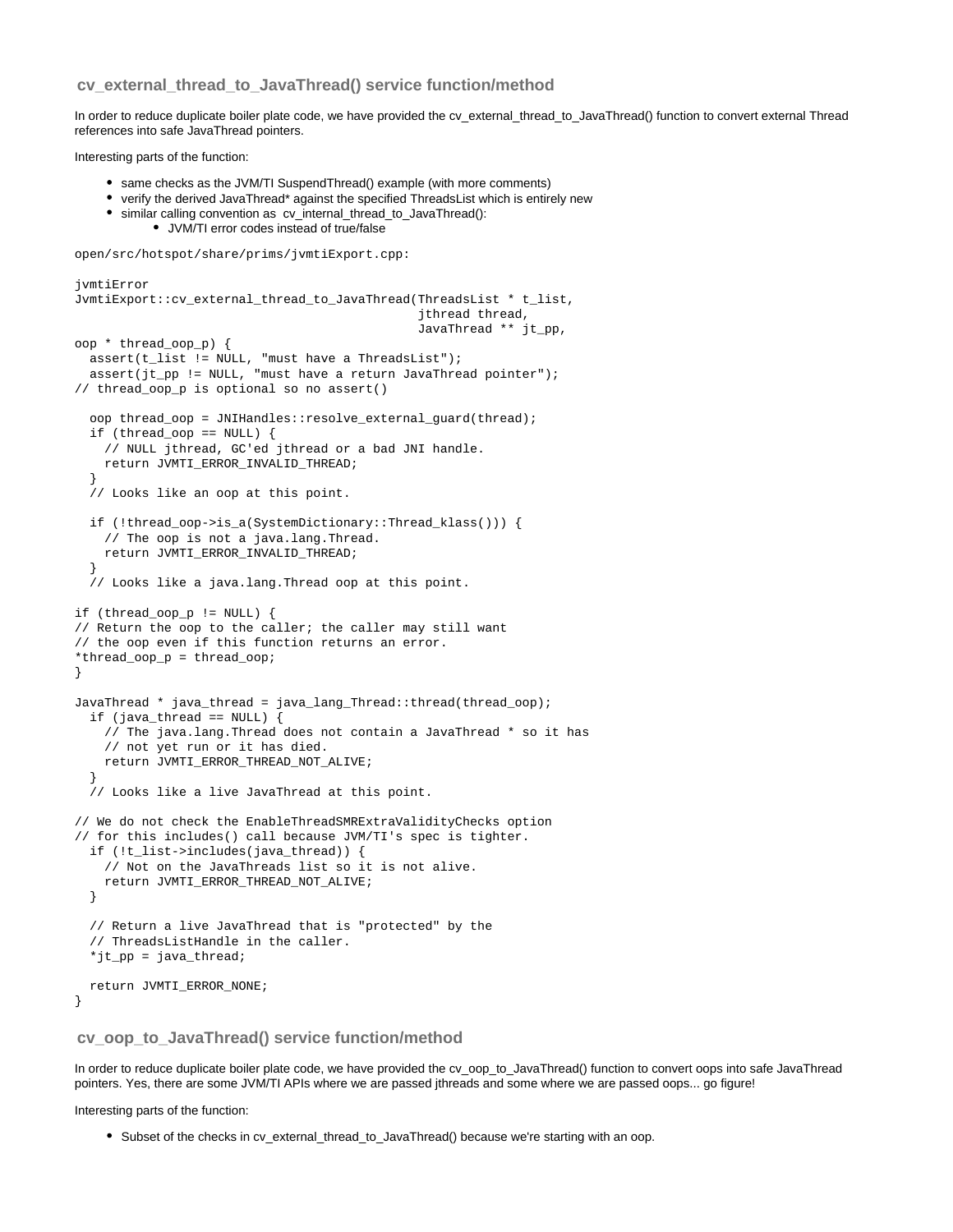• Not able to refactor cv\_external\_thread\_to\_JavaThread() to call cv\_oop\_to\_JavaThread() without duplicating the "thread\_oop->is\_a(Syst emDictionary::Thread\_klass())" check.

open/src/hotspot/share/prims/jvmtiExport.cpp:

```
jvmtiError
JvmtiExport::cv_oop_to_JavaThread(ThreadsList * t_list, oop thread_oop,
JavaThread ** jt_pp) {
assert(t_list := NULL, "must have a ThreadsList");
assert(thread_oop != NULL, "must have an oop");
assert(jt_pp != NULL, "must have a return JavaThread pointer");
if (!thread_oop->is_a(SystemDictionary::Thread_klass())) {
// The oop is not a java.lang.Thread.
return JVMTI_ERROR_INVALID_THREAD;
}
// Looks like a java.lang.Thread oop at this point.
JavaThread * java_thread = java_lang_Thread::thread(thread_oop);
if (java_thread == NULL) {
// The java.lang.Thread does not contain a JavaThread * so it has
// not yet run or it has died.
return JVMTI_ERROR_THREAD_NOT_ALIVE;
}
// Looks like a live JavaThread at this point.
// We do not check the EnableThreadSMRExtraValidityChecks option
// for this includes() call because JVM/TI's spec is tighter.
if (!t_list->includes(java_thread)) {
// Not on the JavaThreads list so it is not alive.
return JVMTI_ERROR_THREAD_NOT_ALIVE;
}
// Return a live JavaThread that is "protected" by the
// ThreadsListHandle in the caller.
*jt_pp = java_thread; 
return JVMTI_ERROR_NONE;
}
```
## <span id="page-18-0"></span>**Section 6 - Examples Uses**

<span id="page-18-1"></span>**jobject Parameter Converted to JavaThread Redux**

So let's see the new version of JVM\_SuspendThread().

Interesting points about the function:

- The ThreadsList is protected for the entire function until the tlh is destroyed.
- The racy uses in the SR\_lock block are no longer racy.
- Yes, we still need the is\_exiting() check in order to properly honor (or igore) the final suspend request.

open/src/hotspot/share/prims/jvm.cpp:

```
JVM_ENTRY(void, JVM_SuspendThread(JNIEnv* env, jobject jthread))
JVMWrapper("JVM_SuspendThread");
```

```
 ThreadsListHandle tlh(thread);
 JavaThread* receiver = NULL;
 bool is_alive = tlh.cv_internal_thread_to_JavaThread(jthread, &receiver, NULL);
 if (is_alive) {
   // jthread refers to a live JavaThread.
```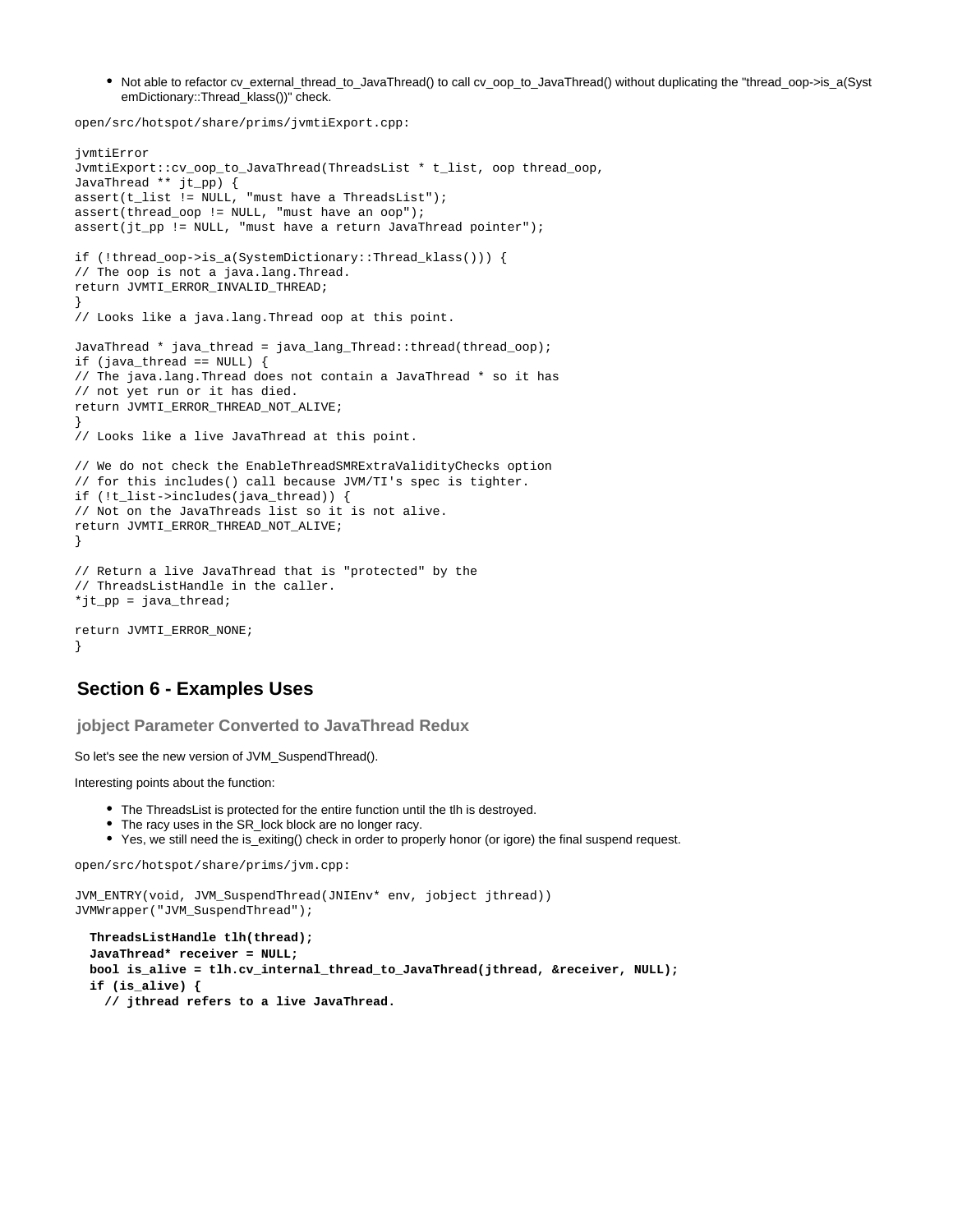```
 {
       MutexLockerEx ml(receiver->SR_lock(), Mutex::_no_safepoint_check_flag);
       if (receiver->is_external_suspend()) {
         // Don't allow nested external suspend requests. We can't return
         // an error from this interface so just ignore the problem.
        return;
 }
       if (receiver->is_exiting()) { // thread is in the process of exiting
        return;
       }
      receiver->set_external_suspend();
     }
     // java_suspend() will catch threads in the process of exiting
     // and will ignore them.
     receiver->java_suspend();
     // It would be nice to have the following assertion in all the
     // time, but it is possible for a racing resume request to have
     // resumed this thread right after we suspended it. Temporarily
     // enable this assertion if you are chasing a different kind of
     // bug.
     //
     // assert(java_lang_Thread::thread(receiver->threadObj()) == NULL ||
     // receiver->is_being_ext_suspended(), "thread is not suspended");
 }
JVM_END
```
<span id="page-19-0"></span>**jthread Parameter Converted to JavaThread Redux**

So let's see the new version of JVM/TI SuspendThread().

Interesting points about the function:

- The ThreadsList is protected for the entire function until the tlh is destroyed.
- The racy uses in the SR\_lock block in JvmtiEnv::SuspendThread() are no longer racy.
- Yes, we still need the is\_exiting() check in JvmtiEnv::SuspendThread() in order to properly honor (or igore) the final suspend request.

build/solaris-x86\_64-normal-server-release/hotspot/variant-server/gensrc/jvmtifiles/jvmtiEnter.cpp

```
static jvmtiError JNICALL
jvmti_SuspendThread(jvmtiEnv* env,
             jthread thread) {
#if !INCLUDE_JVMTI
   return JVMTI_ERROR_NOT_AVAILABLE;
#else
   if(!JvmtiEnv::is_vm_live()) {
     return JVMTI_ERROR_WRONG_PHASE;
 }
   Thread* this_thread = Thread::current_or_null();
  if (this_thread == NULL || !this_thread->is_Java_thread()) {
    return JVMTI_ERROR_UNATTACHED_THREAD;
 }
   JavaThread* current_thread = (JavaThread*)this_thread;
   ThreadInVMfromNative __tiv(current_thread);
   VM_ENTRY_BASE(jvmtiError, jvmti_SuspendThread , current_thread)
   debug_only(VMNativeEntryWrapper __vew;)
   CautiouslyPreserveExceptionMark __em(this_thread);
   JvmtiEnv* jvmti_env = JvmtiEnv::JvmtiEnv_from_jvmti_env(env);
   if (!jvmti_env->is_valid()) {
    return JVMTI_ERROR_INVALID_ENVIRONMENT;
   }
   if (jvmti_env->get_capabilities()->can_suspend == 0) {
     return JVMTI_ERROR_MUST_POSSESS_CAPABILITY;
 }
   jvmtiError err;
   JavaThread* java_thread = NULL;
   ThreadsListHandle tlh(this_thread);
```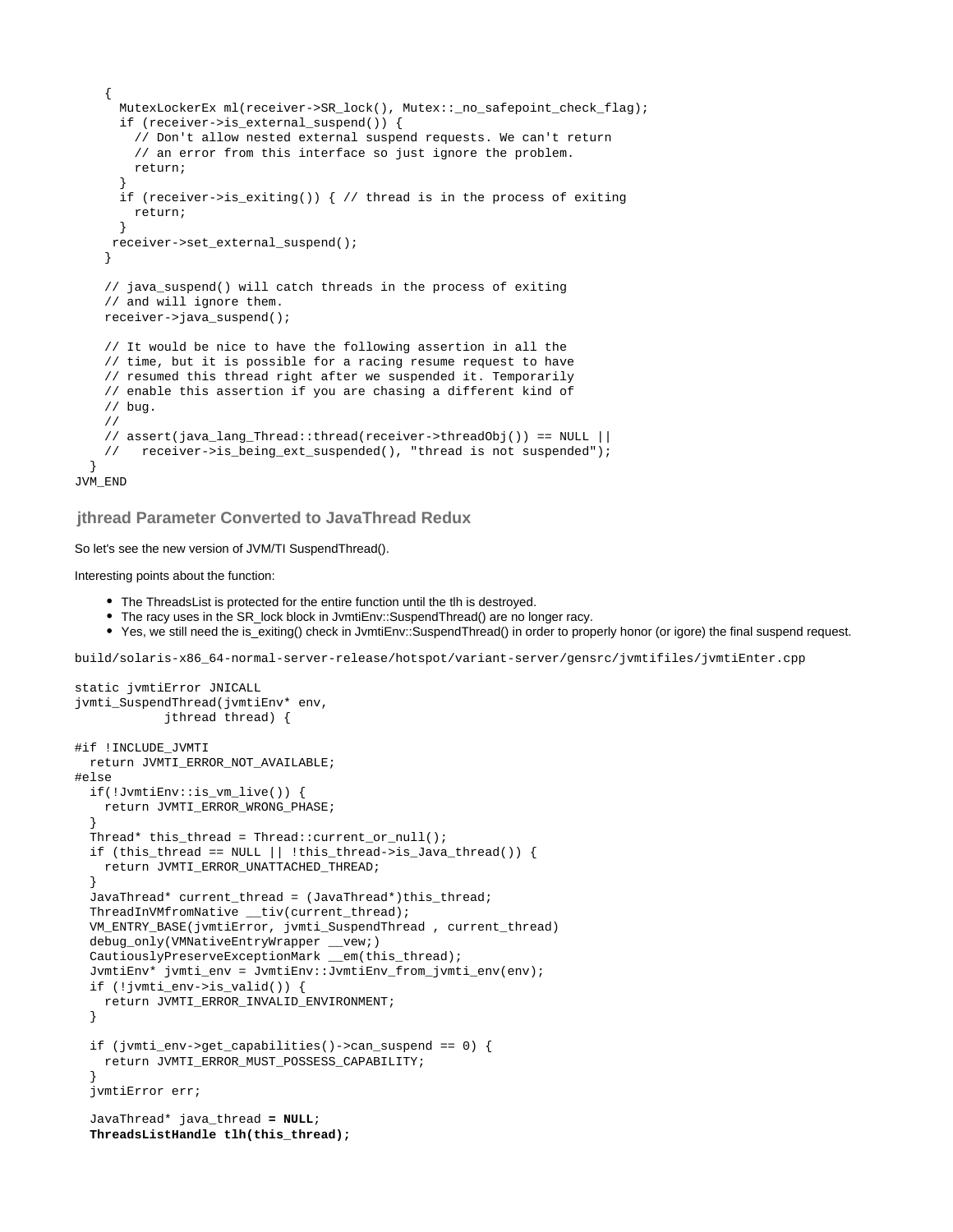```
if (thread == NULL) {
    java_thread = current_thread;
  } else {
    err = JvmtiExport::cv_external_thread_to_JavaThread(tlh.list(), thread, &java_thread, NULL);
    if (err != JVMTI_ERROR_NONE) {
      return err;
    }
}
  err = jvmti_env->SuspendThread(java_thread);
  return err;
#endif // INCLUDE_JVMTI
}
```
## <span id="page-20-0"></span>**Walking a ThreadsList**

So let's take a look at walking a list of JavaThreads. Here's the new code:

```
open/src/hotspot/share/services/threadService.cpp:
```

```
DeadlockCycle* ThreadService::find_deadlocks_at_safepoint(ThreadsList * t_list, bool concurrent_locks) {
```
<snip>

```
 JavaThreadIterator jti(t_list);
for (JavaThread* jt = jti.first(); jt != NULL; jt = jti.next()) \{
```
p->set\_depth\_first\_number(-1); }

And here's the original for-loop line:

```
for (JavaThread* p = Threads::first(); p != NULL; p = p->next()) {
```
Interesting points about the new code:

- We added a ThreadsList parameter to the function.
- We use the new JavaThreadIterator instead of walking the current list of JavaThreads in the Threads class.
- We're only going to walk the JavaThreads that are protected by a hazard ptr.
- The new way of walking a list of JavaThreads does not require holding the Threads\_lock.

# <span id="page-20-1"></span>**Section 7 - What the Rest of This Code Does**

This section briefly describes other classes and functions/methods added by this project.

| File                                      | <b>Class or</b>          | <b>Description</b>                                                                                                                                                                                                                                                                                  |
|-------------------------------------------|--------------------------|-----------------------------------------------------------------------------------------------------------------------------------------------------------------------------------------------------------------------------------------------------------------------------------------------------|
|                                           | <b>Function/</b>         |                                                                                                                                                                                                                                                                                                     |
|                                           | Method                   |                                                                                                                                                                                                                                                                                                     |
| open/src/hotspot/share/runtime/thread.cpp | JavaThread::smr delete() | Calls Threads::smr_delete() on the<br>JavaThread if it has appeared on a<br>ThreadsList. Otherwise calls "delete this". We<br>added this wrapper and the on_thread_list flag<br>in order to not have to write rationale<br>comments in all the places where calling<br>"delete this" is safe to do. |
| open/src/hotspot/share/runtime/thread.cpp | prefetch and load ptr()  | Helper function for quickly loading the<br>ThreadsList array; used by the new<br>DO JAVA THREADS macro.                                                                                                                                                                                             |
| open/src/hotspot/share/runtime/thread.cpp | DO JAVA THREADS(LIST, X) | Macro for applying "X" to every element in the<br>ThreadsList "LIST".                                                                                                                                                                                                                               |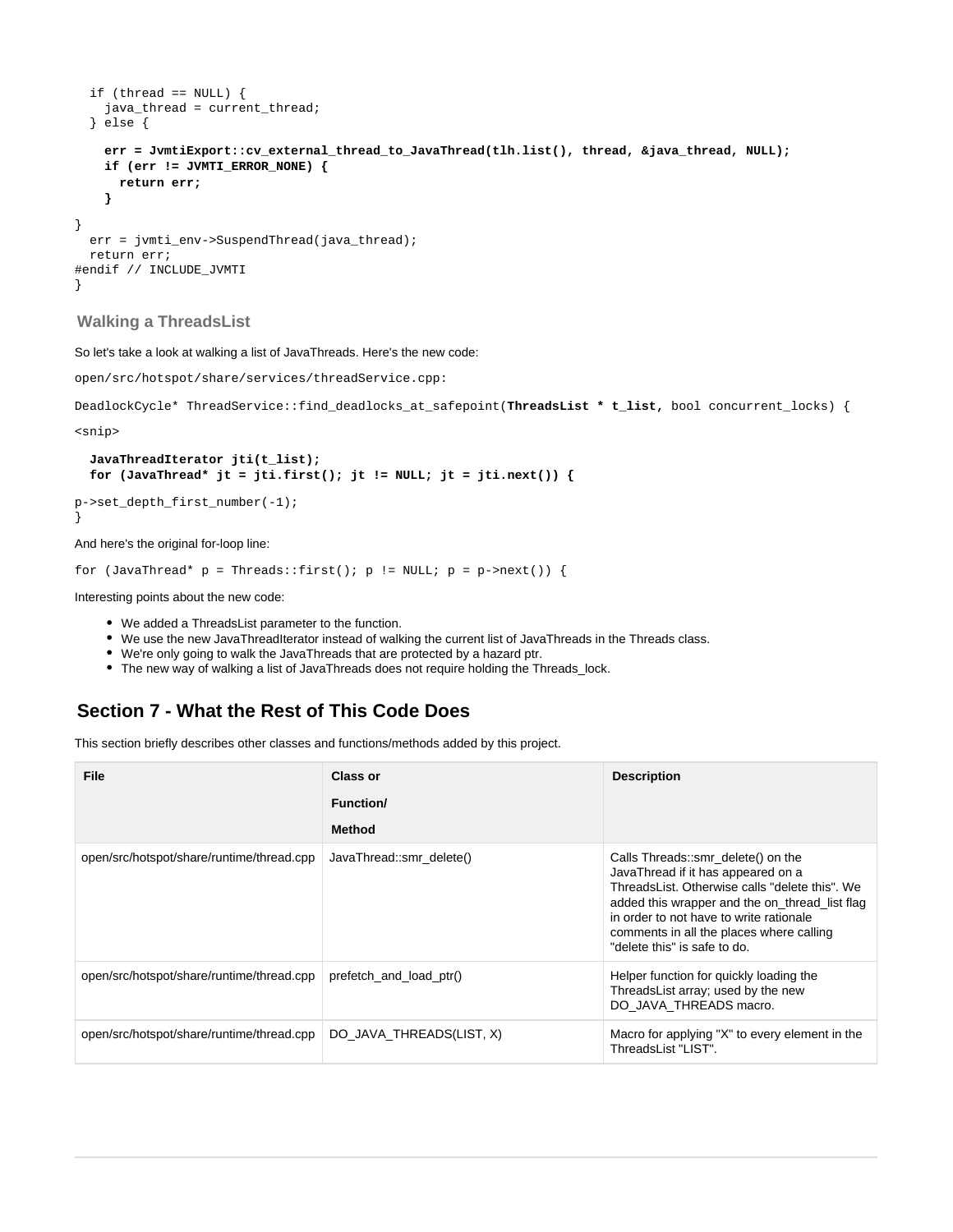| open/src/hotspot/share/runtime/thread.cpp | class ThreadScanEntry,<br>class ThreadScanHashtable.<br>class AddThreadHazardPointerThreadClosure,<br>class<br>ScanHazardPtrGatherProtectedThreadsClosure,<br>class ScanHazardPtrGatherThreadsListClosure | Support classes for using closures to gather<br>hazard pointers and JavaThread pointers into<br>hash tables for fast access.                                                                                                                                                                           |
|-------------------------------------------|-----------------------------------------------------------------------------------------------------------------------------------------------------------------------------------------------------------|--------------------------------------------------------------------------------------------------------------------------------------------------------------------------------------------------------------------------------------------------------------------------------------------------------|
| open/src/hotspot/share/runtime/thread.cpp | class<br>ScanHazardPtrPrintMatchingThreadsClosure                                                                                                                                                         | Support class for using a closure to log<br>JavaThreads that have a hazard pointer that is<br>protecting a specific JavaThread; this support<br>class is used to debug whether SMR is<br>incorrectly keeping a JavaThread from exiting.                                                                |
| open/src/hotspot/share/runtime/thread.cpp | Threads::smr_free_list()                                                                                                                                                                                  | Function for safely freeing a specified<br>ThreadsList. The specified ThreadsList may<br>not get deleted during this call if it is still in-use<br>(referenced by a hazard pointer). Other<br>ThreadsLists in the to-be-deleted chain may<br>get deleted by this call if they are no longer<br>in-use. |
| open/src/hotspot/share/runtime/thread.cpp | ThreadsList::remove_thread(),<br>ThreadsList::add_thread(),<br>ThreadsList::find_JavaThread_from_java_tid(),<br>ThreadsList::includes()                                                                   | Functions for managing ThreadsLists and the<br>JavaThreads on those ThreadsLists.                                                                                                                                                                                                                      |
| open/src/hotspot/share/runtime/thread.hpp | class ThreadsListIterator                                                                                                                                                                                 | Helper class for walking a ThreadsList.                                                                                                                                                                                                                                                                |
| open/src/hotspot/share/runtime/thread.hpp | class ThreadsListSetter                                                                                                                                                                                   | Helper class to set the hazard pointer in the<br>thread that creates the helper object; the<br>creating thread optionally delegates setting its<br>ThreadsList to the VMThread. See the<br>"ThreadsListSetter - A Special Helper"<br>subsection in the "Gory Details" section.                         |
| open/src/hotspot/share/runtime/thread.hpp | class NestedThreadsList                                                                                                                                                                                   | Helper class to manage the optional linked list<br>of nested ThreadsLists for a thread; very rarely<br>used by JVM/TI functions in event handlers.<br>See the "NestedThreadsList - Another Special<br>Helper" subsection in the "Gory Details"<br>section.                                             |

# <span id="page-21-0"></span>**Section 8 - Testing That's Been Done So Far**

We are using a variety of development platforms on this project:

- Dan uses Solaris X64 for builds (product, fastdebug, and slowdebug) and test runs (product, fastdebug, and slowdebug).
- Erik O. uses Linux X64 and SPARC T7-4 with 1024 strands for builds and test runs.
- Robbin uses Linux X64 for builds and test runs.

Dan runs the following existing test suites regularly on this project's bits:

- VM/NSK JVM/TI test suite
- VM/NSK jdwp test suite
- VM/NSK JDI test suite
- VM/NSK monitoring test suite
- jdk/test/:jdk\_svc JTREG tests
- hotspot/test/:hotspot\_jprt, hotspot/test/:hotspot\_runtime\_tier[23] JTREG tests

Erik O. runs the following existing test suites regularly on this project's bits:

GC Test Suite, tonga and jtreg hotspot\_all

Robbin runs the following existing test suites regularly on this project's bits:

All tonga except largepages.testlist and old jtreg group hotspot\_all.

Dan has added the following new VM/NSK JVM/TI stress tests:

- nsk/jvmti/GetObjectMonitorUsage/objmonusage006
- nsk/jvmti/InterruptThread/intrpthrd003
- nsk/jvmti/PopFrame/popframe011
- nsk/jvmti/SuspendThread/suspendthrd003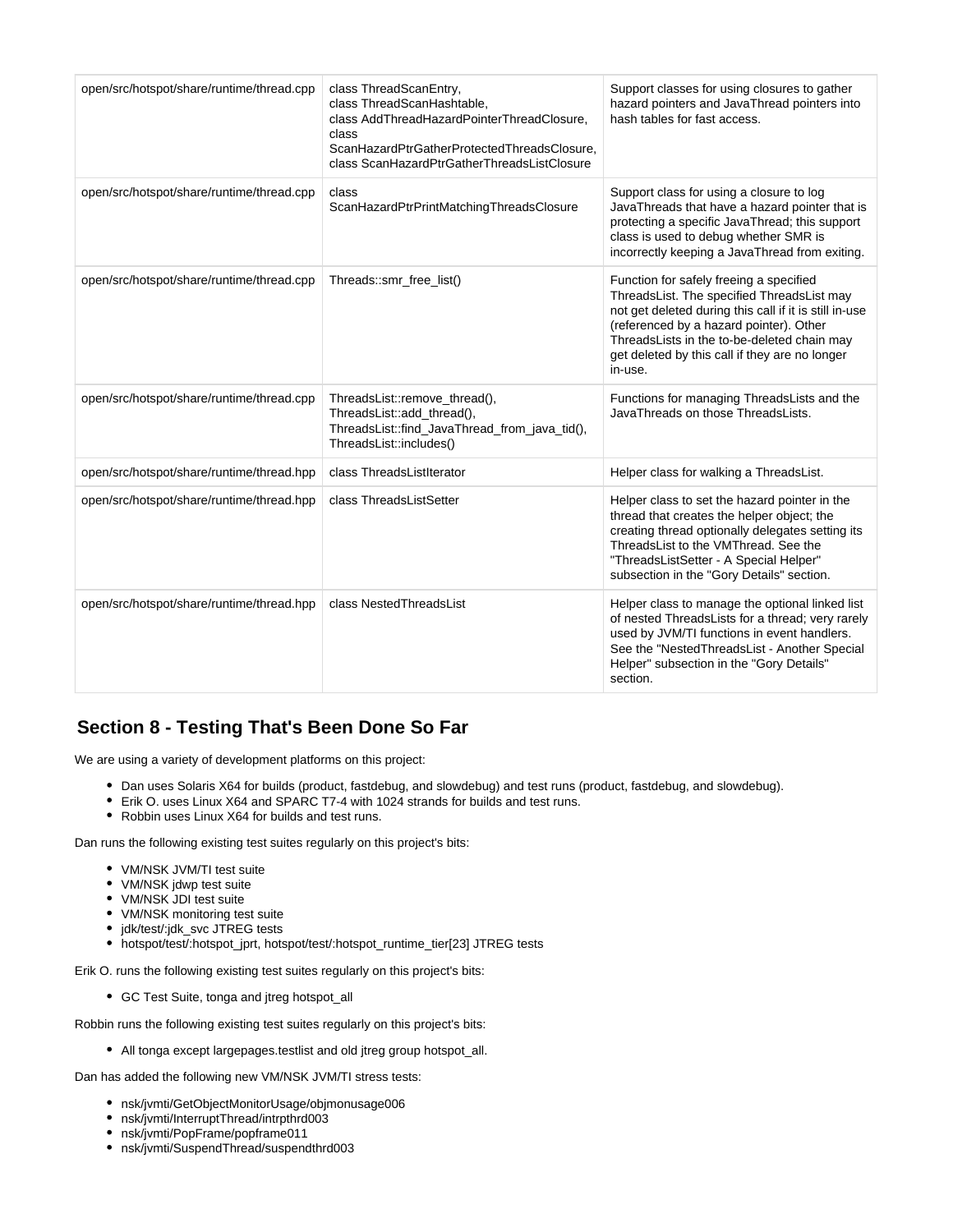Dan has added the following new VM/NSK monitoring stress tests:

- nsk/monitoring/ThreadInfo/isSuspended/issuspended002
- nsk/monitoring/ThreadMXBean/findMonitorDeadlockedThreads/find006

Dan has added the following new hotspot JTREG stress tests:

- test/runtime/Thread/CountStackFramesAtExit.java
- test/runtime/Thread/InterruptAtExit.java
- test/runtime/Thread/IsInterruptedAtExit.java
- test/runtime/Thread/ResumeAtExit.java
- test/runtime/Thread/SetNameAtExit.java
- test/runtime/Thread/SetPriorityAtExit.java
- test/runtime/Thread/StopAtExit.java
- test/runtime/Thread/SuspendAtExit.java

Dan has added the following new hotspot JTREG functional tests:

- test/runtime/ErrorHandling/NestedThreadsListHandleInErrorHandlingTest.java
- test/runtime/ErrorHandling/ThreadsListHandleInErrorHandlingTest.java
- test/runtime/Thread/TestThreadDumpSMRInfo.java

# <span id="page-22-0"></span>**Section 9 - How Do You Debug This Code?**

This section lists tips and tricks for debugging the code in this project.

## <span id="page-22-1"></span>**-Xlog Support**

Logging for this project has been added using the "thread" and "smr" tags. Most of the logging for this project is at the "debug" level; some summary logging is at the "info" level.

Here are two examples for logging with a simple hello world program: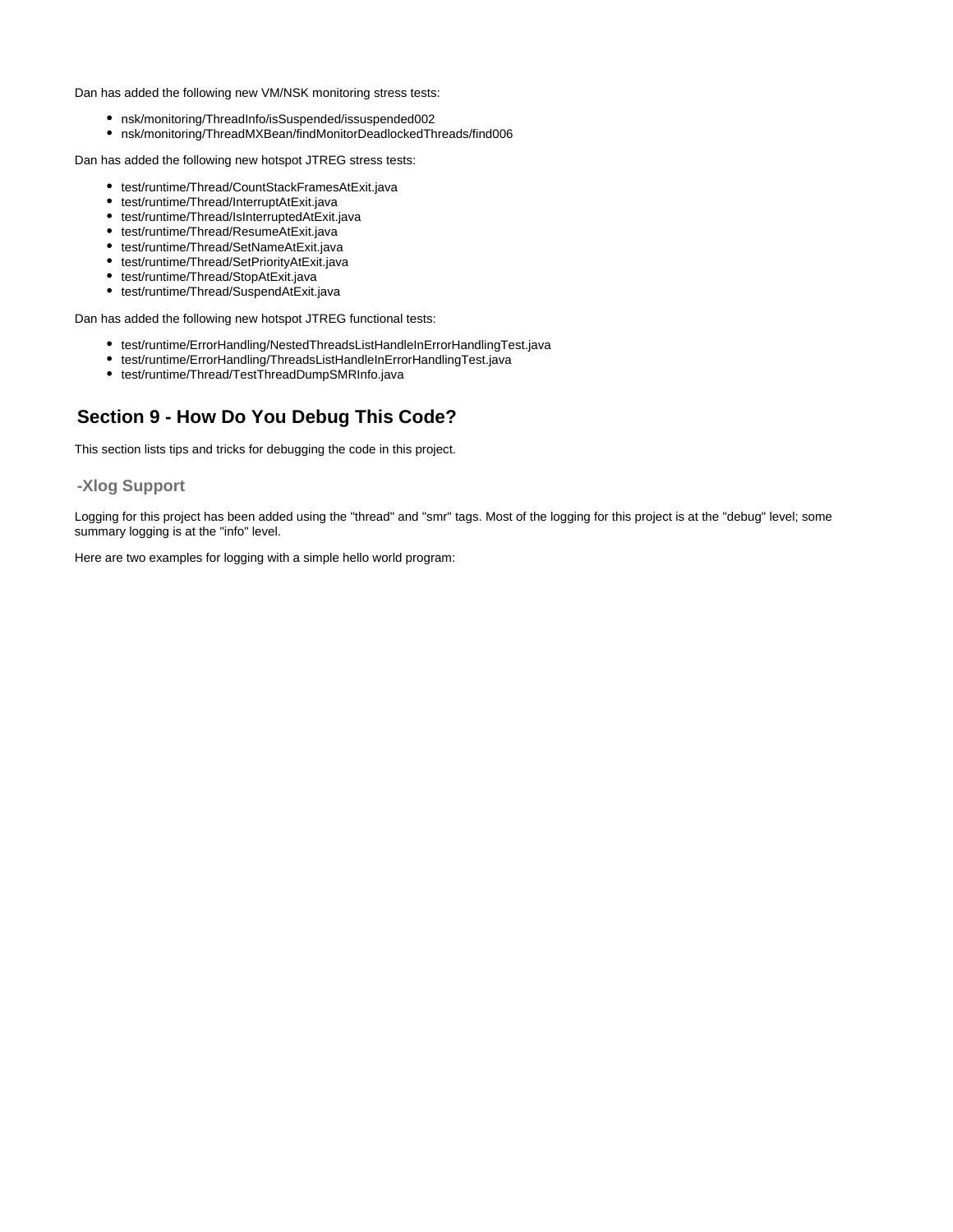```
$ cat Hello.java
public class Hello {
     public static void main(String[] args) {
         System.out.println("Hello world!");
     }
}
$ java -Xlog:thread+smr -XX:CICompilerCount=2 Hello
Hello world!
[0.250s][info][thread,smr] Threads class SMR info:
[0.250s][\text{info}][\text{thread},\text{smr}] smr java thread \text{list=0x000000000ab2e80}, length=9, elements={
[0.250s][info][thread,smr] 0x00000000008a9800, 0x00000000008be000, 0x00000000008d2800, 0x00000000008d6800,
[0.250s][info][thread,smr] 0x00000000008d8000, 0x00000000008da800, 0x0000000000977000, 0x0000000000ab6000,
[0.250s][info][thread,smr] 0x0000000000433000
[0.250s][info][thread,smr][0.250s][info][thread,smr] _smr_java_thread_list_alloc_cnt=12, _smr_java_thread_list_free_cnt=11,
_smr_java_thread_list_max=9, _smr_nested_thread_list_max=0
[0.250s][info][thread,smr] _smr_tlh_cnt=14, _smr_tlh_times=0, avg_smr_tlh_time=0.00, _smr_tlh_time_max=0
[0.250s][info][thread,smr] _smr_deleted_thread_cnt=1, _smr_deleted_thread_times=0,
avg_smr_deleted_thread_time=0.00, _smr_deleted_thread_time_max=0
[0.250s][info][thread,smr] _smr_delete_lock_wait_cnt=0, _smr_delete_lock_wait_max=0
[0.250s][info][thread,smr] _smr_to_delete_list_cnt=0, _smr_to_delete_list_max=1
$ java -Xlog:thread+smr=debug -XX:CICompilerCount=2 Hello
[0.120s][debug][thread,smr] tid=2: Threads::add: new ThreadsList=0x000000000073f660
[0.120s][debug][thread,smr] tid=2: Threads::smr_free_list: threads=0x00000000004172b0 is freed.
[0.133s][debug][thread,smr] tid=2: Threads::add: new ThreadsList=0x00000000008a2b50
[0.133s][debug][thread,smr] tid=2: Threads::smr_free_list: threads=0x000000000073f660 is freed.
[0.142s][debug][thread,smr] tid=2: Threads::add: new ThreadsList=0x00000000008a2d90
[0.142s][debug][thread,smr] tid=2: Threads::smr_free_list: threads=0x00000000008a2b50 is freed.
[0.173s][debug][thread,smr] tid=2: Threads::add: new ThreadsList=0x00000000008a3330
[0.173s][debug][thread,smr] tid=2: Threads::smr_free_list: threads=0x00000000008a2d90 is freed.
[0.173s][debug][thread,smr] tid=2: Threads::add: new ThreadsList=0x00000000008a3390
[0.173s][debug][thread,smr] tid=2: Threads::smr_free_list: threads=0x00000000008a3330 is freed.
[0.173s][debug][thread,smr] tid=2: Threads::add: new ThreadsList=0x00000000008a33f0
[0.173s][debug][thread,smr] tid=2: Threads::smr_free_list: threads=0x00000000008a3390 is freed.
[0.174s][debug][thread,smr] tid=2: Threads::add: new ThreadsList=0x00000000008a3450
[0.174s][debug][thread,smr] tid=2: Threads::smr_free_list: threads=0x00000000008a33f0 is freed.
[0.196s][debug][thread,smr] tid=2: Threads::add: new ThreadsList=0x0000000000969050
[0.196s][debug][thread,smr] tid=2: Threads::smr_free_list: threads=0x00000000008a3450 is freed.
[0.265s][debug][thread,smr] tid=2: Threads::add: new ThreadsList=0x0000000000aaa7e0
[0.265s][debug][thread,smr] tid=2: Threads::smr_free_list: threads=0x0000000000969050 is freed.
Hello world!
[0.286s][debug][thread,smr] tid=2: Threads::remove: new ThreadsList=0x0000000000aaab70
[0.286s][debug][thread,smr] tid=2: Threads::smr_free_list: threads=0x0000000000aaa7e0 is freed.
[0.286s][debug][thread,smr] tid=2: Threads::smr_delete: thread=0x0000000000433000 is deleted.
[0.286s][debug][thread,smr] tid=2: Threads::add: new ThreadsList=0x0000000000aaa7e0
[0.286s][debug][thread,smr] tid=2: Threads::smr_free_list: threads=0x0000000000aaab70 is freed.
[0.289s][info ][thread,smr] Threads class SMR info:
[0.289s][info ][thread,smr] _smr_java_thread_list=0x0000000000aaa7e0, length=9, elements={
[0.289s][info ][thread,smr] 0x00000000008a9800, 0x00000000008be000, 0x00000000008d2800, 0x00000000008d6800,
[0.289s][info ][thread,smr] 0x00000000008d8000, 0x00000000008da800, 0x0000000000997000, 0x0000000000aae000,
[0.289s][info ][thread,smr] 0x0000000000433000
[0.289s][info ][thread,smr] }
[0.289s][info ][thread,smr] _smr_java_thread_list_alloc_cnt=12, _smr_java_thread_list_free_cnt=11,
_smr_java_thread_list_max=9, _smr_nested_thread_list_max=0
[0.289s][info ][thread,smr] _smr_tlh_cnt=14, _smr_tlh_times=0, avg_smr_tlh_time=0.00, _smr_tlh_time_max=0
[0.289s][info ][thread,smr] _smr_deleted_thread_cnt=1, _smr_deleted_thread_times=0,
avg_smr_deleted_thread_time=0.00, _smr_deleted_thread_time_max=0
[0.289s][info ][thread,smr] _smr_delete_lock_wait_cnt=0, _smr_delete_lock_wait_max=0
[0.289s][info ][thread,smr] _smr_to_delete_list_cnt=0, _smr_to_delete_list_max=1
[0.289s][debug][thread,smr] tid=2: Threads::remove: new ThreadsList=0x0000000000aaad50
[0.289s][debug][thread,smr] tid=2: Threads::smr_free_list: threads=0x0000000000aaa7e0 is freed.
[0.289s][debug][thread,smr] tid=60: Threads::remove: new ThreadsList=0x0000000000aaa7e0
[0.289s][debug][thread,smr] tid=60: Threads::smr_free_list: threads=0x0000000000aaad50 is freed.
[0.289s][debug][thread,smr] tid=60: Threads::smr_delete: thread=0x00000000008d2800 is deleted.
```
It never ceases to amaze me how many Threads a simple Java program spins up; the '-XX:CICompilerCount=2' option is used to reduce the Compiler Thread count to 2 otherwise there would be many more lines.

<span id="page-23-0"></span>**Thread Dump Support**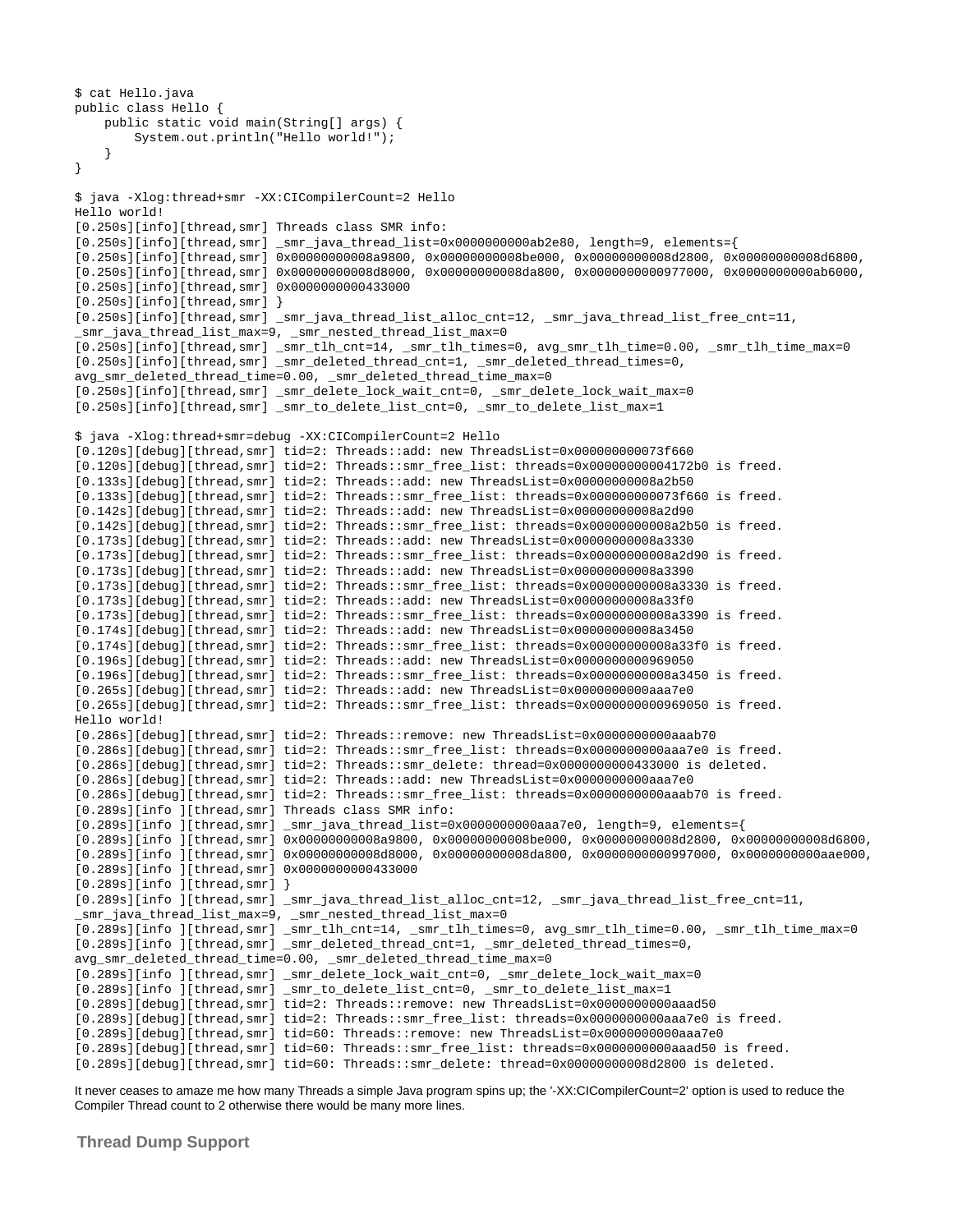The CTRL-Break/SIGQUIT Thread dump output has been modified by this project.

Here's an example Thread dump with a simple sleeper program:

java.lang.Thread.State: RUNNABLE

```
$ cat Sleeper.java
public class Sleeper {
     public static void main(String[] args) {
         System.out.println("Hello from Sleeper!");
         try {
            Thread.sleep(60 * 1000);
         } catch (InterruptedException ie) {
         }
     }
}
$ java -XX:+UseSerialGC -XX:CICompilerCount=2 Sleeper
Hello from Sleeper!
^\2017-09-15 11:13:24
Full thread dump Java HotSpot(TM) 64-Bit Server VM (10-internal+0-adhoc.dcubed.SMRprototype10 mixed mode):
Threads class SMR info:
_smr_java_thread_list=0x00000000007af360, length=9, elements={
0x0000000000431800, 0x00000000005a8800, 0x00000000005bd000, 0x00000000005d2000,
0x00000000005d3800, 0x00000000005d5800, 0x00000000005d7800, 0x0000000000672000,
0x00000000007b5000
}
_smr_java_thread_list_alloc_cnt=10, _smr_java_thread_list_free_cnt=9, _smr_java_thread_list_max=9,
_smr_nested_thread_list_max=0
_smr_tlh_cnt=18, _smr_tlh_times=0, avg_smr_tlh_time=0.00, _smr_tlh_time_max=0
_smr_delete_lock_wait_cnt=0, _smr_delete_lock_wait_max=0
_smr_to_delete_list_cnt=0, _smr_to_delete_list_max=1
"main" #1 prio=5 os_prio=64 tid=0x0000000000431800 nid=0x2 waiting on condition [0xffff80ffbf18e000]
    java.lang.Thread.State: TIMED_WAITING (sleeping)
         at java.lang.Thread.sleep(java.base@9-internal/Native Method)
         at Sleeper.main(Sleeper.java:5)
"Reference Handler" #2 daemon prio=10 os_prio=64 tid=0x00000000005a8800 nid=0x4 waiting on condition
[0xffff80ffb7dfe000]
    java.lang.Thread.State: RUNNABLE
         at java.lang.ref.Reference.waitForReferencePendingList(java.base@9-internal/Native Method)
         at java.lang.ref.Reference.processPendingReferences(java.base@9-internal/Reference.java:174)
         at java.lang.ref.Reference.access$000(java.base@9-internal/Reference.java:44)
         at java.lang.ref.Reference$ReferenceHandler.run(java.base@9-internal/Reference.java:138)
"Finalizer" #3 daemon prio=8 os_prio=64 tid=0x00000000005bd000 nid=0x5 in Object.wait()
[0xffff80ffbecbe000]
    java.lang.Thread.State: WAITING (on object monitor)
         at java.lang.Object.wait(java.base@9-internal/Native Method)
          - waiting on <0x00000003c120d070> (a java.lang.ref.ReferenceQueue$Lock)
         at java.lang.ref.ReferenceQueue.remove(java.base@9-internal/ReferenceQueue.java:151)
         - waiting to re-lock in wait() <0x00000003c120d070> (a java.lang.ref.ReferenceQueue$Lock)
         at java.lang.ref.ReferenceQueue.remove(java.base@9-internal/ReferenceQueue.java:172)
         at java.lang.ref.Finalizer$FinalizerThread.run(java.base@9-internal/Finalizer.java:216)
"Signal Dispatcher" #4 daemon prio=9 os_prio=64 tid=0x00000000005d2000 nid=0x6 waiting on condition
[0x0000000000000000]
    java.lang.Thread.State: RUNNABLE
"C2 CompilerThread0" #5 daemon prio=9 os_prio=64 tid=0x00000000005d3800 nid=0x7 waiting on condition
[0x0000000000000000]
    java.lang.Thread.State: RUNNABLE
    No compile task
"C1 CompilerThread1" #6 daemon prio=9 os_prio=64 tid=0x00000000005d5800 nid=0x8 waiting on condition
[0x0000000000000000]
    java.lang.Thread.State: RUNNABLE
    No compile task
"Sweeper thread" #7 daemon prio=9 os_prio=64 tid=0x00000000005d7800 nid=0x9 runnable [0x0000000000000000]
```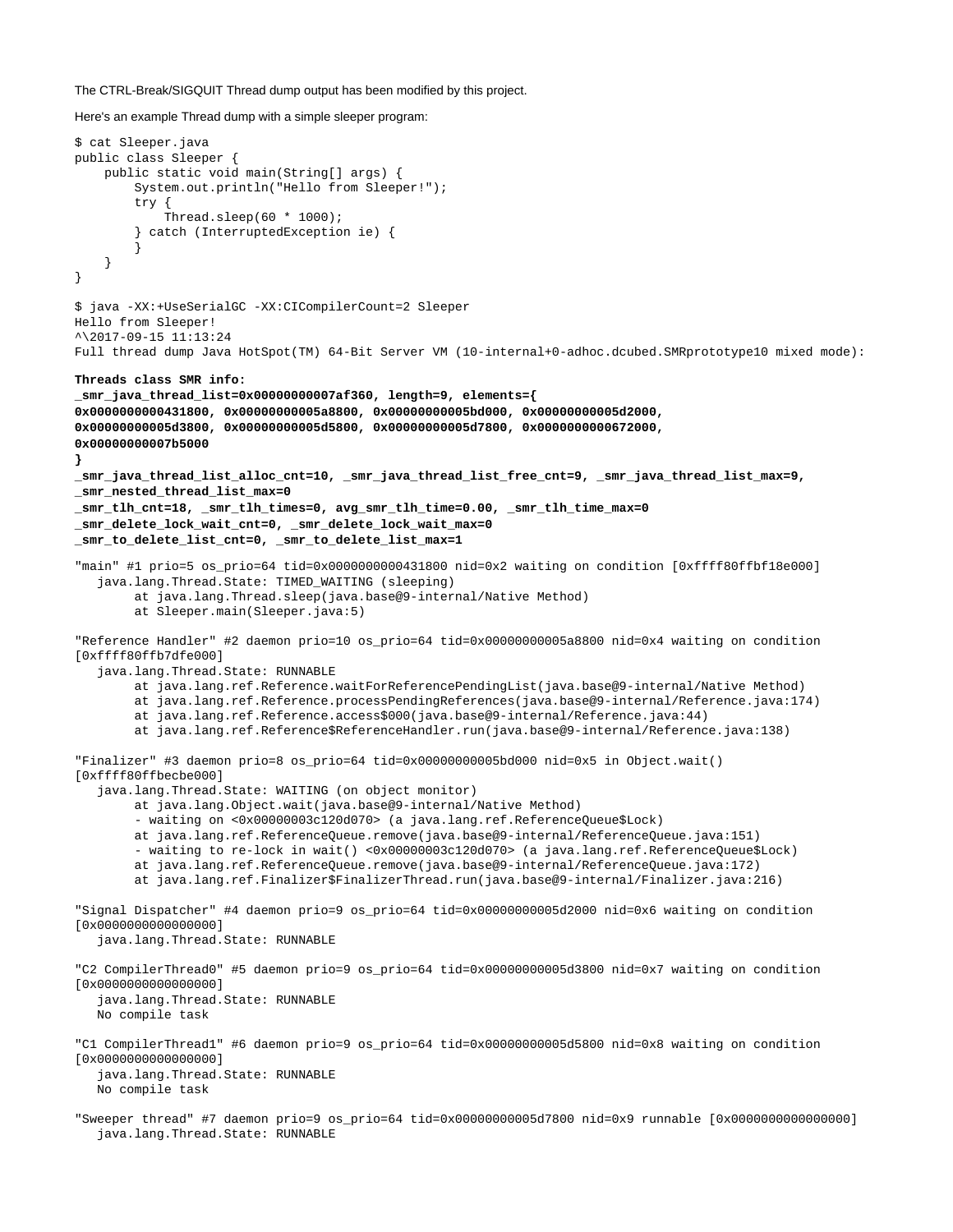"Common-Cleaner" #8 daemon prio=8 os\_prio=64 tid=0x0000000000672000 nid=0xa in Object.wait() [0xffff80ffbd9ae000] java.lang.Thread.State: TIMED\_WAITING (on object monitor) at java.lang.Object.wait(java.base@9-internal/Native Method) - waiting on <0x00000003c123b058> (a java.lang.ref.ReferenceQueue\$Lock) at java.lang.ref.ReferenceQueue.remove(java.base@9-internal/ReferenceQueue.java:151) - waiting to re-lock in wait() <0x00000003c123b058> (a java.lang.ref.ReferenceQueue\$Lock) at jdk.internal.ref.CleanerImpl.run(java.base@9-internal/CleanerImpl.java:148) at java.lang.Thread.run(java.base@9-internal/Thread.java:844) at jdk.internal.misc.InnocuousThread.run(java.base@9-internal/InnocuousThread.java:122) "Service Thread" #9 daemon prio=9 os\_prio=64 tid=0x00000000007b5000 nid=0xb runnable [0x0000000000000000] java.lang.Thread.State: RUNNABLE "VM Thread" os\_prio=64 tid=0x000000000059d800 nid=0x3 runnable "VM Periodic Task Thread" os\_prio=64 tid=0x00000000007b7800 nid=0xc waiting on condition JNI global references: 6 Heap def new generation total 314560K, used 22369K [0x00000003c1200000, 0x00000003d6750000, 0x0000000516150000) eden space 279616K, 8% used [0x00000003c1200000, 0x00000003c27d8658, 0x00000003d2310000) from space 34944K, 0% used [0x00000003d2310000, 0x00000003d2310000, 0x00000003d4530000) to space 34944K, 0% used [0x00000003d4530000, 0x00000003d4530000, 0x00000003d6750000) tenured generation total 699072K, used 0K [0x0000000516150000, 0x0000000540c00000, 0x00000007c0000000) the space 699072K, 0% used [0x0000000516150000, 0x0000000516150000, 0x0000000516150200, 0x0000000540c00000) Metaspace used 3976K, capacity 4486K, committed 4864K, reserved 1056768K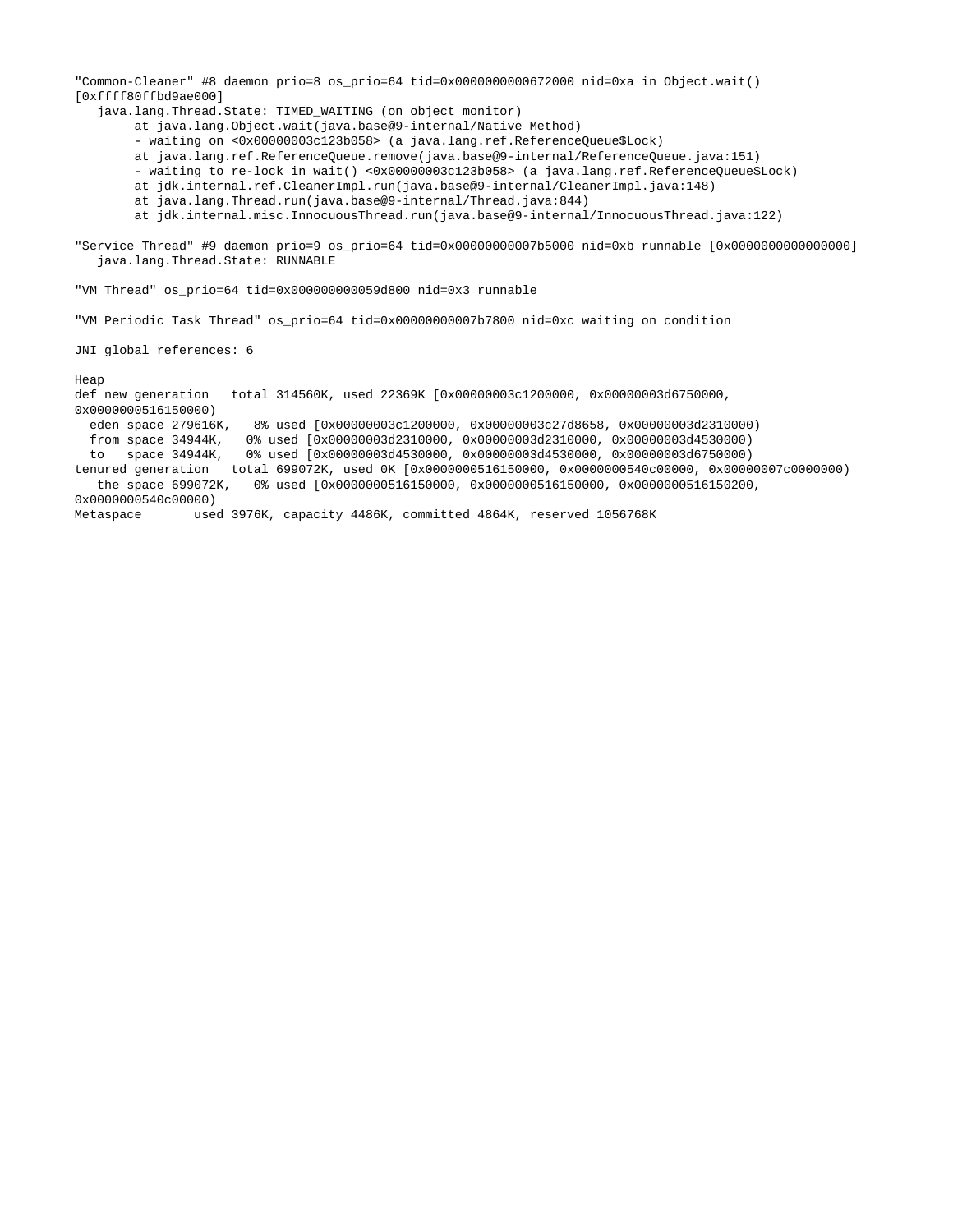```
\overline{C}
```
The '-XX:+UseSerialGC' and '-XX:CICompilerCount=2' options are used to reduce the Thread count for the example. The new output added by this project is shown in **bold** above:

\_smr\_java\_thread\_list - shows that we have 9 Threads in the current ThreadsList; the elements are JavaThread ptrs.

\_smr\_java\_thread\_list\_alloc\_cnt - shows that we've allocated 10 ThreadsLists up to this point.

\_smr\_java\_thread\_list\_free\_cnt - shows we've freed 9 ThreadsLists up to this point; since the alloc and free counts only differ by one, there are no ThreadsLists on the to-be-deleted list.

smr\_java\_thread\_list\_max - shows that the most Threads on a ThreadsList has been 9.

If a Thread happens to have an active hazard ptr or an active hazard ptr and nested hazard ptr(s), then the Thread specific output would also show that info.

<span id="page-26-0"></span>**hs\_err\_pid Support**

The hs\_err\_pid output has been modified by this project.

Here's an example way to generate an hs\_err\_pid file with an active ThreadsListHandle:

```
$ java -XX:+UseSerialGC -XX:CICompilerCount=2 -XX:ErrorHandlerTest=16 -XX:-CreateCoredumpOnCrash
# To suppress the following error report, specify this argument
# after -XX: or in .hotspotrc: SuppressErrorAt=/debug.cpp:451
#
# A fatal error has been detected by the Java Runtime Environment:
#
# Internal Error
(/work/shared/bug_hunt/8167108/SMR_prototype_10/open/src/hotspot/share/utilities/debug.cpp:451), pid=24306,
tid=2
# fatal error: Force crash with an active ThreadsListHandle.
#
# JRE version: Java(TM) SE Runtime Environment (10.0) (fastdebug build
9-internal+0-adhoc.dcubed.SMRprototype10)
# Java VM: Java HotSpot(TM) 64-Bit Server VM (fastdebug 10-internal+0-adhoc.dcubed.SMRprototype10, mixed
mode, tiered, compressed oops, serial gc, solaris-amd64)
# CreateCoredumpOnCrash turned off, no core file dumped
#
# An error report file with more information is saved as:
# /work/shared/bug_hunt/8167108/SMR_prototype_10/hs_err_pid24306.log
#
# If you would like to submit a bug report, please visit:
# http://bugreport.java.com/bugreport/crash.jsp
#
Here's just the interesting parts of hs_err_pid24306.log:
<snip>
-------------- T H R E A D ---------------
Current thread (0x000000000043c000): JavaThread "main" [_thread_in_vm, id=2,
stack(0xffff80ffbf07f000,0xffff80ffbf17f000)] _threads_hazard_ptr=0x0000000000a6ea60
Stack: [0xffff80ffbf07f000,0xffff80ffbf17f000], sp=0xffff80ffbf17e840, free space=1022k
<snip>
--------------- P R O C E S S ---------------
Threads class SMR info:
```

```
_smr_java_thread_list=0x0000000000a6ea60, length=9, elements={
0x000000000043c000, 0x00000000007ba800, 0x00000000007d3000, 0x00000000007f2800,
0x00000000007f5000, 0x00000000007f8000, 0x00000000007fa800, 0x00000000008b9000,
0x0000000000a6d000
}
_smr_java_thread_list_alloc_cnt=10, _smr_java_thread_list_free_cnt=9, _smr_java_thread_list_max=9,
_smr_nested_thread_list_max=0
_smr_tlh_cnt=13, _smr_tlh_times=0, avg_smr_tlh_time=0.00, _smr_tlh_time_max=0
_smr_delete_lock_wait_cnt=0, _smr_delete_lock_wait_max=0
_smr_to_delete_list_cnt=0, _smr_to_delete_list_max=1
```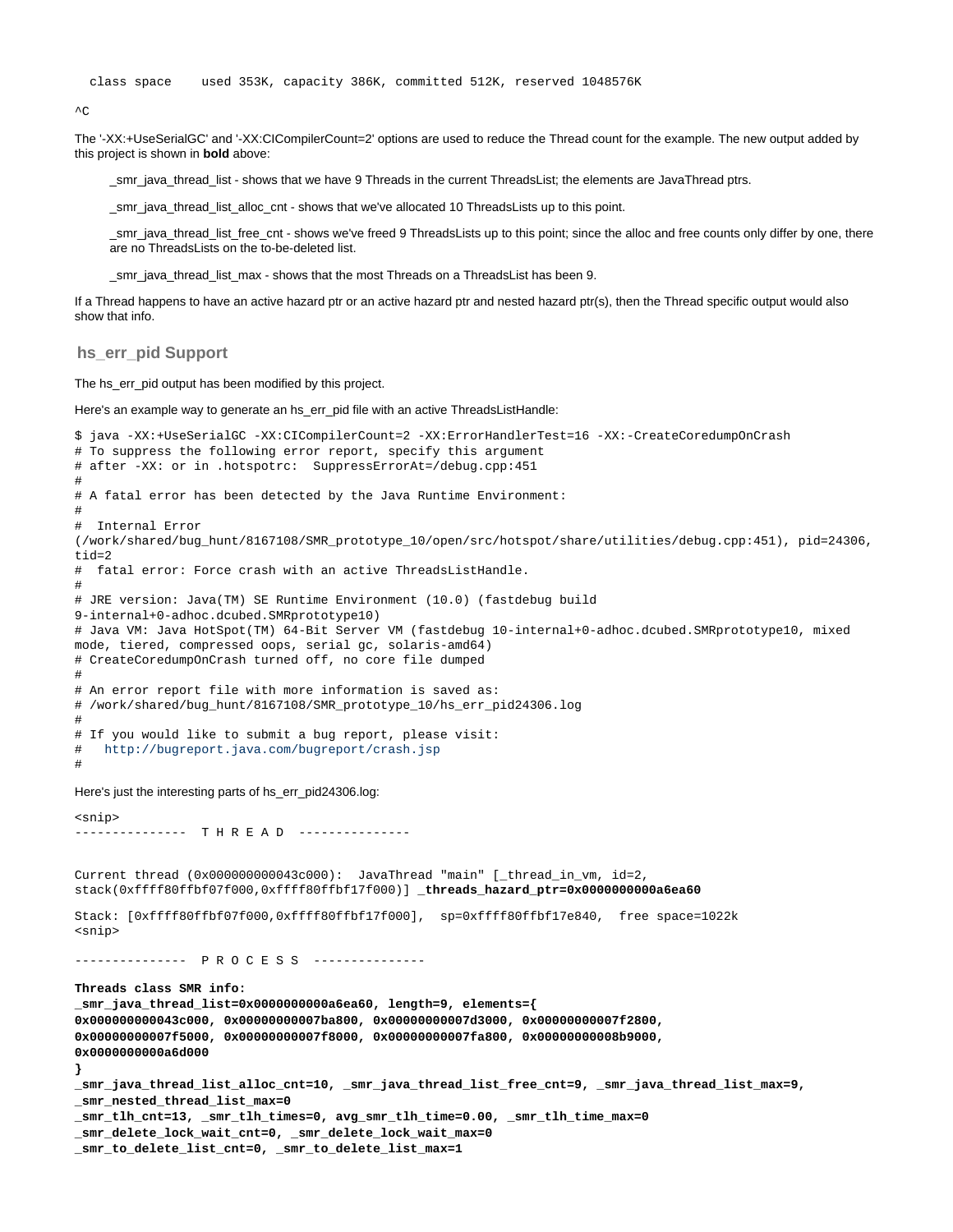Java Threads: ( => current thread ) =>0x000000000043c000 JavaThread "main" [\_thread\_in\_vm, id=2, stack(0xffff80ffbf07f000,0xffff80ffbf17f000)] **\_threads\_hazard\_ptr=0x0000000000a6ea60** 0x00000000007ba800 JavaThread "Reference Handler" daemon [\_thread\_blocked, id=4, stack(0xffff80ffbed2e000,0xffff80ffbee2e000)] <snip> Here's an example way to generate an hs\_err\_pid file with an active nested ThreadsListHandle: \$ java -XX:+UseSerialGC -XX:CICompilerCount=2 -XX:ErrorHandlerTest=17 -XX:-CreateCoredumpOnCrash # To suppress the following error report, specify this argument # after -XX: or in .hotspotrc: SuppressErrorAt=/debug.cpp:457 # # A fatal error has been detected by the Java Runtime Environment: # Internal Error (/work/shared/bug\_hunt/8167108/SMR\_prototype\_10/open/src/hotspot/share/utilities/debug.cpp:457), pid=2165, tid=2 # fatal error: Force crash with a nested ThreadsListHandle. # # JRE version: Java(TM) SE Runtime Environment (10.0) (fastdebug build 10-internal+0-adhoc.dcubed.SMRprototype10) # Java VM: Java HotSpot(TM) 64-Bit Server VM (fastdebug 10-internal+0-adhoc.dcubed.SMRprototype10, mixed mode, tiered, compressed oops, serial gc, solaris-amd64) # CreateCoredumpOnCrash turned off, no core file dumped # # An error report file with more information is saved as: # /work/shared/bug\_hunt/8167108/SMR\_prototype\_10/hs\_err\_pid2165.log # # If you would like to submit a bug report, please visit: # <http://bugreport.java.com/bugreport/crash.jsp> # Here's just the interesting parts of hs\_err\_pid2165.log: <snip> -------------- T H R E A D ---------------Current thread (0x000000000043c000): JavaThread "main" [\_thread\_in\_vm, id=2, stack(0xffff80ffbf08f000,0xffff80ffbf18f000)] **\_threads\_hazard\_ptr=0x0000000000a6e2d0 , \_nested\_threads\_hazard\_ptr\_cnt=1, \_nested\_threads\_hazard\_ptrs=0x0000000000a6e2d0** Stack: [0xffff80ffbf08f000,0xffff80ffbf18f000], sp=0xffff80ffbf18e840, free space=1022k <snip> --------------- P R O C E S S --------------- **Threads class SMR info: \_smr\_java\_thread\_list=0x0000000000a6e2d0, length=9, elements={ 0x000000000043c000, 0x00000000007ba800, 0x00000000007d3000, 0x00000000007f2800, 0x00000000007f5000, 0x00000000007f7800, 0x00000000007fa800, 0x00000000008b9800, 0x0000000000a6c800 } \_smr\_java\_thread\_list\_alloc\_cnt=10, \_smr\_java\_thread\_list\_free\_cnt=9, \_smr\_java\_thread\_list\_max=9, \_smr\_nested\_thread\_list\_max=1 \_smr\_tlh\_cnt=13, \_smr\_tlh\_times=0, avg\_smr\_tlh\_time=0.00, \_smr\_tlh\_time\_max=0 \_smr\_delete\_lock\_wait\_cnt=0, \_smr\_delete\_lock\_wait\_max=0 \_smr\_to\_delete\_list\_cnt=0, \_smr\_to\_delete\_list\_max=1** Java Threads: ( => current thread ) =>0x000000000043c000 JavaThread "main" [\_thread\_in\_vm, id=2, stack(0xffff80ffbf08f000,0xffff80ffbf18f000)] **\_threads\_hazard\_ptr=0x0000000000a6e2d0 , \_nested\_threads\_hazard\_ptr\_cnt=1, \_nested\_threads\_hazard\_ptrs=0x0000000000a6e2d0** 0x00000000007ba800 JavaThread "Reference Handler" daemon [\_thread\_blocked, id=4, stack(0xffff80ffbed3e000,0xffff80ffbee3e000)] <snip>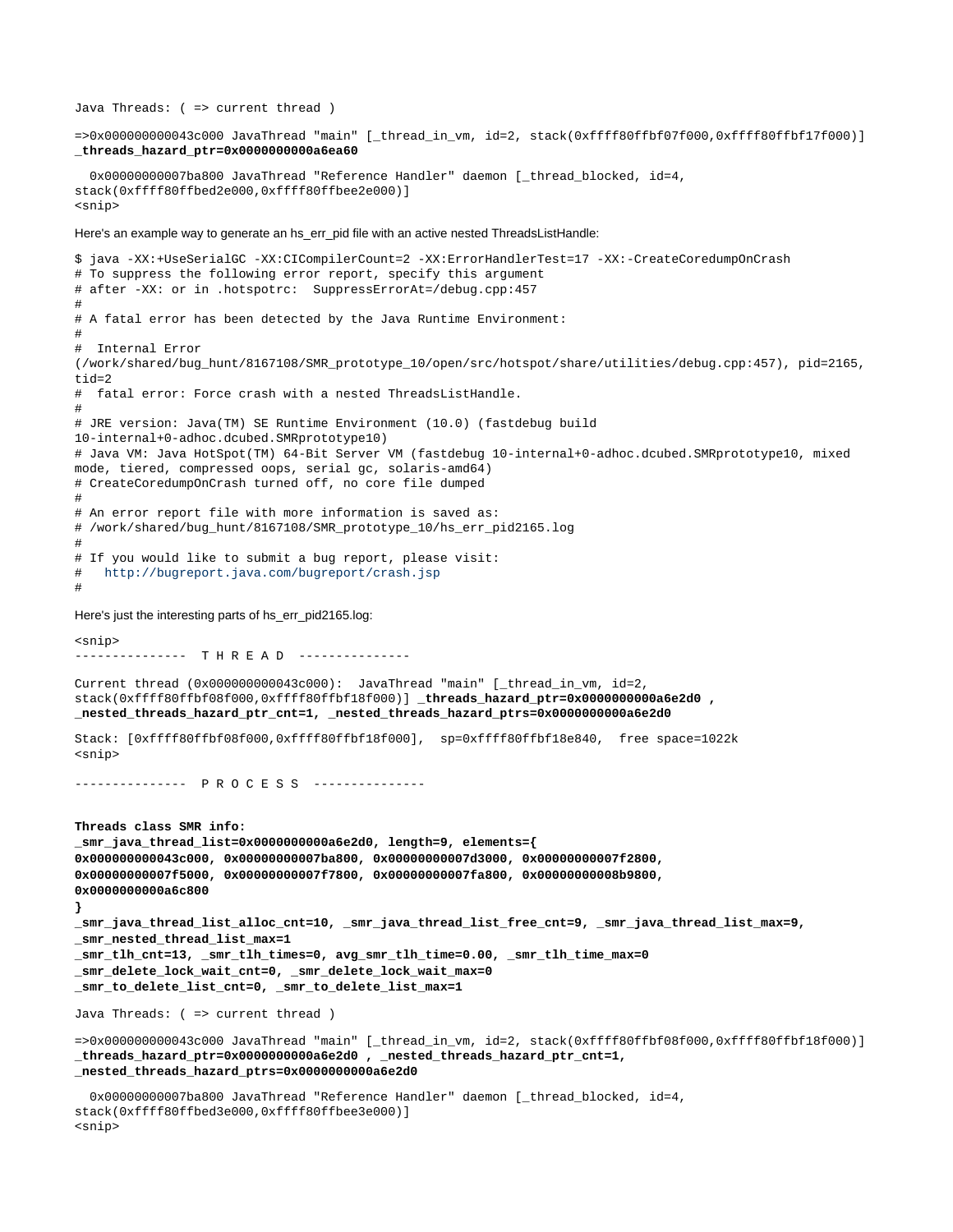The output added to hs\_err\_pid is identical to the output added to the Thread dump.

## <span id="page-28-0"></span>**Section 10 - Gory Details**

<span id="page-28-1"></span>**Behind the Threads::\_smr\_java\_thread\_list Abstraction**

Here's the real code that manages the Threads::\_smr\_java\_thread\_list field:

open/src/hotspot/share/runtime/thread.hpp:

```
static ThreadsList* volatile _smr_java_thread_list;
  static ThreadsList* get_smr_java_thread_list() {
    return (ThreadsList*)OrderAccess::load_ptr_acquire((void* volatile*)&_smr_java_thread_list);
 }
  static ThreadsList* xchg_smr_java_thread_list(ThreadsList* new_list) {
    return (ThreadsList*)Atomic::xchg_ptr((void*)new_list, (volatile void*)&_smr_java_thread_list);
   }
```
The Threads::\_smr\_java\_thread\_list field is marked volatile in order to tell the compiler to not do behind the scenes "optimizations" with it. This abstraction is pretty simple, just a getter and a setter.

<span id="page-28-2"></span>**Behind the Thread::\_threads\_hazard\_ptr Abstraction**

Here's the real code that manages the Thread::\_threads\_hazard\_ptr field:

open/src/hotspot/share/runtime/thread.hpp:

```
ThreadsList* volatile _threads_hazard_ptr;
 ThreadsList* cmpxchg_threads_hazard_ptr(ThreadsList* exchange_value, ThreadsList* compare_value)
{
    return (ThreadsList*)Atomic::cmpxchg_ptr(exchange_value, (void* volatile*)&_threads_hazard_ptr,
compare_value);
  }
  ThreadsList* get_threads_hazard_ptr() {
    return (ThreadsList*)OrderAccess::load_ptr_acquire((void* volatile*)&_threads_hazard_ptr);
 }
  void set_threads_hazard_ptr(ThreadsList* new_list) {
    OrderAccess::release_store_ptr_fence((void* volatile*)&_threads_hazard_ptr, (void*)new_list);
   }
 static bool is_hazard_ptr_tagged(ThreadsList* list) {
   return (intptr_t(list) & intptr_t(1)) == intptr_{1};
 }
  static ThreadsList* tag_hazard_ptr(ThreadsList* list) {
    return (ThreadsList*)(intptr_t(list) | intptr_t(1));
 }
  static ThreadsList* untag_hazard_ptr(ThreadsList* list) {
    return (ThreadsList*)(intptr_t(list) & ~intptr_t(1));
  }
```
The Thread::\_threads\_hazard\_ptr field is marked volatile in order to tell the compiler to not do behind the scenes "optimizations" with it. This abstraction is more complicated than the one for Threads::\_smr\_java\_thread\_list. In addition to a getter and setter, we have a compare-and-exchange function and some functions to deal with tagging and untagging. If you have read "[Hazard Pointers: Safe Memory](http://javaweb.us.oracle.com/%7Eddaugher/8167108/Hazard_Pointers_-_Safe_Memory_Reclamation_for_Lock-Free_Objects.pdf) [Reclamation for Lock-Free Objects](http://javaweb.us.oracle.com/%7Eddaugher/8167108/Hazard_Pointers_-_Safe_Memory_Reclamation_for_Lock-Free_Objects.pdf)", then our use of tagging may seem a little out of place for an SMR implementation. The reason we have added a tag to our hazard ptr that protects the JavaThreads on a ThreadsList is because we sometimes need to know when the hazard ptr is stable so that we can follow the JavaThreads in the ThreadsList:

- ScanHazardPtrGatherProtectedThreadsClosure recognizes the tagged hazard pointer and attempts to clear it because it cannot be safely followed.
- ScanHazardPtrPrintMatchingThreadsClosure recognizes the tagged hazard pointer and can safely ignore it.
- ScanHazardPtrGatherThreadsListClosure recognizes the tagged hazard pointer and can safely use an untagged version of it.

#### <span id="page-28-3"></span>**Threads::acquire\_stable\_list\_fast\_path() is Lock Free**

Threads::acquire\_stable\_list\_fast\_path() is lock free and therefore racy with other code that uses the same fields. acquire\_stable\_list\_fast\_path() is even more special in that it has two different styles of races with other code.

#### <span id="page-28-4"></span>**Acquire-Add or Acquire-Remove Race**

The first race is between acquire\_stable\_list\_fast\_path() and Threads::add() or Threads::remove(); the racy code is almost the same so this only counts as one style of race. We refer to this race as the "acquire-add" or "acquire-remove" race.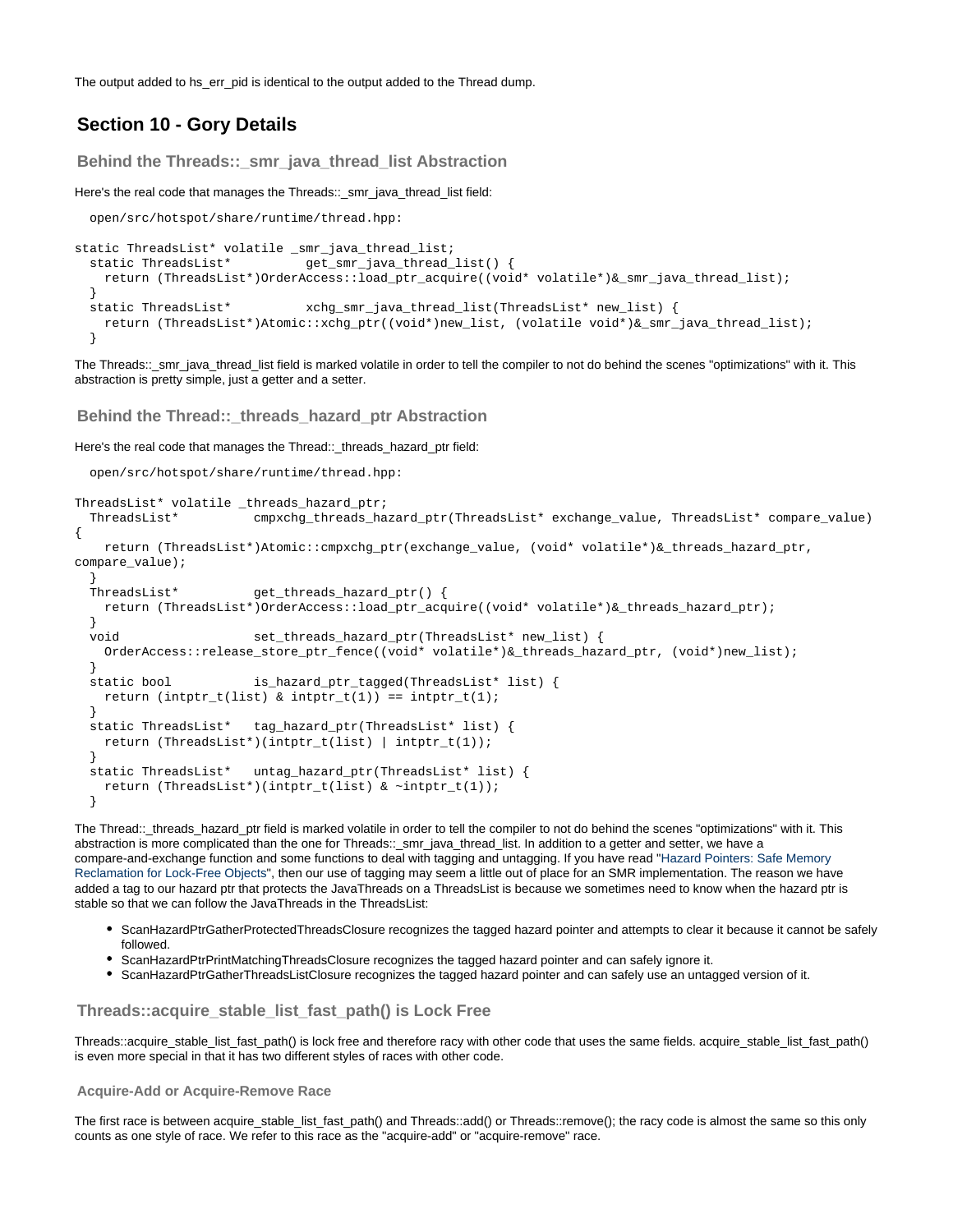Interesting points about the race:

- The code highlighted in red is the critical part.
- T1's call to get\_smr\_java\_thread\_list() may finish before or after T2's or T3's call to xchg\_smr\_java\_thread\_list().
- If T1 wins the race, then it can consider the \_smr\_java\_thread\_list value it has in the 'threads' variable to be "stable" and T1 can proceed to the "acquire-scan" race. T2's or T3's updates to the \_smr\_java\_thread\_list value do not need to be retried; they simply happen after T1's ld\_acquire().
- If T2 or T3 wins the race, then T1 loops around and tries again; since 'threads' is not stable it cannot be published as a hazard pointer.

Notes:

- When T1 wins the race the fact that T1 has observed the current \_smr\_java\_thread\_list value as matching the 'threads' local variable is critical to the safety of this algorithm because it means that both T2 and T3 must also be able to observe the hazard ptr value that was stored in T1's \_threads\_hazard\_ptr field. This makes the T2's and T3's subsequent calls to smr\_free\_list() safe.
- When T2 or T3 loses the race, T2 and T3 don't need to retry because they are simply setting the current \_smr\_java\_thread\_list value and the previous value gets added to the to-be-deleted list, i.e., the previous value is not lost.
- When T2 publishes a new \_smr\_java\_thread\_list value with a JavaThread added, that JavaThread will NOT be on the ThreadsList that T1 is using so that JavaThread would not be considered valid for T1's operation.
- When T3 publishes a new \_smr\_java\_thread\_list value with a JavaThread removed, that JavaThread will still be on the ThreadsList that T1 is using so that JavaThread will still be considered valid for T1's operation. That's the whole point of SMR!

| T1: acquire_stable_list_fast_path()                                                           | T2: Threads::add()                                                                     | T3: Threads::                             |
|-----------------------------------------------------------------------------------------------|----------------------------------------------------------------------------------------|-------------------------------------------|
| ThreadsList* threads;                                                                         | assert_locked_or_safepoint(Threads_lock);                                              | MutexLocker                               |
| while $(true)$ {                                                                              | $\ddot{\phantom{a}}$                                                                   | $\ddot{\phantom{a}}$                      |
| threads = $get\_smr\_java\_thread\_list()$ ;                                                  | $\ddot{\cdot}$                                                                         | $\ddot{\phantom{a}}$                      |
| ThreadsList* unverified_threads =<br>Thread::tag_hazard_ptr(threads);                         | $\ddot{\cdot}$                                                                         | $\ddot{\phantom{a}}$                      |
| self->set_threads_hazard_ptr(unverified_threads);                                             | ThreadsList *new_list =<br>ThreadsList::add_thread(<br>get_smr_java_thread_list(), p); | ThreadsList<br>ThreadsList<br>get_smr_jav |
| if (get_smr_java_thread_list() != threads) {                                                  | ThreadsList *old_list =<br>xchq_smr_java_thread_list(new_list);                        | ThreadsList<br>xchg_smr_ja                |
| $\text{continue:}$                                                                            | smr_free_list(old_list);                                                               | smr_free_li                               |
|                                                                                               |                                                                                        |                                           |
| if (self->cmpxchg_threads_hazard_ptr(threads,<br>$unverified_threads) == unverified_threads)$ |                                                                                        |                                           |
| break;                                                                                        |                                                                                        |                                           |
|                                                                                               |                                                                                        |                                           |
|                                                                                               |                                                                                        |                                           |
| return threads;                                                                               |                                                                                        |                                           |

<span id="page-29-0"></span>**Acquire-Scan Race**

The second race is between acquire stable list fast path() and ScanHazardPtrGatherProtectedThreadsClosure::do thread(). We refer to this race as the "acquire-scan" race.

Interesting points about the race:

- The code highlighted in red is the critical part.
- T4's call to cmpxchg\_threads\_hazard\_ptr() may finish before or after T5's call to cmpxchg\_threads\_hazard\_ptr().
- If T4 wins the race, then it has successfully published the hazard ptr and T5 will loop around and retry in order to include the stable hazard ptr in the scan.
- If T5 wins the race, then it has successfully NULL'ed out the tagged hazard ptr and can safely continue with its scan; T4 will loop around and retry.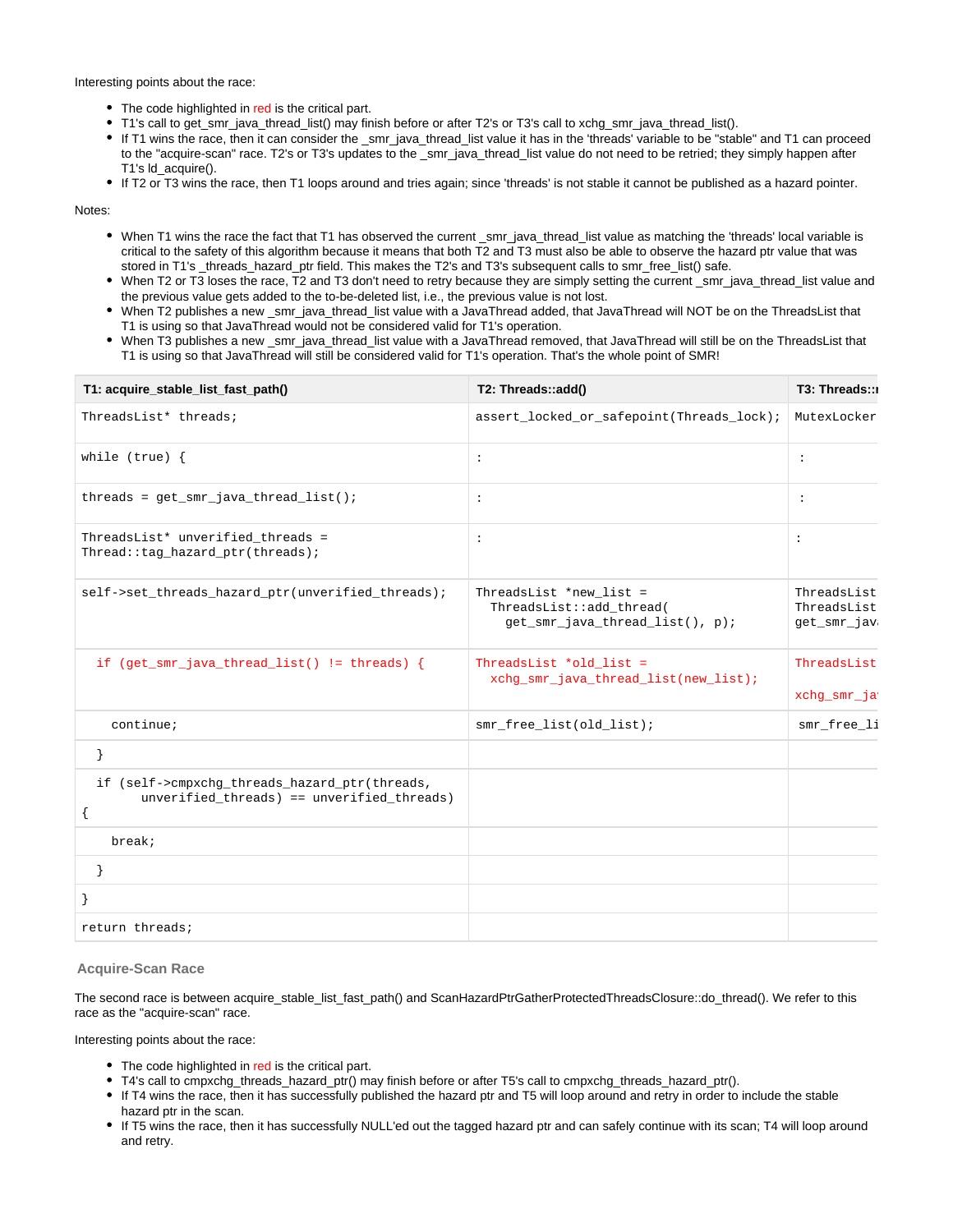Notes:

- The retries in both of these functions are critical to the algorithm's safety.
- acquire\_stable\_list\_fast\_path() cannot publish a hazard ptr that has been seen as tagged by the concurrent scan. acquire\_stable\_list\_fast\_path() would be claiming the ThreadsList contents as protected.
	- The scan could be claiming the ThreadsList as unused which could result in the ThreadsList being deleted.
	- See "Analysis Round 2" below.
- Scan cannot skip following a hazard ptr that was just published for the same reasons.

| T4: acquire_stable_list_fast_path()                                                           | T5: ScanHazardPtrGatherProtectedThreadsClosure::<br>do_thread()                     |
|-----------------------------------------------------------------------------------------------|-------------------------------------------------------------------------------------|
|                                                                                               | assert_locked_or_safepoint(Threads_lock);                                           |
| ThreadsList* threads;                                                                         | if (thread == $NULL$ ) return;                                                      |
| while $(true)$ {                                                                              | ThreadsList *current_list = NULL;                                                   |
| $threads = get\_smr\_java\_thread\_list()$ ;                                                  | while $(true)$ {                                                                    |
| ThreadsList* unverified_threads =<br>Thread::tag_hazard_ptr(threads);                         | current_list = thread->get_threads_hazard_ptr();                                    |
| self->set_threads_hazard_ptr(unverified_threads);                                             | if (current_list == NULL) return;                                                   |
| if (get_smr_java_thread_list() != threads) {                                                  | if $($ : Thread:: is_hazard_ptr_tagged(current_list)) {                             |
| continue;                                                                                     | breaki                                                                              |
| $\}$                                                                                          | }                                                                                   |
| if (self->cmpxchg_threads_hazard_ptr(threads,<br>unverified_threads) == unverified_threads) { | if (thread->cmpxchq_threads_hazard_ptr(<br>NULL, $current_list$ == $current_list$ { |
| break;                                                                                        | return;                                                                             |
|                                                                                               | }                                                                                   |
|                                                                                               | AddThreadHazardPointerThreadClosure add_cl(_table);                                 |
| return threads;                                                                               | current_list->threads_do(&add_cl);                                                  |

## <span id="page-30-0"></span>**Fast JavaThreads List**

The Threads class manages the current list of JavaThreads as a linked list (via the JavaThread::\_next field, no\_ JavaThread::\_prev field). Walking the JavaThreads list via the linked list algorithm requires holding the Threads\_lock. Some of the closures used by the SMR algorithms require walking an unchanging JavaThreads list so the Threads\_lock is also held during these walks. Some of our advanced GC investigations also need to walk JavaThreads lists.

The ThreadsList class was added by this project for two primary reasons: 1) To provide a way to easily protect 1 -> N JavaThreads where N is dynamically determined at runtime, and 2) To provide a faster means of walking a JavaThreads list in order to reduce Threads\_lock hold time.

There are two pieces to the "faster" implementation, 1) this inline function:

```
open/src/hotspot/share/runtime/thread.cpp:
```

```
static inline void *prefetch_and_load_ptr(void **addr, intx prefetch_interval) {
  Prefetch::read((void*)addr, prefetch_interval);
  return *addr;
}
```

```
and 2) this macro:
```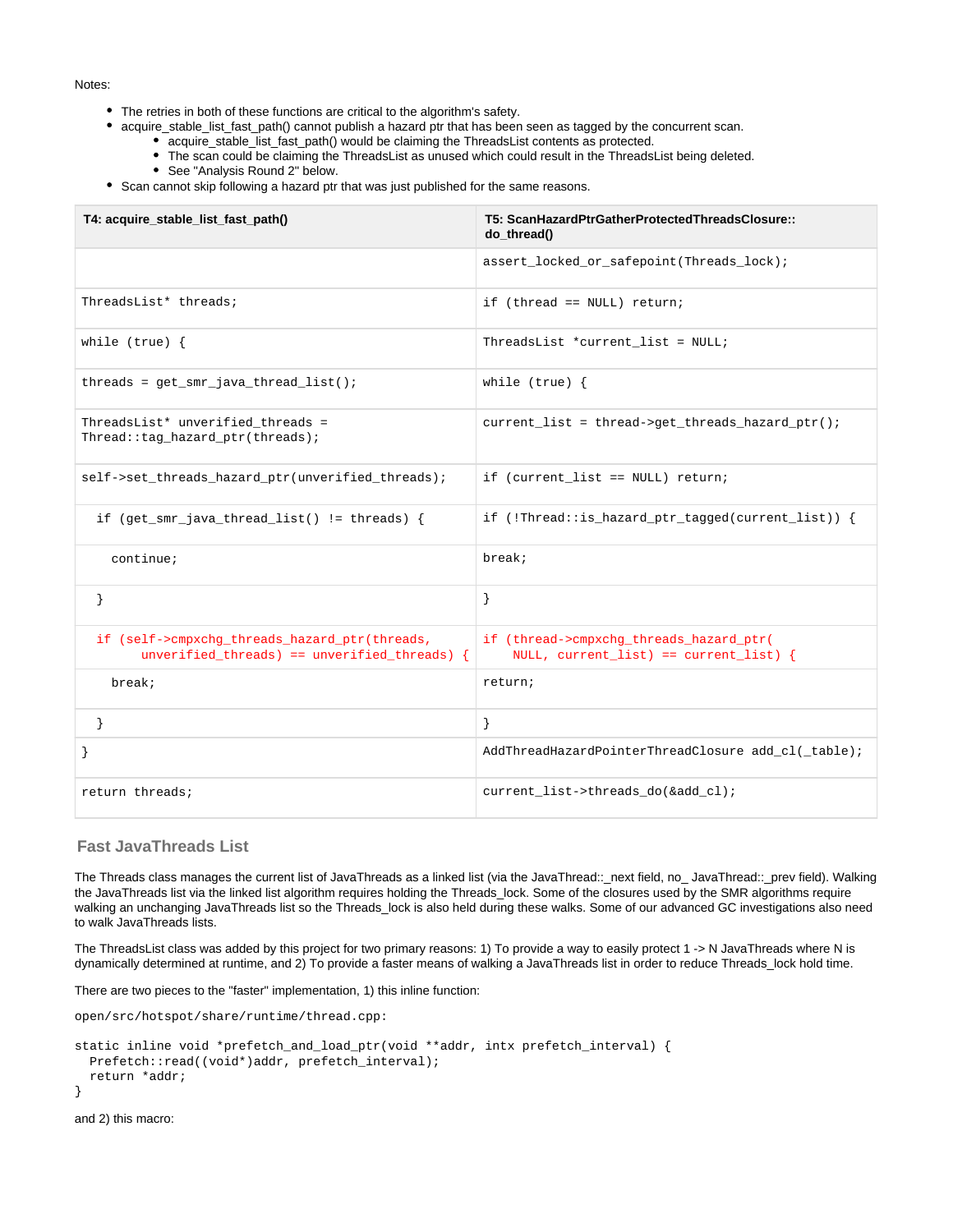```
// Possibly the ugliest for loop the world has seen. C++ does not allow
// multiple types in the declaration section of the for loop. In this case
// we are only dealing with pointers and hence can cast them. It looks ugly
// but macros are ugly and therefore it's fine to make things absurdly ugly.
#define DO_JAVA_THREADS(LIST,
\mathbf{x}) and the contract of \mathbf{x} and the contract of \mathbf{x} for (JavaThread *MACRO_scan_interval =
(JavaThread*)(uintptr_t)PrefetchScanIntervalInBytes, \
            *MACRO_list =
(JavaThread*)(LIST), \
            **MACRO_end = ((JavaThread**)((ThreadsList*)MACRO_list)->threads()) +
((ThreadsList*)MACRO_list)->length(), \
            **MACRO_current_p =
(JavaThread**)((ThreadsList*)MACRO_list)->threads(), \
            *X = (JavaThread*)prefetch_and_load_ptr((void**)MACRO_current_p,
(intx)MACRO scan interval); \setminus MACRO_current_p !=
<code>MACRO\_end</code> ; \setminus
```
MACRO\_current\_p++,

 $\mathcal{L} = \mathcal{L}$ 

X = (JavaThread\*)prefetch\_and\_load\_ptr((void\*\*)MACRO\_current\_p, (intx)MACRO\_scan\_interval))

For those of you that are very familiar with the code in threads.cpp, this was the old JavaThreads list macro:

#define ALL\_JAVA\_THREADS(X) for (JavaThread\* X = \_thread\_list; X; X = X->next())

That macro is now restated in terms of the faster DO\_JAVA\_THREADS macro:

```
#define ALL_JAVA_THREADS(X) DO_JAVA_THREADS(get_smr_java_thread_list(), X)
```
The ALL\_JAVA\_THREADS macro is still used to walk the current list of JavaThreads (in threads.cpp). The DO\_JAVA\_THREADS macro is used to walk any ThreadsList, including Threads::\_smr\_java\_thread\_list (in threads.cpp).

Note: As ThreadsListHandles are applied throughout the system, we're converting existing JavaThreads list walkers (in thread.cpp) from using ALL\_JAVA\_THREADS (which requires holding the Threads\_lock) to DO\_JAVA\_THREADS which does not require holding the Threads\_lock. It may be possible for this project to completely obsolete the need for the Threads class linked list walking support. See the "Walking a ThreadsList" subsection for an example of how we're converting JavaThread list walkers outside of thread.cpp.

## <span id="page-31-0"></span>**Memory Management With SMR**

We've talked very little about the memory management aspects of the new SMR mechanism. Most of the mentions-in-passing are in the "Gory Details" section because memory management should be a gory detail. You have to get memory management right, but that is not what is critical to using SMR. The critical parts of SMR are discussed above and are pretty much written like we have an unchanging JavaThreads list that we sometimes have to protect in order to do some operation and then we unprotect it when we are done. In reality, JavaThreads are trivial to create and the simplest of programs can be multi-threaded without even realizing it.

| Threads::add()    | Add a JavaThread to current list of JavaThreads managed by the Threads class. This function is called with the<br>Threads_lock held (or at a safepoint).                                                                                               |
|-------------------|--------------------------------------------------------------------------------------------------------------------------------------------------------------------------------------------------------------------------------------------------------|
|                   | <b>New with SMR:</b> this function creates a new ThreadsList that includes the current ThreadsList plus the specified<br>JavaThread ptr, carefully swaps in the new ThreadsList and calls Threads::smr free list() on the now previous<br>ThreadsList. |
| Threads::remove() | Remove a JavaThread from the current list of JavaThreads managed by the Threads class. This function grabs<br>the Threads lock.                                                                                                                        |
|                   | New with SMR: this function creates a new Threads List that includes the current Threads List minus the<br>specified JavaThread ptr, carefully swaps in the new ThreadsList and calls Threads::smr free list() on the now<br>previous ThreadsList.     |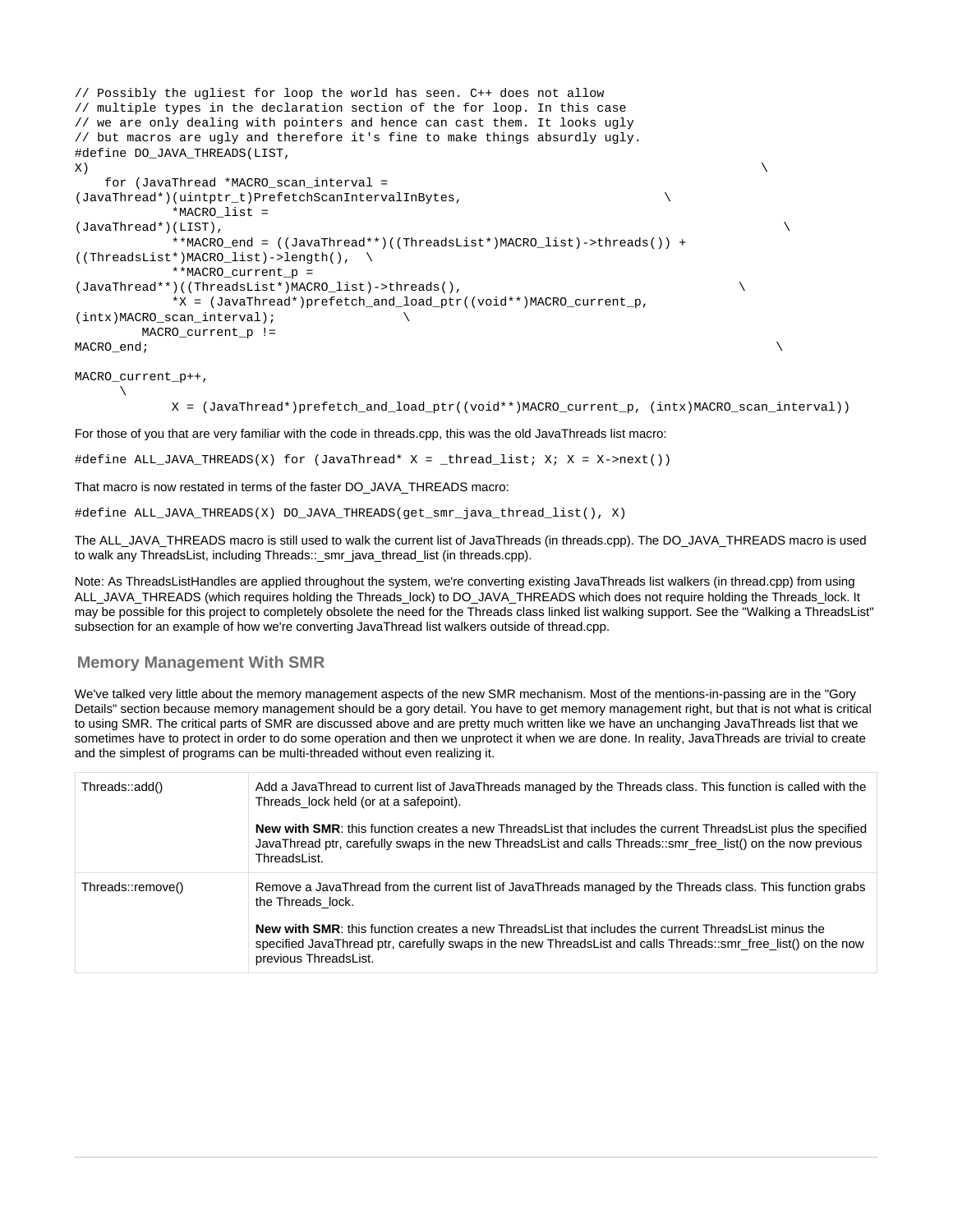| Threads::smr_free_list()     | In the pre-SMR system, the Threads class was used to manage the current list of JavaThreads. Yes, "the<br>current list", one list, just one list, as in you always know what JavaThreads you have because there is one true<br>list of JavaThreads in the system. Don't worry, SMR doesn't change the fact that we have one list that is the<br>current list of JavaThreads.                                                                                                                                                                                                                                                                                                                                                                                                                                                                                                                                                                                                                                                                                                                            |
|------------------------------|---------------------------------------------------------------------------------------------------------------------------------------------------------------------------------------------------------------------------------------------------------------------------------------------------------------------------------------------------------------------------------------------------------------------------------------------------------------------------------------------------------------------------------------------------------------------------------------------------------------------------------------------------------------------------------------------------------------------------------------------------------------------------------------------------------------------------------------------------------------------------------------------------------------------------------------------------------------------------------------------------------------------------------------------------------------------------------------------------------|
|                              | New with SMR: However (yes, the other shoe has to drop sometime), this project has found it useful to have<br>copies of the current list of JavaThreads from various points in time. Since we can have more than one<br>ThreadsList, we have to manage the memory occupied by those ThreadsLists and we have to do it safely. Enter<br>Threads::smr_free_list() this function is called by Threads::add() and Threads::delete() to get rid of the now<br>previous ThreadsList; this function is called with the Threads lock held (or at a safepoint). However, we can't<br>just blindly "free" the ThreadsList because some other part of the SMR mechanism might be using that<br>ThreadsList to protect one or more JavaThreads. The ThreadsList that is passed to Threads::smr_free_list() is<br>always prepended to the _smr_to_delete_list. Next we walk the entire chain of ThreadsLists referred to by<br>smr_to_delete_list and we use closures to determine if that ThreadsList is not being referred to by a hazard<br>ptr. Any ThreadsList that is not being used as a hazard ptr is freed. |
|                              | Notes:                                                                                                                                                                                                                                                                                                                                                                                                                                                                                                                                                                                                                                                                                                                                                                                                                                                                                                                                                                                                                                                                                                  |
|                              | • A call to Threads::smr_free_list() may not free anything at all.<br>A call to Threads::smr_free_list() may free one or more ThreadsLists that are not the same as the<br>ThreadsList specified in the current call.<br>• What happens if an acquire_stable_list_fast_path() is racing with the closure that is determining if a<br>ThreadsList is being used as a hazard ptr?<br>• This race is only interesting if the acquire_stable_list_fast_path() happens in a JavaThread that has<br>already been processed by the closure.<br>• The Threads_lock is held by the caller of Threads::smr_free_list(), so the<br>acquire_stable_list_fast_path() has to be dealing with the current_smr_java_threads_list value which<br>is a ThreadsList that cannot be on the _smr_to_delete_list so there is no danger of the just acquired<br>hazard ptr referring to a Threads List that is about to be freed.                                                                                                                                                                                              |
| Threads::_smr_to_delete_list | New with SMR: A linked list of ThreadsLists that need to be deleted when it is safe to do so. Threads::add()<br>and Threads::remove() both add "previous" ThreadsLists to this list. A ThreadsList on this list is only kept alive<br>as long as there is a hazard ptr that refers to the ThreadsList. Hazard ptrs are generally managed with the<br>ThreadsListHandle helper object which is stack allocated so the "hold times" on a hazard ptr are short.<br>Notes:                                                                                                                                                                                                                                                                                                                                                                                                                                                                                                                                                                                                                                  |
|                              | • This is the risky part of SMR with respect to memory management; we have to get this right since memory<br>leaks of this size would be catastrophic.<br>• We have included logging code specifically targeted at reporting which JavaThreads have hazard ptrs<br>(ThreadsLists) that are keeping an exiting JavaThread protected and unable to exit.<br>• We have found some existing tests to be tremendously stressful on the new SMR<br>Threads::_smr_to_delete_list and the associated closures; there are opportunities to measure and improve<br>performance here.                                                                                                                                                                                                                                                                                                                                                                                                                                                                                                                              |
| JavaThread::smr_delete()     | New with SMR: This is a wrapper function that is called to delete a JavaThread and generally replaces uses of<br>"delete this" and "delete thread".                                                                                                                                                                                                                                                                                                                                                                                                                                                                                                                                                                                                                                                                                                                                                                                                                                                                                                                                                     |
|                              | This function calls Threads::smr_delete() on the JavaThread if it has appeared on a ThreadsList. Otherwise<br>calls "delete this". We added this wrapper and the on_thread_list flag in order to not have to write rationale<br>comments in all the places where calling "delete this" is safe to do.                                                                                                                                                                                                                                                                                                                                                                                                                                                                                                                                                                                                                                                                                                                                                                                                   |
| Threads::smr_delete()        | "See the "Safely Deleting a JavaThread Reference" and "Is It Safe to Delete This JavaThread Reference<br>subsections above for a complete discussion of this function.                                                                                                                                                                                                                                                                                                                                                                                                                                                                                                                                                                                                                                                                                                                                                                                                                                                                                                                                  |

## <span id="page-32-0"></span>**Double-Check Locking is Evil, But...**

Double-check locking is a special form of a lock-free algorithm. It's hard to do it correctly and it requires quite a bit of analysis and reasoning. Unlike lock-free data structures (which I already admitted I hate), double-check locking fools the reader/reviewer into believing that a lock is grabbed only when needed, and when the lock isn't grabbed, then everything is safe and happy! In general, I think double-check locking is evil; not take-over-the-world evil, but just a little evil... Unfortunately, sometimes you have to put up with a little bit of evil...

In the SMR mechanism we use double-check locking in Threads::release\_stable\_list() in order to avoid lock-notify\_all-unlock traffic on the Threads::smr\_delete\_lock(). Yes, the whole reason we created the Threads::smr\_delete\_lock() was to off load lock-operations traffic off of the Threads\_lock. That doesn't mean that we want the Threads::smr\_delete\_lock() to have unnecessary lock-operations traffic.

Interesting points about the double-check locking race:

- The code highlighted in red is the critical part.
- T6 has the only hazard ptr that is protecting the JavaThread T7 is trying to delete (the only interesting case).
- If T6 manages to clear its hazard ptr before T7's scan in is\_a\_protected\_JavaThread() reaches T6:
	- T6 will not been seen as protecting the target JavaThread ('thread') and T7 can clear the flag, unlock Threads::set\_smr\_delete\_notify() and break out of the loop in order to delete 'thread'.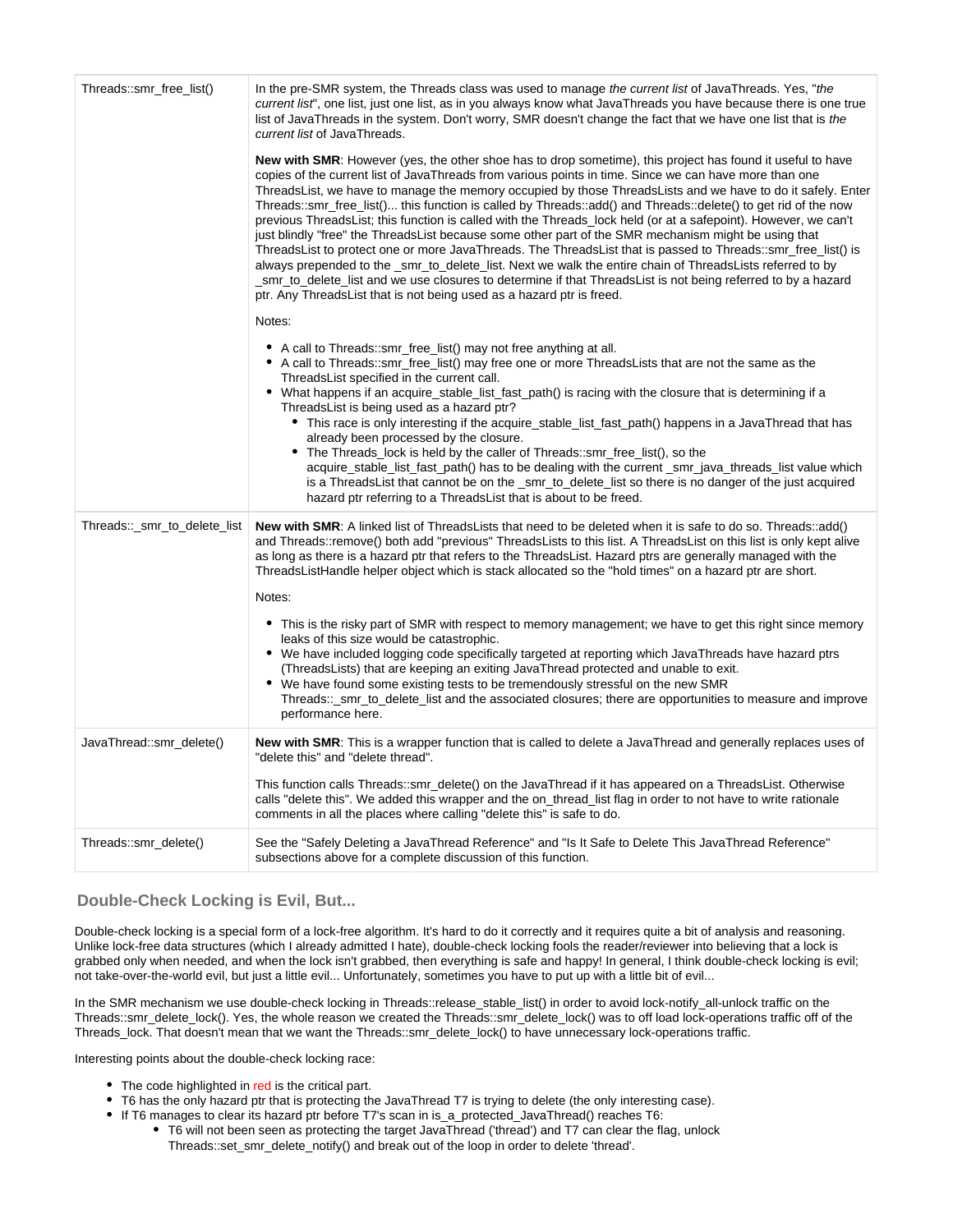- T7's Threads::set\_smr\_delete\_notify() call published the flag-is-set value before doing the scan so T6 has to see the flag-is-set value after it has called set\_threads\_hazard\_ptr(NULL).
- T6 will block on Threads::smr\_delete\_lock()
- When T6 manages to enter the lock, it will see the flag-is-not-set value that T7 set before T7 unlocked Threads::smr\_delete\_lock(), and T6 will skip the notify\_all() call.
- In this scenario, T7 deleted the 'thread' and T6 didn't have to do any notify\_all operations.
- If T6 manages to clear its hazard ptr after T7's scan in is\_a\_protected\_JavaThread() reached T6:
	- T6 will be seen as protecting the target JavaThread ('thread') and T7 will leave the flag-is-set value alone and call Threads::smr\_delete\_lock()->wait().
	- T6 will block on Threads::smr\_delete\_lock() until T7 calls wait().
	- When T6 manages to enter the lock, it will see the flag-is-set value and do the notify\_all() call before unlocking Threads::smr\_delete\_lock().
	- T7 will return from the wait() call, clear the flag, unlock Threads::smr\_delete\_lock(), and loop around to retry the whole dance.
	- In this scenario, T6 did the notify\_all operation only because we knew that T7 was waiting for it.

| T6: Threads::release_stable_list()              | T7: Threads::smr_delete()                         |
|-------------------------------------------------|---------------------------------------------------|
|                                                 | while $(true)$ {                                  |
|                                                 | $\{$                                              |
|                                                 | MutexLockerEx ml(Threads_lock,)                   |
|                                                 | grab Threads::smr_delete_lock()                   |
|                                                 | Threads::set_smr_delete_notify()                  |
| set_threads_hazard_ptr(NULL)                    | if (!is_a_protected_JavaThread(thread)) {         |
| if (Threads::smr_delete_notify()) {             | Threads::clear_smr_delete_notify()                |
| MonitorLockerEx ml(Threads::smr_delete_lock(),) | Threads::smr_delete_lock()->unlock()              |
| : <block enter="" on=""></block>                | break                                             |
| $\colon$                                        | $\}$                                              |
| $\colon$                                        | } // drop the Threads_lock                        |
| $\colon$                                        | $Threads::smr\_delete\_lock() \rightarrow wait()$ |
| : <enter lock=""></enter>                       | : <waiting></waiting>                             |
| if (Threads::smr_delete_notify()) {             | $\ddot{\phantom{a}}$                              |
| ml.notify_all()                                 | : < notified>                                     |
| $\}$                                            | : <block on="" reenter=""></block>                |
| } // drop Threads::smr_delete_lock()            | $\ddot{\phantom{a}}$                              |
|                                                 | : <reentered lock=""></reentered>                 |
|                                                 | Threads::clear_smr_delete_notify()                |
|                                                 | Threads::smr_delete_lock()->unlock()              |
|                                                 | // Retry the whole scenario.                      |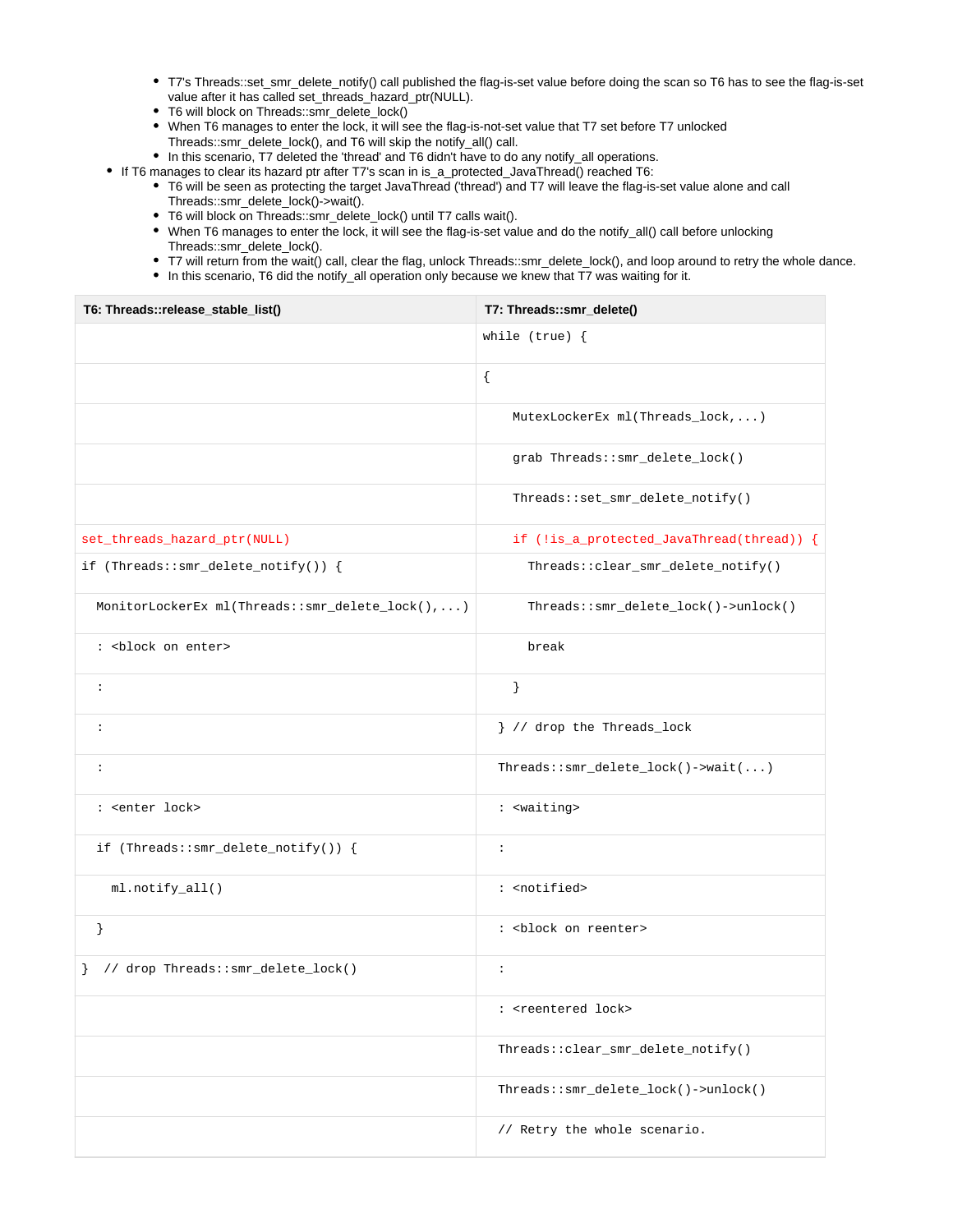So the red marked code above identifies the critical parts of double-check locking race, but that doesn't explain why the double-check locking algorithm works in this case. The key is this line of code and its location in the smr\_delete() algorithm:

```
Threads::set_smr_delete_notify()
```
which is unabstracted into this code:

```
void Threads::set_smr_delete_notify() {
  Atomic::inc(&_smr_delete_notify);
}
```
The atomic increment of the smr\_delete\_notify field happens after T7 has grabbed the Threads::smr\_delete\_lock() and happens before T7 does the scan that races with T6's call to set\_threads\_hazard\_ptr(NULL). That positioning guarantees that when T6 finishes its call to set\_threads\_haz ard\_ptr(NULL), it will see Threads::smr\_delete\_notify() return true and T6 will block trying to lock Threads::smr\_delete\_lock(), i.e., no lost notify\_all() operation when we're in the double-check lock race window.

If T6's call to set\_threads\_hazard\_ptr(NULL) happens any earlier on T7's code path, then T6 is not protecting the 'thread', T7 will not call wait() and T6 will not need to call notify all().

If T6's call to set\_threads\_hazard\_ptr(NULL) happens any later on T7's code path, then the second scenario comes into play, T7 will call wait() and block and T6 will call notify\_all().

## <span id="page-34-0"></span>**ThreadsListSetter - A Special Helper**

In a perfect world, the ThreadsListHandle helper object would be enough to cover all the cases where SMR is needed. However, we're adding SMR to an existing body of code and that means there are corner cases where our nicely designed ThreadsListHandle helper object doesn't work. We've added a special helper class called ThreadsListSetter to solve the corner case that involves a Thread optionally delegating to another Thread an operation where Threads need to be protected. Here's the general use case:

- The requesting Thread (T1) creates the ThreadsListSetter helper object: 'setter'.
- T1 passes the ThreadsListSetter helper object to the delegate Thread (T2) and waits for T2 to do the work.
- If T2 can perform the operation where Threads need to be protected:
	- T2 calls 'setter->set()' to acquire a stable ThreadsList and store it in T1's hazard ptr field.
		- T2 performs the operation where Threads need to be protected, e.g., gathers a list of Threads.
		- T2 returns control to T1.
- T1 checks the results of the delegated operation:
	- If T2 did the work, sometimes T1 does additional work on results returned from T2.
	- If T2 didn't do the work, sometimes T1 will do the work itself after acquiring its own stable ThreadsList.
	- In either case, when T1 processes the data, the Threads are protected.
- When T1 is done, the ThreadsListSetter destructor releases the stable ThreadsList as needed.

#### <span id="page-34-1"></span>**ThreadsListSetter Example That Always Sets**

Here are some example snippets of code to illustrate the usage when the setter is always used.

Notice the helper, setter, is included in the VM operation that contains the field that needs protecting:

open/src/hotspot/share/runtime/vm\_operations.hpp:

```
class VM_FindDeadlocks: public VM_Operation {
 private:
bool _concurrent_locks;
  DeadlockCycle* _deadlocks;
  outputStream* _out;
  ThreadsListSetter _setter; // Helper to set hazard ptr in the originating thread
                            // which protects the JavaThreads in _deadlocks.
```
The VM operation's doit() function has a minor modification:

open/src/hotspot/share/runtime/vm\_operations.cpp:

void VM\_FindDeadlocks::doit() {

 **// Update the hazard ptr in the originating thread to the current**

 **// list of threads. This VM operation needs the current list of**

 **// threads for proper deadlock detection and those are the**

- **// JavaThreads we need to be protected when we return info to the**
- **// originating thread.**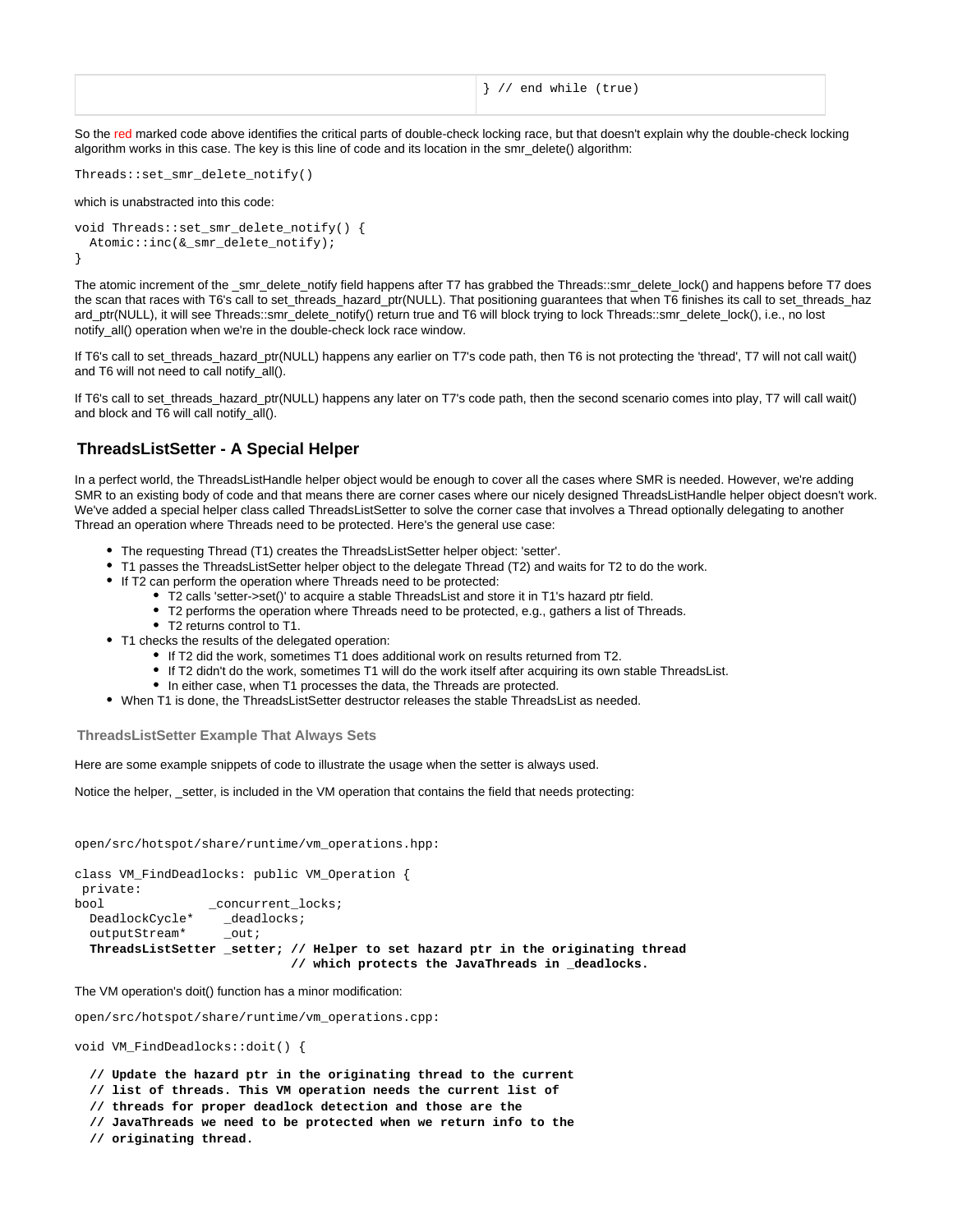**\_setter.set();**

\_deadlocks = ThreadService::find\_deadlocks\_at\_safepoint(**\_setter.list(),** \_concurrent\_locks);

The VM operation's call site has no changes! Because the ThreadsListSetter helper is embedded in VM\_FindDeadlocks, the JavaThread ptrs that are in DeadlockCycle objects are protected until we're done with the VM\_FindDeadlocks object:

```
open/src/hotspot/share/services/management.cpp:
static Handle find_deadlocks(bool object_monitors_only, TRAPS) {
  ResourceMark rm(THREAD);
  VM_FindDeadlocks op(!object_monitors_only /* also check concurrent locks? */);
  VMThread::execute(&op);
  DeadlockCycle* deadlocks = op.result();
   if (deadlocks == NULL) {
    // no deadlock found and return
    return Handle();
 }
  int num threads = 0;
   DeadlockCycle* cycle;
   for (cycle = deadlocks; cycle != NULL; cycle = cycle->next()) {
    num_threads += cycle->num_threads();
 }
   objArrayOop r = oopFactory::new_objArray(SystemDictionary::Thread_klass(), num_threads, CHECK_NH);
   objArrayHandle threads_ah(THREAD, r);
   int index = 0;
  for (cycle = deadlocks; cycle != NULL; cycle = cycle->next()) {
    GrowableArray<JavaThread*>* deadlock_threads = cycle->threads();
     int len = deadlock_threads->length();
    for (int i = 0; i < len; i++) {
       threads_ah->obj_at_put(index, deadlock_threads->at(i)->threadObj());
       index++;
     }
   }
   return threads_ah;
}
```
<span id="page-35-0"></span>**ThreadsListSetter Example That Sometimes Sets**

Here are some example snippets of code to illustrate the usage when the setter is sometimes used.

Again notice the helper, \_setter, is included in the class that contains the field that needs protecting:

open/src/hotspot/share/services/threadService.hpp

```
class ThreadDumpResult : public StackObj {
private:
   int num \tthreads;\begin{tabular}{ll} int & \textit{num\_snapshots} \\ \textit{ThreadSnapshot*} & \textit{snapshots} \\ \end{tabular}\begin{tabular}{ll} \bf Three adSnapshot* & \tt _Snaps. \\ \bf Three adSnapshot* & \tt _last \end{tabular}\begin{tabular}{ll} \texttt{ThreadShapshot*} & \texttt{last}; \\ \texttt{ThreadDumpResult*} & \texttt{next}; \\ \end{tabular}ThreadDumpResult*
    ThreadsListSetter _setter; // Helper to set hazard ptr in the originating thread
                                                          // which protects the JavaThreads in _snapshots.
```
However, in this case, we also need a little more infrastructure since the \_setter is optionally used:

| ThreadSnapshot*              | snapshots()                                         | return _snapshots;                                                                               |
|------------------------------|-----------------------------------------------------|--------------------------------------------------------------------------------------------------|
| void<br>ThreadsList*<br>bool | set $t$ list()<br>t list()<br>t list has been set() | $\{$ setter.set(); $\}$<br>return _setter.list();<br>return _setter.target_needs_release(); $\}$ |
| void                         | oops_do(OopClosure* f);                             |                                                                                                  |

Here's an example of optional usage at the call site: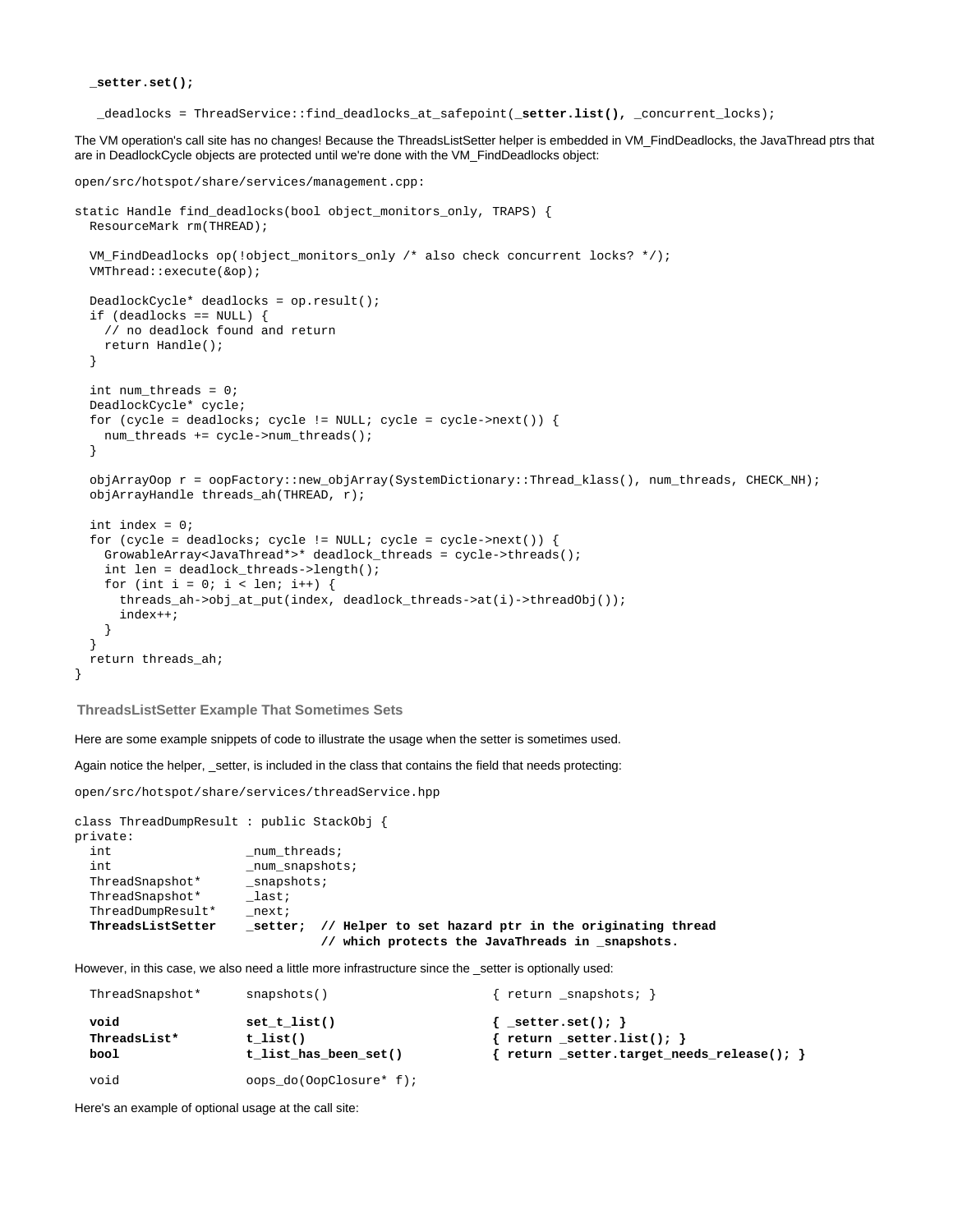open/src/hotspot/share/services/management.cpp:

JVM\_ENTRY(jint, jmm\_GetThreadInfo(JNIEnv \*env, jlongArray ids, jint maxDepth, jobjectArray infoArray)) <snip> ThreadDumpResult dump result(num threads);

```
if (maxDepth == 0) {
     // No stack trace to dump so we do not need to stop the world.
     // Since we never do the VM op here we must set the threads list.
     dump_result.set_t_list();
    for (int i = 0; i < num_threads; i++) {
       jlong tid = ids_ah->long_at(i);
       JavaThread* jt = dump_result.t_list()->find_JavaThread_from_java_tid(tid);
      ThreadSnapshot* ts;
      if (jt == NULL) {
         // if the thread does not exist or now it is terminated,
         // create dummy snapshot
         ts = new ThreadSnapshot();
       } else {
         ts = new ThreadSnapshot(dump_result.t_list(), jt);
 }
      dump_result.add_thread_snapshot(ts);
     }
   } else {
     // obtain thread dump with the specific list of threads with stack trace
     do_thread_dump(&dump_result,
                    ids_ah,
                    num_threads,
                    maxDepth,
                    false, /* no locked monitor */
                    false, /* no locked synchronizers */
                   CHECK 0);
   }
  int num_snapshots = dump\_result.num\_snapshots();
  assert(num\_snapshots == num\_threads, "Must match the number of thread snapshots"); assert(num_snapshots == 0 || dump_result.t_list_has_been_set(), "ThreadsList must have been set if we
have a snapshot");
   int index = 0;
  for (ThreadSnapshot* ts = dump_result.snapshots(); ts != NULL; index++, ts = ts->next()) {
     // For each thread, create an java/lang/management/ThreadInfo object
     // and fill with the thread information
    if (ts->threadObj() == NULL) {
      // if the thread does not exist or now it is terminated, set threadinfo to NULL
       infoArray_h->obj_at_put(index, NULL);
       continue;
     }
     // Create java.lang.management.ThreadInfo object
     instanceOop info_obj = Management::create_thread_info_instance(ts, CHECK_0);
     infoArray_h->obj_at_put(index, info_obj);
 }
   return 0;
JVM_END
```
In the above example:

- 1. In the "if (maxDepth == 0)" code path, the JavaThread is able to do the work without a VM operation so it does its own ThreadsListSetter.set() via dump\_result.set\_t\_list(), or
- 2. in the do\_thread\_dump() code path, the JavaThread creates a VM\_ThreadDump operation and waits for the VMThread to execute it. If the VMThread executes the VM\_ThreadDump operation, then it will call ThreadsListSetter.set() via dump\_result.set\_t\_list().
- 3. In any case, the ThreadsListSetter that is embedded in dump\_result will protect the JavaThread ptrs that are in ThreadSnapshot objects until we're done with the dump\_result object.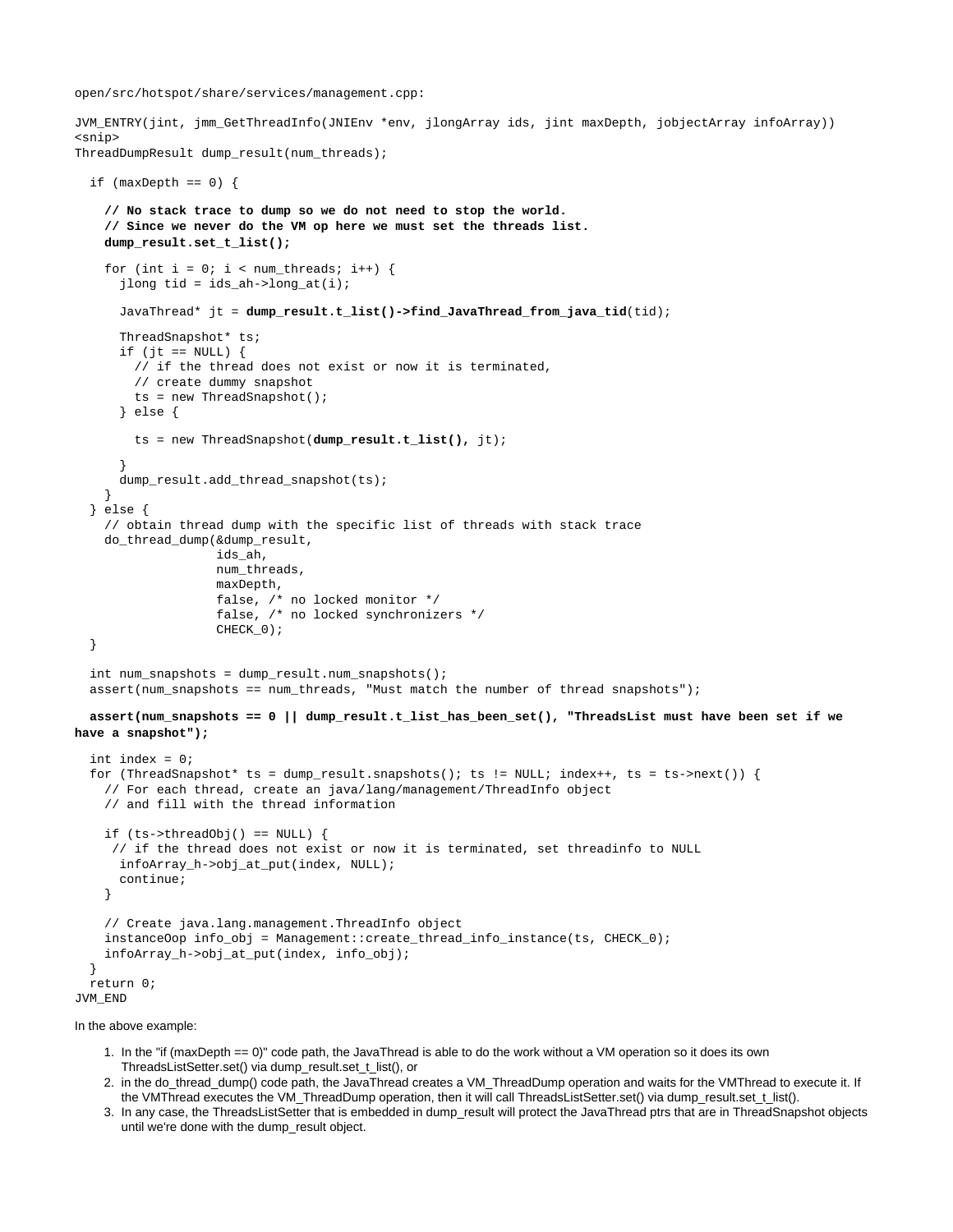Please note that we very carefully handle the case there are no ThreadsSnapshot objects present. In particular, it's possible in the do\_thread\_dump() code path for ThreadsListSetter.set() to not be called because there are no matching threads and thus no ThreadSnapshot objects to return.

## <span id="page-37-0"></span>**NestedThreadsList - Another Special Helper**

Events add another special corner case to our ThreadsListHandle helper object dominated world view. We've added another special helper class called NestedThreadsList to solve the corner case that involves an event handler calling an API that acquires a new stable ThreadsList when the calling Thread already has a stable ThreadsList in place. Here's the specific case that we ran into during the development phase:

- 1. The JVM/TI ClassFileLoadHook event handler is enabled.
- 2. A Thread (T1) is doing an M&M DumpAllThreads() call:
	- a. T1 creates a ThreadsListHandle to protect the Thread snapshot.
	- b. The M&M infrastructure for doing the Thread dump causes a class to be loaded.
	- c. The ClassFileLoadHook event handler is invoked:
		- i. The event handler calls JVM/TI SetThreadLocalStorage() which creates a ThreadsListHandle to protect the target **Thread**

The more general case is this:

- A JVM/TI event can be enabled that causes an event handler to be invoked sometime after a ThreadsListHandle is created; this first ThreadsListHandle refers to a specific ThreadsList we'll call TL-1 (step 2-a in the specific example).
- Event handlers have few restrictions and because JVM/TI has quite a few APIs that take Thread parameters, those Threads have to be protected for the execution time of the specific JVM/TI API; this second ThreadsListHandle refers to a specific ThreadsList we'll call TL-2 (step 2-c-i in the specific example).
- The points at which TL-1 and TL-2 are stably acquired are asynchronous to each other which means TL-1 and TL-2 can have different relationships:
	- TL-1 == TL-2; exactly the same ThreadsList; no Threads added or removed between the two points.
	- contents(TL-1) == contents(TL-2); different ThreadsLists, but they contain the same entries; one or more Threads (TM...N) was added and TM...N were removed between the two points.
	- $\bullet$  contents(TL-1) != contents(TL-2)
		- TL-1 contains one or more entries not in TL-2; one or more Threads (TM...N) were removed between the two points.
		- TL-2 contains one or more entries not in TL-1; one or more Threads (TM...N) were added between the two points.
		- TL-1 and TL-2 contain one or more entries that are not in the other ThreadsList; one or more Threads (TM...N) were removed between the two points; one or more Threads (TO...P) were added between the two points.

The key point to take away from the verbosity of the general case is that the two ThreadsLists (TL-1 and TL-2) need to be independent of each other because they may need to protect different sets of Threads. In other words, between step 2-a and step 2-c-i in the specific example, an arbitrary numbers of Threads can be added or removed from the system.

#### <span id="page-37-1"></span>**Nesting Should Be Rare**

The use of NestedThreadsLists is expected to be rare for the following reasons:

- You have to be executing code that needs the initial ThreadsListHandle.
- The code you are executing after the ThreadsListHandle is created has to do something that is interesting enough to generate an event.
- You have to have an event handler in place and enabled for the event.
- The event handler has to call code that also needs a ThreadsListHandle.

Because we expect NestedThreadsList usage to be rare, we have used much simpler Threads\_lock based techniques for managing the NestedThreadsLists. For example, out of the many thousands of tests run for this project, the need for nesting was only detected in one test.

#### <span id="page-37-2"></span>**Nesting Is Mostly Hidden**

We have intentionally hidden the use of NestedThreadsLists as much as possible:

- ThreadsListHandle remains the preferred means of acquiring a stable ThreadsList.
- There is no NestedThreadsListHandle nor do we expect to need one.
- ThreadsListSetter does not support use of nesting intentionally:
	- A ThreadsListSetter is created in close proximity to the delegation object, e.g., a VM\_Operation.
	- The Thread creating the delegation object typically passes flow control over to the delegation object quickly after creation and waits for the delegated operation to finish.
	- There is little chance (and little code to analyze) for the Thread that created the delegation object to do something interesting enough for an event to be generated before it blocks on waiting for the delegated operation to finish.
	- Once control flow is passed to the delegate Thread (usually the VMThread), any need for a stable ThreadsList is performed via the ThreadsListSetter object.

As mentioned before, the ThreadsListHandle constructor is very simple and is mostly a wrapper around a Threads::acquire\_stable\_list() call. Most of the time Threads::acquire\_stable\_list() calls Threads::acquire\_stable\_list\_fast\_path() and we execute all the crazy optimized algorithms described in detail above. When the need for nesting is detected by Threads::acquire\_stable\_list(), it calls

Threads::acquire\_stable\_list\_nested\_path() which grabs the Threads\_lock and inserts a NestedThreadsList object at the beginning of the list tracking NestedThreadsList objects for the calling Thread. Because we expect nesting to be rare, we haven't tried to create crazy optimized algorithms for managing the NestedThreadsList linked list.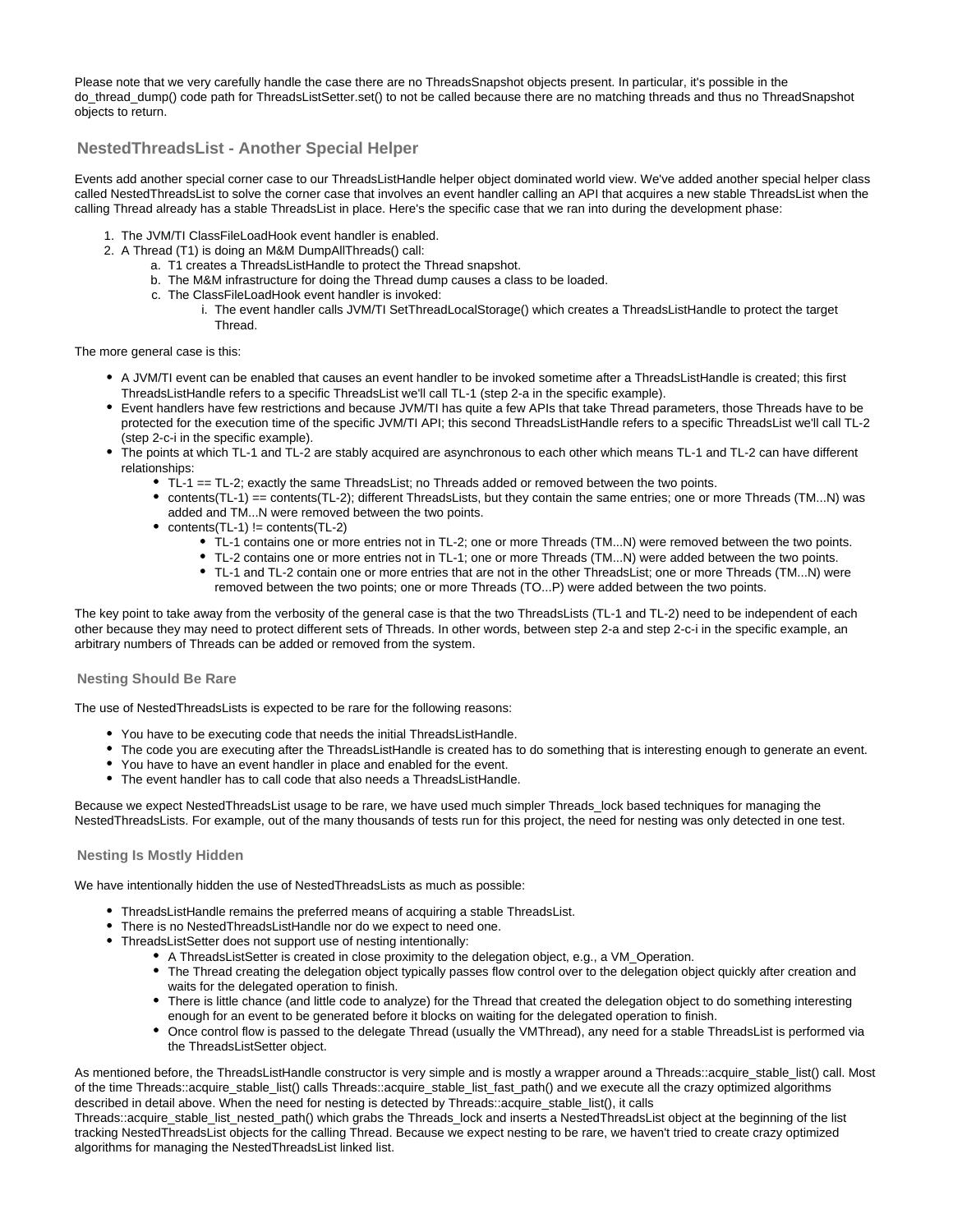As mentioned before, the ThreadsListHandle destructor is even simpler and is just a wrapper around a Threads::release\_stable\_list() call. Again, most of the time Threads::release\_stable\_list() calls Threads::release\_stable\_list\_fast\_path() and we execute all the crazy optimized algorithms described in detail above. When the presence of nesting is detected by Threads::release\_stable\_list(), it calls

Threads::release\_stable\_list\_nested\_path() which grabs the Threads\_lock and removes a NestedThreadsList object from the beginning of the list tracking NestedThreadsList objects for the calling Thread. Again, we expect nesting to be rare so we haven't tried heroic measures for managing the NestedThreadsList linked list.

<span id="page-38-0"></span>**Lock Free Algorithms Are Difficult to Get Right!**

An intrpthrd003 run crashed. This subsection is included in this wiki as an attempt to illustrate the dangers of lock-free algorithms.

Note: The code quoted in this subsection of the wiki shows the version with the bug (for obvious reasons).

Here's a snippet of the hs\_err\_pid file:

# # A fatal error has been detected by the Java Runtime Environment: # # SIGSEGV (0xb) at pc=0xffff80ff45b35925, pid=19418, tid=122 # # JRE version: Java(TM) SE Runtime Environment (9.0) (slowdebug build 9-internal+0-adhoc.dcubed.SMRprototype) # Java VM: Java HotSpot(TM) 64-Bit Server VM (slowdebug 9-internal+0-adhoc.dcubed.SMRprototype, mixed mode, tiered, compressed oops, g1 gc, solaris-amd64) # Problematic frame: # V [[libjvm.so+](http://libjvm.so)0x2335925] void ThreadsList::threads\_do<AddThreadHazardPointerThreadClosure>(\_\_type\_0\*)const+0x65 # # Core dump will be written. Default location: /work/shared/bug\_hunt/8167108/SMR\_prototype/build/solaris-x86\_64-normal-server-slowdebug/test-results/hotsp ot/tonga/nsk.jvmti\_new/dcubed.SunOS.amd64/intrpthrd003/core or core.19418 # # If you would like to submit a bug report, please visit: # <http://bugreport.java.com/bugreport/crash.jsp> # --------------- S U M M A R Y ------------ Command Line: -Xlog:os+thread+smr=debug -agentlib:intrpthrd003 nsk.jvmti.InterruptThread.intrpthrd003 Host: ddaugher-twvpn-dhcp-10-159-209-58, x86 64 bit 2400 MHz, 32 cores, 63G, Oracle Solaris 11.2 X86 Time: Fri May 26 14:32:22 2017 MDT elapsed time: 2 seconds (0d 0h 0m 2s) --------------- T H R E A D --------------- Current thread (0x000000000168b000): JavaThread "Thread-42" [\_thread\_in\_vm, id=122, stack(0xffff80ff730eb000,0xffff80ff731eb000)] Stack: [0xffff80ff730eb000,0xffff80ff731eb000], sp=0xffff80ff731ea8c0, free space=1022k Native frames: (J=compiled Java code, A=aot compiled Java code, j=interpreted, Vv=VM code, C=native code) V [\[libjvm.so](http://libjvm.so)+0x2335925] void ThreadsList::threads\_do<AddThreadHazardPointerThreadClosure>(\_\_type\_0\*)const+0x65 V [\[libjvm.so](http://libjvm.so)+0x2335290] void ScanHazardPtrGatherProtectedThreadsClosure::do\_thread(Thread\*)+0x80 V [\[libjvm.so](http://libjvm.so)+0x232a1dd] void Threads::threads\_do(ThreadClosure\*)+0xbd V [\[libjvm.so](http://libjvm.so)+0x232d313] bool Threads::is\_a\_protected\_JavaThread(JavaThread\*)+0xf3 V [\[libjvm.so](http://libjvm.so)+0x232d433] void Threads::smr\_delete(JavaThread\*)+0xd3 V [\[libjvm.so](http://libjvm.so)+0x231d5fb] void JavaThread::smr\_delete()+0x2b V [\[libjvm.so](http://libjvm.so)+0x23238f5] void JavaThread::thread\_main\_inner()+0x2d5 V [\[libjvm.so](http://libjvm.so)+0x23235f1] void JavaThread::run()+0x2f1 V [\[libjvm.so](http://libjvm.so)+0x20e89fa] thread\_native\_entry+0x27a C [\[libc.so.](http://libc.so)1+0x125221] \_thrp\_setup+0xa5 C [\[libc.so.](http://libc.so)1+0x1254c0] \_lwp\_start+0x0

<span id="page-38-1"></span>**The Crashing Thread**

The crashing thread ("Thread-42" aka t@122) is in the smr\_delete() call after it has finished running its Java code so this JavaThread is exiting and Threads::smr\_delete()'ing itself.

The crashing thread is running this code: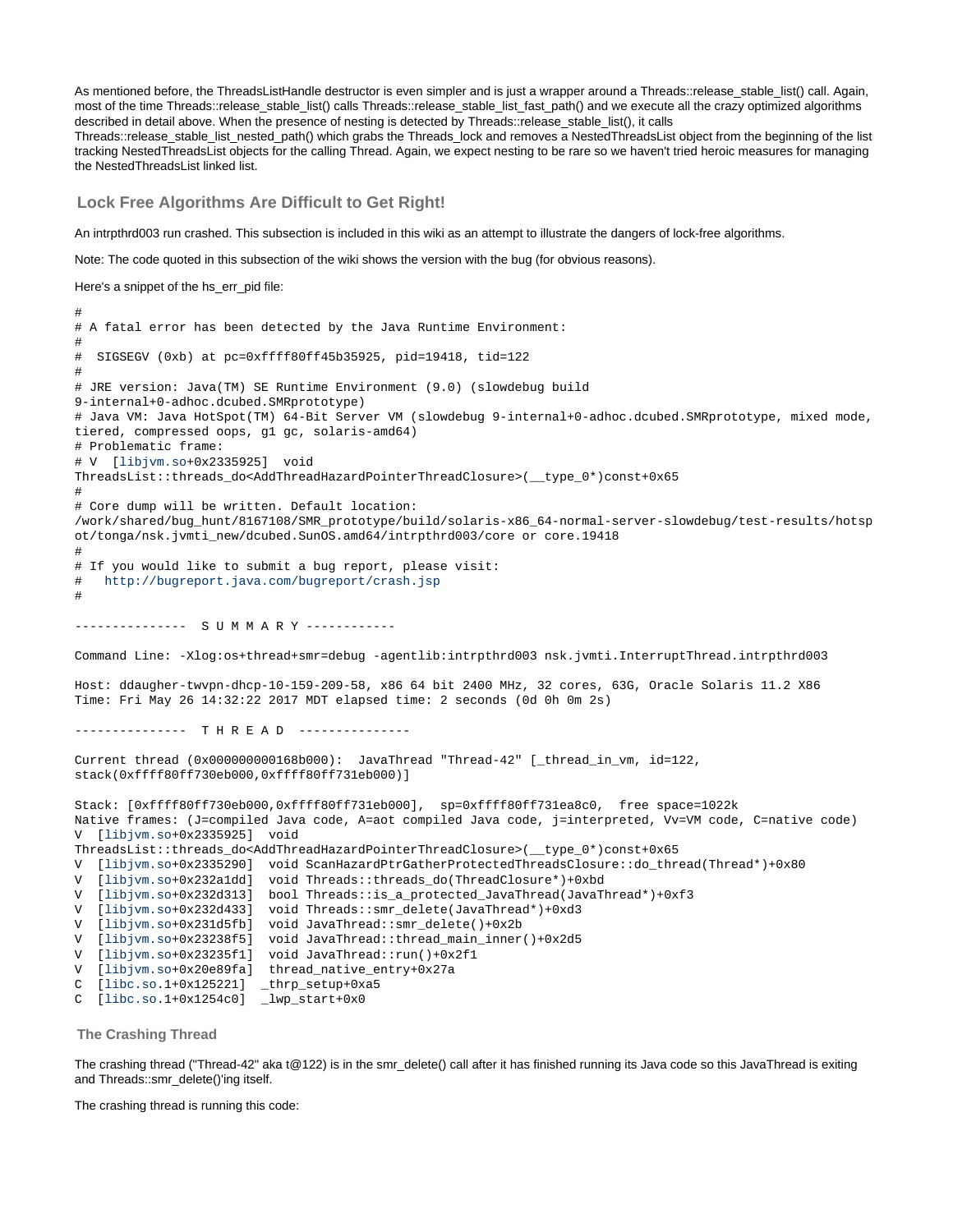```
src/share/vm/runtime/thread.inline.hpp:
```

```
inline void ThreadsList::threads_do(T *cl) const {
   const intx scan_interval = PrefetchScanIntervalInBytes;
 JavaThread *const *const end = threads + length;
   for (JavaThread *const *current_p = _threads; current_p != end; current_p++) {
    Prefetch::read((void*)current_p, scan_interval);
    JavaThread *const current = *current_p; // SIGSEGV!
     threads_do_dispatch(cl, current);
   }
}
```
The current\_p that we dereference caused a SIGSEGV and that came from the \_threads field.

#### Here's 'this' in ThreadsList::threads\_do():

```
(dbx) print this
this = 0x1688ec0(dbx) print *this
*this = {
    length = 0-th reads\_index = 4059165169U{\tt \_next\_list} = (nil)<br>
{\tt \_threads} = 0xabal
                       _threads = 0xabababababababab
}
```
so the current ThreadsList has been deleted (0xababababababababab is a slowdebug freed memory overwrite pattern).

Here's the code for ScanHazardPtrGatherProtectedThreadsClosure::do\_thread():

```
 virtual void do_thread(Thread *thread) {
     assert_locked_or_safepoint(Threads_lock);
     if (thread == NULL) return;
     // We use load_ptr_acquire() here because we're going to look
     // inside the ThreadsList if we get one and we want a consistent
     // view of that memory.
     ThreadsList *current_list = (ThreadsList*)OrderAccess::load_ptr_acquire((void*
volatile*)&thread->_threads_hazard_ptr);
     if (current_list == NULL) return;
    // The current JavaThread has a hazard pointer (ThreadsList reference)
     // which might be _fast_java_thread_list or it might be an older
     // ThreadsList that has been removed but not freed. In either case,
     // the hazard pointer is protecting all the JavaThreads on that
    // ThreadsList.
   AddThreadHazardPointerThreadClosure add_cl(_table);
     current_list->threads_do(&add_cl);
   }
```
The local current\_list matches the ThreadsList we dumped above:

```
(dbx) print thread
thread = 0x43e800(dbx) print *thread
*thread = \{\begin{array}{rcl}\n\texttt{real\_malloc\_address} & = & 0 \times 43 \text{e}5b0\n\end{array} _threads_hazard_ptr = (nil)
   SR lock = 0x43fd10 _suspend_flags = 0
    _num_nested_signal = 0
<snip>
}
```
so we fetched \_threads\_hazard\_ptr into current\_list and \_threads\_hazard\_ptr has since been zero'ed out.

#### <span id="page-39-0"></span>**The JVM\_Interrupt Thread**

Here's the stack for the JavaThread we were examining with ScanHazardPtrGatherProtectedThreadsClosure::do\_thread():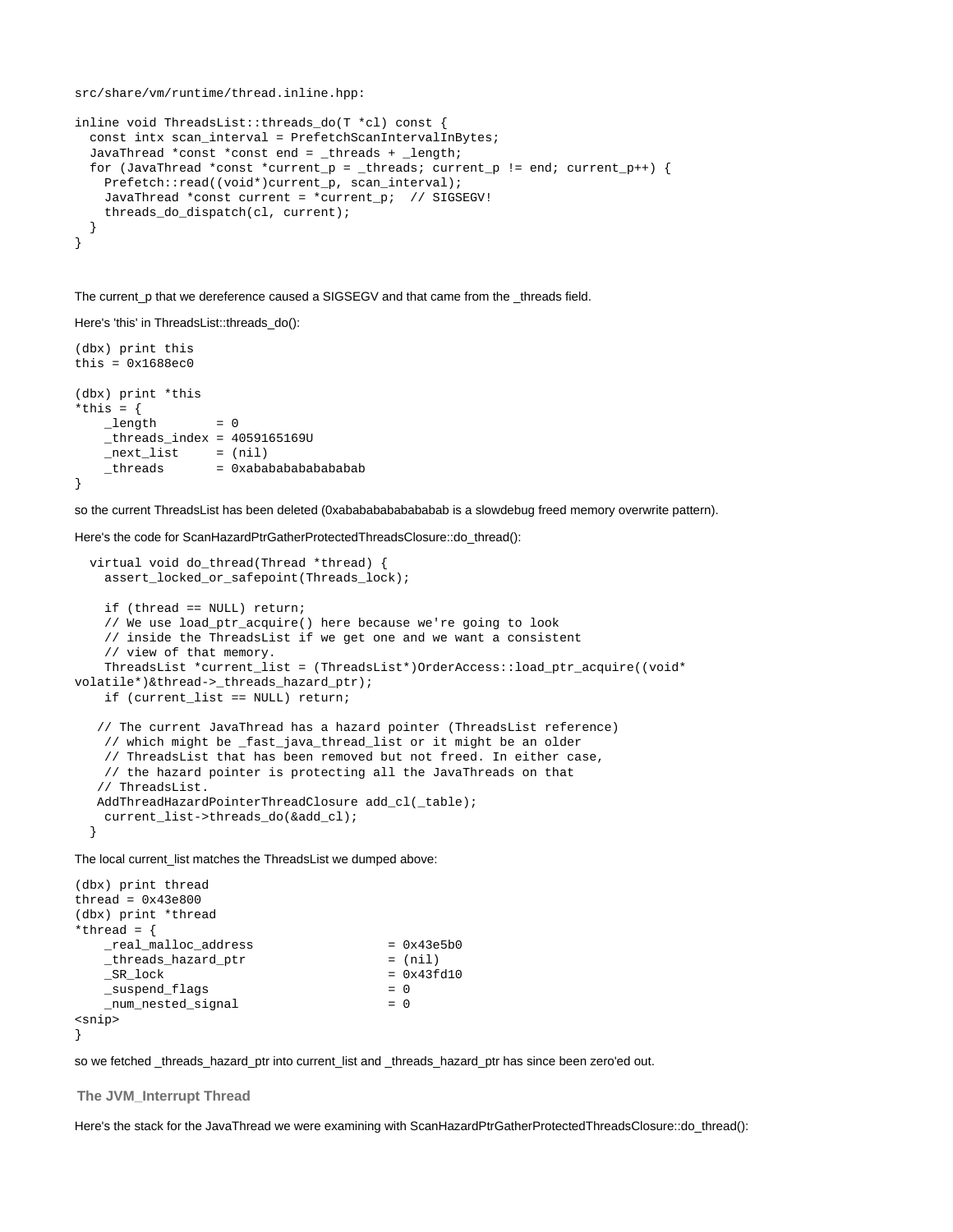```
(dbx) thread t@2
t@2 (l@2) stopped in ___lwp_cond_wait at 0xffff80ffbf51e82a
0xffff80ffbf51e82a: __lwp_cond_wait+0x000a: jae ____lwp_cond_wait+0x18 [ 0xffff80ffbf51e838, .+0xe
]
(dbx) where
current thread: t@2
  [1] ___lwp_cond_wait(0x440250, 0x440238, 0x0, 0x0, 0xffff80ffbf4efed8, 0x440200), at 0xffff80ffbf51e82a
  [2] \lnotlwp_cond_wait(), at 0xffff80ffbf4efeec
   [3] os::Solaris::cond_wait(cv = 0x440250, mx = 0x440238), line 219 in "os_solaris.hpp"
   [4] os::PlatformEvent::park(this = 0x440200), line 5192 in "os_solaris.cpp"
  [5] ParkCommon(ev = 0x440200, time = 0), line 411 in "mutex.cpp"
  [6] Monitor::ILock(this = 0x41d790, Self = 0x43e800), line 478 in "mutex.cpp"
   [7] Monitor::lock_without_safepoint_check(this = 0x41d790, Self = 0x43e800), line 957 in "mutex.cpp"
   [8] Monitor::lock_without_safepoint_check(this = 0x41d790), line 963 in "mutex.cpp"
   [9] MutexLockerEx::MutexLockerEx(this = 0xffff80ffbf12e570, mutex = 0x41d790, no_safepoint_check = true),
line 210 in "mutexLocker.hpp"
   [10] MonitorLockerEx::MonitorLockerEx(this = 0xffff80ffbf12e570, monitor = 0x41d790, no_safepoint_check =
true), line 232 in "mutexLocker.hpp"
=>[11] Threads::release_stable_list(self = 0x43e800), line 3607 in "thread.cpp"
   [12] ThreadsListHandle::~ThreadsListHandle(this = 0xffff80ffbf12e628), line 3635 in "thread.cpp"
   [13] JVM_Interrupt(env = 0x43ea78, jthread = 0xffff80ffbf12e710), line 3172 in "jvm.cpp"
   [14] 0xffff80ffa044262f(), at 0xffff80ffa044262f
<snip>
```
#### The above JavaThread is calling JVM\_Interrupt() which is the code path we're stress testing...

#### Here's the Threads::release\_stable\_list() code:

```
void Threads::release stable list(Thread *self) {
   assert(self != NULL, "sanity check");
   // After releasing the hazard pointer, other threads may go ahead and free up some memory
   // temporarily used by a ThreadsList snapshot.
   OrderAccess::release_store_ptr_fence((void* volatile*)&self->_threads_hazard_ptr, NULL);
   // We use double-check locking to reduce traffic on the system
   // wide smr_delete_lock.
   if (Threads::smr_delete_notify()) {
     // An exiting thread might be waiting in smr_delete(); we need to
     // check with smr_delete_lock to be sure.
     //
     // Note: smr_delete_lock is held in smr_delete() for the entire
     // hazard pointer search so that we do not lose this notify() if
     // the exiting thread has to wait. That code path also holds
     // Threads_lock (which was grabbed before smr_delete_lock) so that
     // threads_do() can be called. This means the system can't start a
     // safepoint which means this thread can't take too long to get to
    // a safepoint because of being blocked on smr delete lock.
     //
     MonitorLockerEx ml(Threads::smr_delete_lock(), Monitor::_no_safepoint_check_flag);
     if (Threads::smr_delete_notify()) {
       // Notify any exiting JavaThreads that are waiting in smr_delete()
       // that we've released a ThreadsList.
       ml.notify_all();
       log_trace(os, thread, smr)("Threads::release_stable_list notified");
     }
   }
}
```
#### Our JVM\_Interrupt thread is blocked on the smr\_delete\_lock and has just cleared its hazard pointer:

OrderAccess::release\_store\_ptr\_fence((void\* volatile\*)&self->\_threads\_hazard\_ptr, NULL);

so that explains why we see a NULL \_threads\_hazard\_ptr field after ScanHazardPtrGatherProtectedThreadsClosure::do\_thread() acquired a non-NULL \_threads\_hazard\_ptr into current\_list.

<span id="page-40-0"></span>**The Threads::smr\_free\_list() Thread**

Here are the last few lines before the crash in doit.log: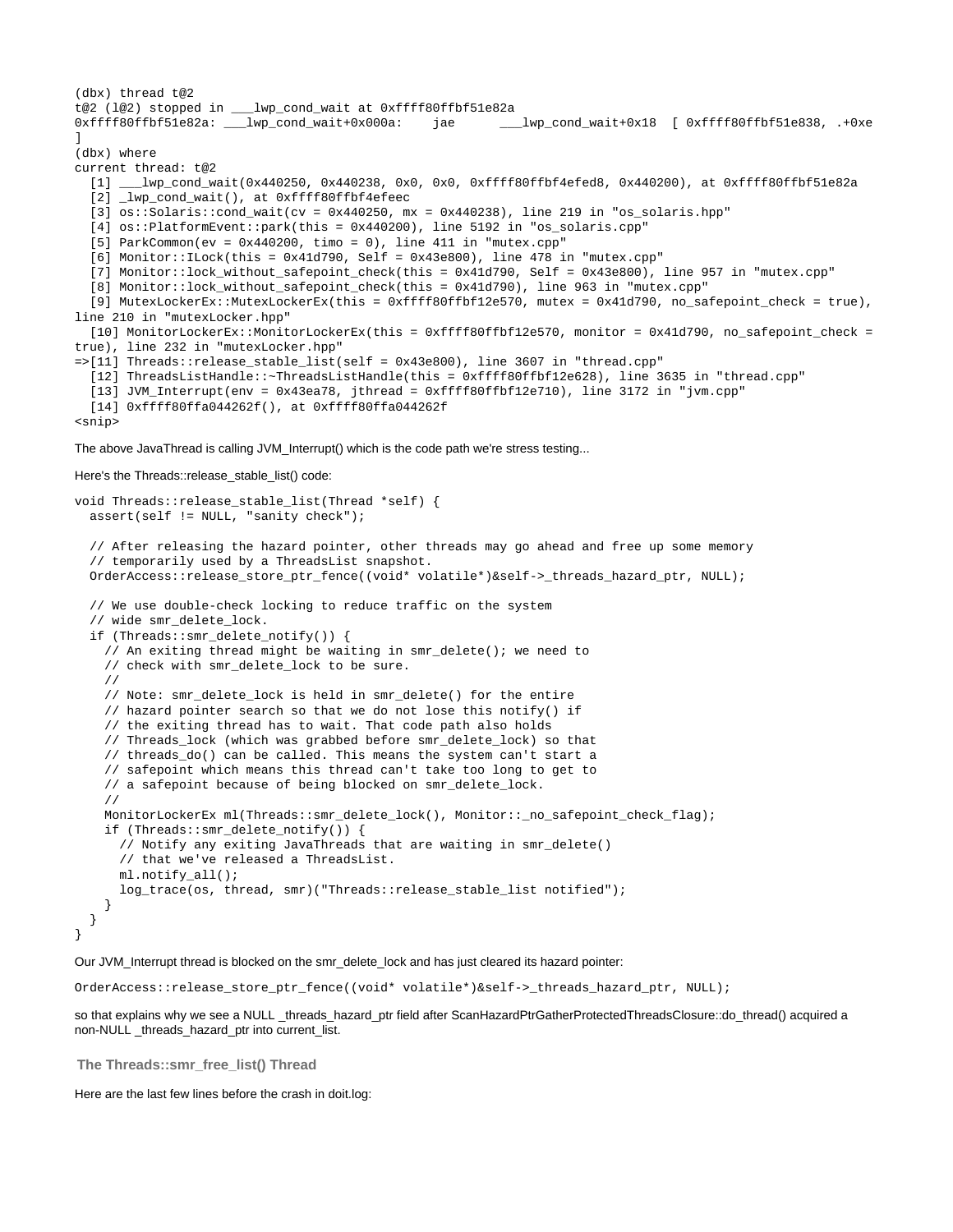INFO: thread #9: N\_LATE\_CALLS==1000 value is large enough to cause a Thread.interrupt() call after thread exit.

[2.000s][debug][os,thread,smr] Threads::add: new ThreadsList=0x0000000001688ec0 [2.000s][debug][os,thread,smr] Threads::smr\_free\_list: threads=0x000000000166c940 is freed. [2.001s][debug][os,thread,smr] Threads::remove: new ThreadsList=0x000000000166c940 [2.001s][debug][os,thread,smr] Threads::smr\_free\_list: threads=0x0000000001688ec0 is freed.

so the ThreadsList being examined by the crashing Thread (0x1688ec0) was freed via Threads::smr\_free\_list() while we were examining it in ScanHazardPtrGatherProtectedThreadsClosure::do\_thread(). The log doesn't tell us which thread called Threads::smr\_free\_list() but it was likely originated from a Threads::remove() call (previous log line). It is possible that the Threads::smr\_free\_list() call was made by the crashing thread itself when it removed itself from the threads list.

#### <span id="page-41-0"></span>**Analysis Round 1**

Dan has a theory to explain how the Crashing Thread got a bad ThreadsList.

The JVM\_Interrupt Thread sets its own \_threads\_hazard\_ptr field to NULL asynchronously relative to the other threads in this dance.

Key points (for JVM\_Interrupt Thread):

- It doesn't need any locks for that part of its code path...
- This must be the last reference to this particular ThreadsList in order for the Threads::smr\_free\_list() Thread to be able to free it.
- The JVM\_Interrupt Thread's clearing of its \_threads\_hazard\_ptr field has to be running in parallel with the Crashing Thread in order for the Crashing Thread to be able to acquire the non-NULL \_threads\_hazard\_ptr value into the current\_list local variable.

The JVM\_Interrupt Thread called Threads::acquire\_stable\_list() (now called acquire\_stable\_list\_fast\_path()) to originally set its own \_threads\_hazard\_ptr field to current ThreadsList and this is also done asynchronously.

Key points (again for JVM\_Interrupt Thread):

The acquire\_stable\_list() (now called acquire\_stable\_list\_fast\_path()) had to be done before the Threads::smr\_free\_list() Thread xchg\_ptr()'ed the new ThreadsList for the to-be-deleted ThreadsList.

The Threads::smr\_free\_list() Thread is not nailed down to a specific thread because that action/event happened in the past so we only have a log message and no stack trace or calling thread identity.

Key points (for smr\_free\_list() Thread):

- assert locked or safepoint(Threads lock) was true when smr\_free\_list() was called.
- The specified ThreadsList was pre-pended to the to-be-freed list.
- ScanHazardPtrGatherThreadsListClosure was used to gather the current hazard ptrs (ThreadsList references) into scan\_table.
- The current hazard pointers are not gathered via ld\_ptr\_acquire() which allows NULL to be seen.

Here's the comment and code:

- // We do not use load\_ptr\_acquire() here because we're not looking
- // inside the ThreadsList; we only want the hazard pointer for

// comparison purposes.

ThreadsList \*threads = thread->\_threads\_hazard\_ptr;

• The to-be-freed list is walked and all ThreadsLists that are not mentioned in scan table (in smr\_free\_list()) are freed.

The Crashing Thread acquires a non-NULL threads hazard ptr field from the JVM Interrupt Thread, saved it in the current list local variable and then used current\_list for a scan.

Key points (for Crashing Thread):

- assert\_locked\_or\_safepoint(Threads\_lock) is true at the time of the acquire.
- The Crashing Thread is exiting and it is trying to safely delete itself.
- Prior to its Thread::smr\_delete() call it did a Threads::remove() call which may have resulted in the Threads::smr\_free\_list() call that deleted the ThreadsList.

The following transaction diagram shows the thread interactions:

| <b>JVM_Interrupt Thread</b> | smr_free_list() Thread   | <b>Crashing Thread</b> |
|-----------------------------|--------------------------|------------------------|
|                             | $Threeads:$ : $remove()$ |                        |
|                             | grab Threads_lock        |                        |
| acquire_stable_list()       | $\ddot{\phantom{0}}$     |                        |
| <do work=""></do>           | $xchq_ptr()$             |                        |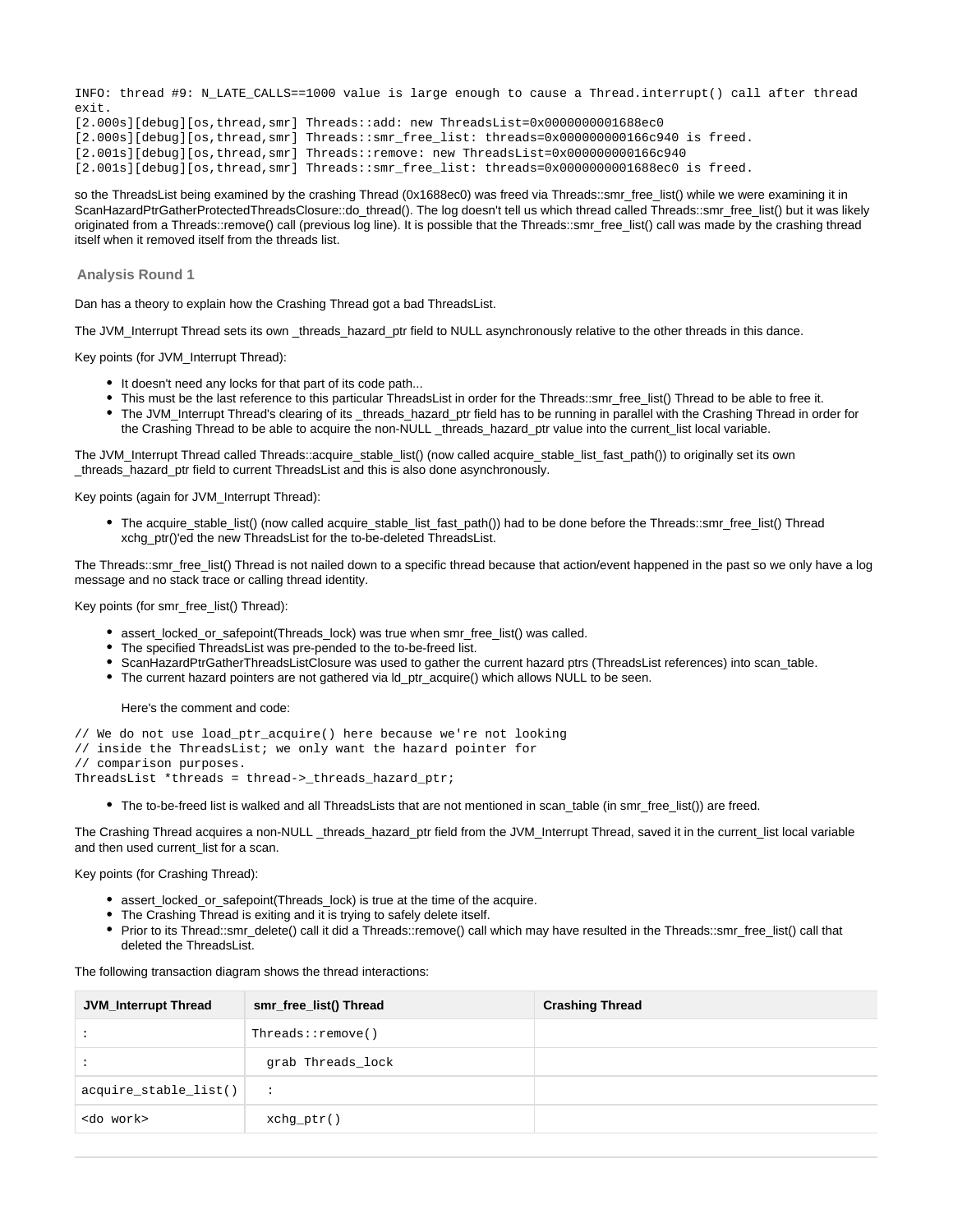| $\ddot{\phantom{a}}$  | $smr_free_list()$ {                                                                                                                                                                   |                                                             |
|-----------------------|---------------------------------------------------------------------------------------------------------------------------------------------------------------------------------------|-------------------------------------------------------------|
| $\ddot{\phantom{a}}$  | ThreadScanHashtable *scan_table<br>$=$                                                                                                                                                |                                                             |
| $\ddot{\phantom{a}}$  | ScanHazardPtrGatherThreadsListClosure<br>scan_cl(scan_table)                                                                                                                          |                                                             |
| $\ddot{\cdot}$        | Threads::threads_do(&scan_cl) {                                                                                                                                                       |                                                             |
|                       | // Closure's do_thread() does<br>not<br>// acquire()<br>_threads_hazard_ptr.<br>// We may see NULL here<br>instead of<br>// the non-NULL<br>_threads_hazard_ptr!<br>$\left\{\right\}$ |                                                             |
| $\ddot{\phantom{a}}$  | while (current != $NULL)$ { //<br>walk to-be-freed-list                                                                                                                               |                                                             |
| $\ddot{\cdot}$        | if (!used)                                                                                                                                                                            |                                                             |
| $\ddot{\phantom{a}}$  | delete current                                                                                                                                                                        |                                                             |
| $\ddot{\phantom{a}}$  | $\}$                                                                                                                                                                                  |                                                             |
| $\ddot{\cdot}$        | }                                                                                                                                                                                     |                                                             |
| $\ddot{\phantom{a}}$  | drop Threads_lock                                                                                                                                                                     |                                                             |
| $\ddot{\phantom{a}}$  | $\ddot{\phantom{a}}$                                                                                                                                                                  | Threads:: $smr$ _delete() {                                 |
| $\ddot{\phantom{a}}$  |                                                                                                                                                                                       | grab Threads_lock                                           |
| $\ddot{\phantom{a}}$  |                                                                                                                                                                                       | $is_a$ protected() {                                        |
|                       |                                                                                                                                                                                       | ThreadScanHashtable *scan_table = $\ldots$                  |
| $\ddot{\phantom{a}}$  |                                                                                                                                                                                       | ScanHazardPtrGatherProtectedThreadsClosur<br>$(scan_table)$ |
| $\ddot{\phantom{a}}$  |                                                                                                                                                                                       | Threads: $th$ reads_do() {                                  |
| $\ddot{\cdot}$        |                                                                                                                                                                                       | ScanHazardPtrGatherProtectedThreadsClosure::d<br>$\{$       |
| $\ddot{\phantom{a}}$  |                                                                                                                                                                                       | current_list = acquire(_threads_hazar                       |
| release_stable_list() |                                                                                                                                                                                       | $\ddot{\phantom{a}}$                                        |
|                       |                                                                                                                                                                                       | ThreadsList:threads_do() $\{$                               |
|                       |                                                                                                                                                                                       | current = *current_p; // SIGSEGV!                           |

The above scenario is nicely illustrated, but it's wrong! The above analysis proposes that a NULL to non-NULL transition was missed because of a missing ld\_ptr\_acquire(). The code that transitioned the \_threads\_hazard\_ptr from NULL to non-NULL was:

OrderAccess::release\_store\_ptr\_fence((void\* volatile\*)&self->\_java\_threads\_do\_hp, (void\*)threads);

Because of the fence part in the above call, a ld\_ptr\_acquire() in ScanHazardPtrGatherThreadsListClosure::do\_thread() is not necessary for the NULL to non-NULL transition to be seen. The theory illustrated by the above transaction diagram hinges on the NULL pointer being seen by smr\_free\_list() Thread while the non-NULL pointer is seen by JVM\_Interrupt() Thread and the Crashing Thread. The theory is proven wrong by eliminating the possibility of two different views of the \_threads\_hazard\_ptr value.

<span id="page-42-0"></span>**Analysis Round 2**

Erik has come up with a different theory to explain how the Crashing Thread got a bad ThreadsList.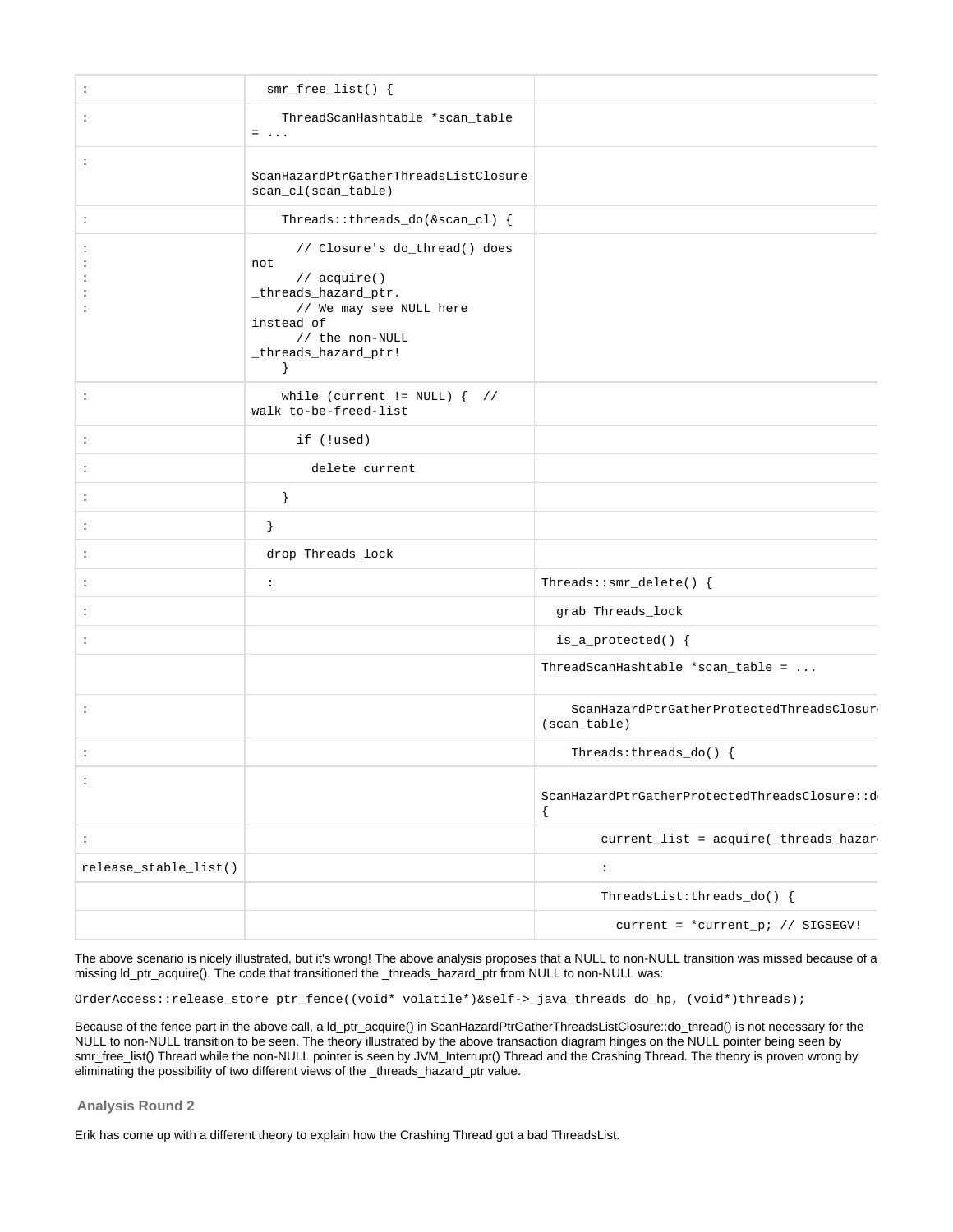The JVM\_Interrupt Thread calls Threads::acquire\_stable\_list() (now called acquire\_stable\_list\_fast\_path()) which loops until it acquires a validated hazard pointer (ThreadsList).

Key points (for JVM\_Interrupt Thread):

- acquire\_stable\_list() (now called acquire\_stable\_list\_fast\_path()) doesn't use any locks
- the current threads list is stored in the 'threads' local
	- This has to happen before the smr\_free\_list() Thread has updated the current threads list to a new value.
	- The delay time between storing the current threads list in the 'threads' local and publishing the 'threads' local as a hazard ptr in the \_threads\_hazard\_ptr field is arbitrary:
		- The current threads list (\_smr\_java\_thread\_list) could have changed just once or any number of times.
			- The value we have in the 'threads' local could still be the same ThreadsList that hasn't been deleted yet, or it could be the same ThreadsList that has been deleted (our scenario), or it could be another ThreadsList that has been reallocated at the same start memory address (A-B-A problem), or it could be freed memory, or it could be something else entirely.
			- The important point is we have a hazard ptr in the 'threads' local that we have not yet validated (critical step 2), but we published it.
- release\_store\_ptr\_fence() is used to publish the 'threads' local
	- This has to happen after the smr\_free\_list() Thread has done its scan for in-use hazard pointers.
	- This has to happen before the Crashing Thread has set its 'current\_list' local variable.
- ld\_ptr\_acquire() is used to validate the 'threads' value against the current threads list
- if the current threads list has changed, then we loop around and try again

The Threads::smr\_free\_list() Thread is not nailed down to a specific thread because that action/event happened in the past so we only have a log message and no stack trace or calling thread identity.

Key points (for smr\_free\_list() Thread):

- assert\_locked\_or\_safepoint(Threads\_lock) was true when smr\_free\_list() was called
- The specified ThreadsList was pre-pended to the to-be-freed list.
- ScanHazardPtrGatherThreadsListClosure was used to gather the current hazard ptrs (ThreadsList references) into scan\_table.
- The JVM\_Interrupt Thread has not yet put a value in its\_threads\_hazard\_ptr field.
- The to-be-freed list is walked and all ThreadsLists that are not mentioned in scan\_table (in smr\_free\_list()) are freed.

The Crashing Thread acquires a non-NULL \_threads\_hazard\_ptr field from the JVM\_Interrupt Thread, saved it in the current\_list local variable and then used current\_list for a scan.

Key points (for Crashing Thread):

- assert\_locked\_or\_safepoint(Threads\_lock) is true at the time of the acquire.
- The Crashing Thread is exiting and it is trying to safely delete itself.
- Prior to its Thread::smr\_delete() call it did a Threads::remove() call which may have resulted in the Threads::smr\_free\_list() call that deleted the ThreadsList.

The following transaction diagram shows the thread interactions:

| <b>JVM_Interrupt Thread</b>                             | smr_free_list() Thread                                       | <b>Crashing Thread</b> |
|---------------------------------------------------------|--------------------------------------------------------------|------------------------|
| $acquire\_stable\_list()$ {                             | Threads:: $remove()$ {                                       |                        |
| $do \{$                                                 | grab Threads_lock                                            |                        |
| $threads = _smr_java_thread_list$                       | new list = $\ldots$                                          |                        |
| : // _smr_java_thread_list changed!                     | xchq_ptr(new_list,<br>&_smr_java_thread_list)                |                        |
| : // But we'll detect it and fix it on the<br>next loop | $smr_free_list()$ {                                          |                        |
| $\ddot{\phantom{a}}$                                    | ThreadScanHashtable *scan_table<br>$=$                       |                        |
| $\ddot{\phantom{a}}$                                    | ScanHazardPtrGatherThreadsListClosure<br>scan_cl(scan_table) |                        |
| $\ddot{\phantom{a}}$                                    | Threads::threads do(&scan cl)                                |                        |
| $\ddot{\phantom{a}}$                                    | while (current != $NULL)$ { //<br>walk to-be-freed-list      |                        |
| : // We haven't stored 'threads' yet so the             | if (!used)                                                   |                        |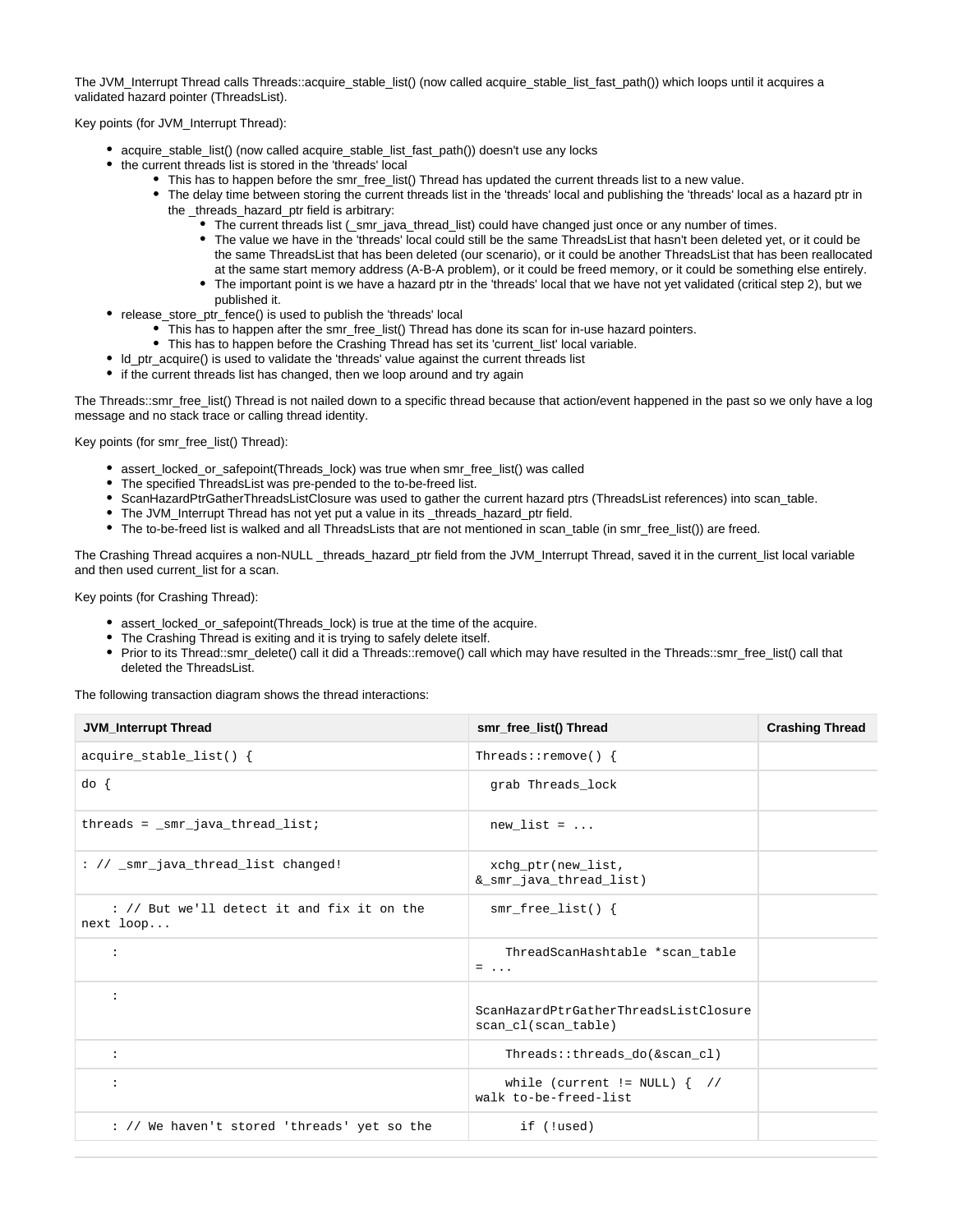| : // smr_free_list() thread deletes it                                                                                                                                                                                                                                                                                    | delete current    |                                                                                               |
|---------------------------------------------------------------------------------------------------------------------------------------------------------------------------------------------------------------------------------------------------------------------------------------------------------------------------|-------------------|-----------------------------------------------------------------------------------------------|
| $\div$                                                                                                                                                                                                                                                                                                                    | $\}$              |                                                                                               |
| $\ddot{\phantom{a}}$                                                                                                                                                                                                                                                                                                      | $\{$              |                                                                                               |
| $\ddot{\phantom{a}}$                                                                                                                                                                                                                                                                                                      | drop Threads_lock | Threads::smr_de                                                                               |
| $\ddot{\cdot}$                                                                                                                                                                                                                                                                                                            |                   | grab Threads_                                                                                 |
| $\ddot{\phantom{a}}$                                                                                                                                                                                                                                                                                                      |                   | is_a_protecte                                                                                 |
|                                                                                                                                                                                                                                                                                                                           |                   | ThreadScanH                                                                                   |
| $\ddot{\phantom{a}}$                                                                                                                                                                                                                                                                                                      |                   | ScanHazardP<br>(scan_table)                                                                   |
| $\ddot{\phantom{a}}$                                                                                                                                                                                                                                                                                                      |                   | Threads:thr                                                                                   |
| release_store_ptr_fence(&self->_threads_hazard_ptr,<br>$threads)$ ;                                                                                                                                                                                                                                                       |                   | ScanHazardPtrGa                                                                               |
| // The 'threads' value that is stored in<br>_threads_hazard_ptr<br>// above is validated by load_ptr_acquire() below,<br>but<br>// ld_ptr_acquire() in the crashing thread can get<br>that bad<br>// value and use it for a scan before we loop<br>around and<br>// replace it with a value that is going to<br>validate. |                   | current<br>ld_ptr_acquire(<br>$//$ We'v<br>_threads_hazard<br>// here<br>because<br>$//$ we t |
| } while<br>(load_ptr_acquire(&_smr_java_thread_list) !=<br>$threads)$ ;                                                                                                                                                                                                                                                   |                   | current                                                                                       |
|                                                                                                                                                                                                                                                                                                                           |                   | for (<br>_threads; curre                                                                      |
| <do work=""></do>                                                                                                                                                                                                                                                                                                         |                   | cur                                                                                           |
| release_stable_list()                                                                                                                                                                                                                                                                                                     |                   |                                                                                               |
| // The above release_stable_list() will set the<br>// _threads_hazard_ptr field to NULL.                                                                                                                                                                                                                                  |                   |                                                                                               |

The above theory has been through several rounds of design review and the fix has been through a few rounds of code review. The summary of the fix is:

- Change Threads::acquire\_stable\_list() (now called acquire\_stable\_list\_fast\_path()) to tag a hazard pointer that has not yet been verified to be a stable hazard ptr.
- Change the scanning threads to recognize tagged hazard pointers and deal with them appropriately.
	- ScanHazardPtrGatherProtectedThreadsClosure recognizes the tagged hazard pointer and attempts to clear it because it cannot be safely followed.
	- ScanHazardPtrPrintMatchingThreadsClosure recognizes the tagged hazard pointer and can safely ignore it.
	- ScanHazardPtrGatherThreadsListClosure recognizes the tagged hazard pointer and can safely use an untagged version of it.

The relevant code quoted in the other subsections of this wiki that are not related to this bug have been updated to show the fixed version of the code.

See "Acquire-Scan Race" above for the transaction diagram that shows how the race was fixed.

## <span id="page-44-0"></span>**Section 11 - Performance Testing Ideas**

<span id="page-44-1"></span>**nsk/monitoring/stress/thread/cmon001 Might Provide Interesting Data**

At one point in the this project, we ran into a big performance problem with the nsk/monitoring/stress/thread/cmon00[1-3] tests.